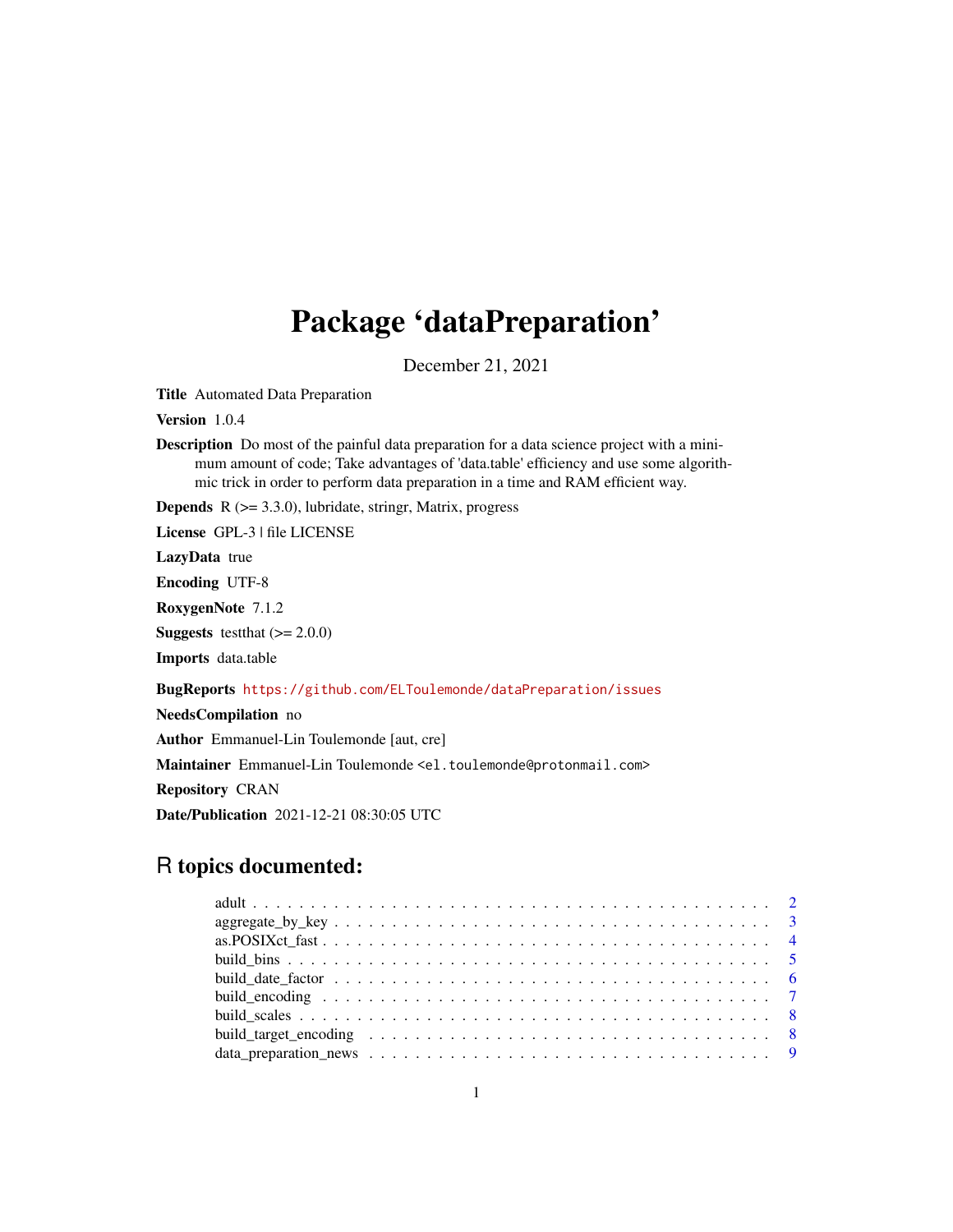<span id="page-1-0"></span>

|       |                                                                                                                   | 9  |
|-------|-------------------------------------------------------------------------------------------------------------------|----|
|       |                                                                                                                   | 10 |
|       |                                                                                                                   | 11 |
|       |                                                                                                                   | 12 |
|       |                                                                                                                   | 13 |
|       |                                                                                                                   | 14 |
|       |                                                                                                                   | 15 |
|       |                                                                                                                   | 16 |
|       | $find\_and\_transform\_dates \dots \dots \dots \dots \dots \dots \dots \dots \dots \dots \dots \dots \dots \dots$ | 17 |
|       |                                                                                                                   | 19 |
|       |                                                                                                                   | 20 |
|       |                                                                                                                   | 21 |
|       |                                                                                                                   | 22 |
|       |                                                                                                                   | 23 |
|       | $identity\_dates \dots \dots \dots \dots \dots \dots \dots \dots \dots \dots \dots \dots \dots \dots \dots$       | 24 |
|       |                                                                                                                   | 26 |
|       |                                                                                                                   | 26 |
|       |                                                                                                                   | 27 |
|       |                                                                                                                   | 29 |
|       |                                                                                                                   | 30 |
|       |                                                                                                                   | 31 |
|       |                                                                                                                   | 32 |
|       |                                                                                                                   | 34 |
|       |                                                                                                                   | 34 |
|       |                                                                                                                   | 35 |
|       |                                                                                                                   | 36 |
|       |                                                                                                                   | 37 |
|       |                                                                                                                   | 38 |
|       |                                                                                                                   | 39 |
|       |                                                                                                                   | 40 |
|       |                                                                                                                   | 41 |
|       |                                                                                                                   | 42 |
|       |                                                                                                                   | 43 |
|       |                                                                                                                   | 44 |
| Index |                                                                                                                   | 46 |
|       |                                                                                                                   |    |

adult *Adult for UCI repository*

# Description

For examples and tutorials, and in order to build messy\_adult, UCI adult data set is used. Data Set Information:

Extraction was done by Barry Becker from the 1994 Census database. A set of reasonably clean records was extracted using the following conditions: ((AAGE>16) && (AGI>100) && (AFNL-WGT>1)&& (HRSWK>0))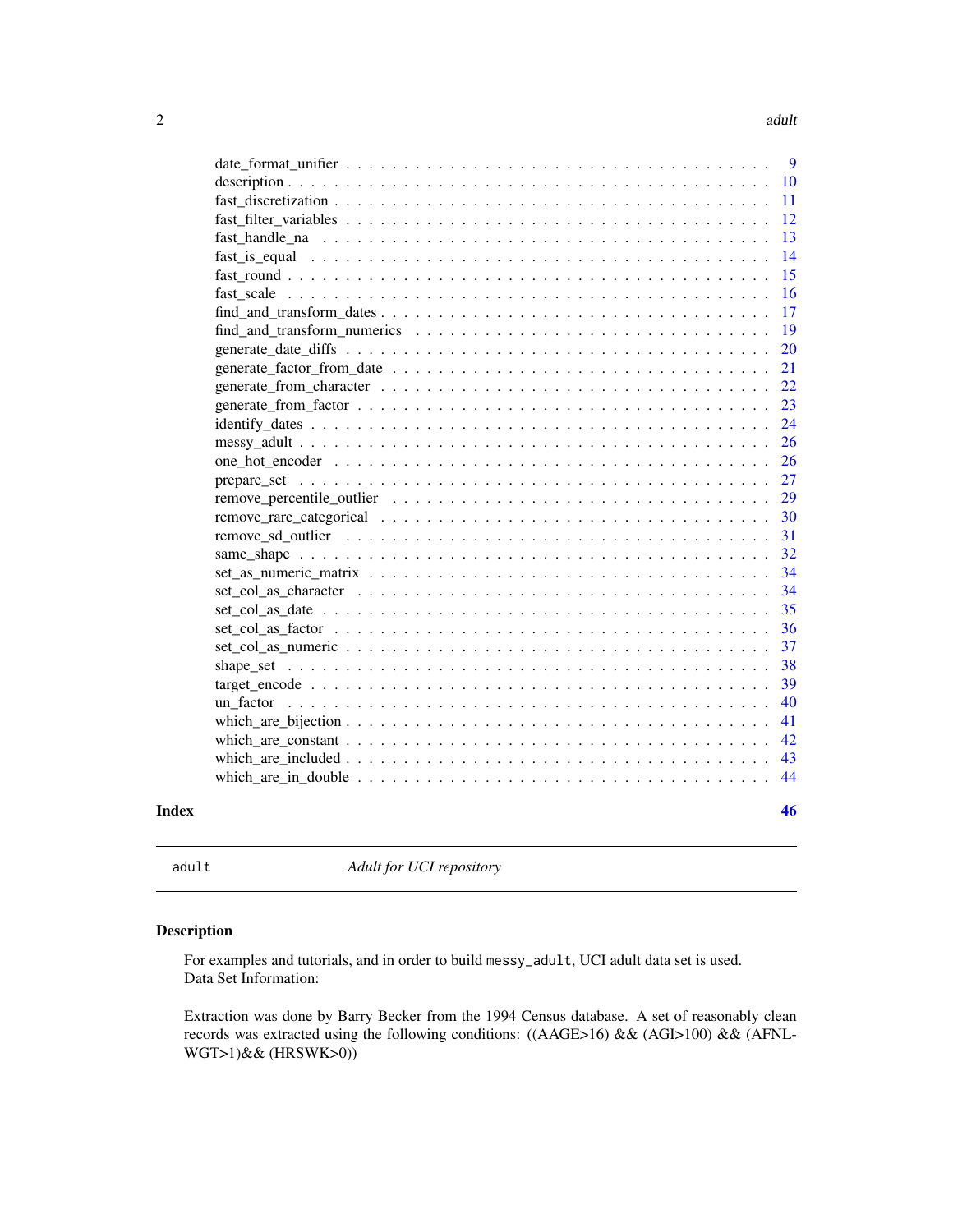<span id="page-2-0"></span>Prediction task is to determine whether a person makes over 50K a year.

#### Usage

```
data("adult")
```
#### Format

A data.frame with 32561 rows and 15 variables.

# References

<https://archive.ics.uci.edu/ml/datasets/adult>

<span id="page-2-1"></span>aggregate\_by\_key *Automatic data\_set aggregation by key*

# Description

Automatic aggregation of a data\_set set according to a key.

#### Usage

```
aggregate_by_key(data_set, key, verbose = TRUE, thresh = 53, ...)
```
#### Arguments

| data_set | Matrix, data.frame or data.table (with only numeric, integer, factor, logical,<br>character columns)                                                                             |
|----------|----------------------------------------------------------------------------------------------------------------------------------------------------------------------------------|
| key      | Name of a column of data_set according to which the set should be aggregated<br>(character)                                                                                      |
| verbose  | Should the algorithm talk? (logical, default to TRUE)                                                                                                                            |
| thresh   | Number of max values for frequencies count (numerical, default to 53)                                                                                                            |
|          | Optional argument: functions: aggregation functions for numeric columns<br>(vector of function names (character), optional, if not set we use: c("mean",<br>"min", "max", "sd")) |

# Details

Perform aggregation depending on column type:

- If column is numeric functions are performed on the column. So 1 numeric column give length(functions) new columns,
- If column is character or factor and have less than thresh different values, frequency count of values is performed,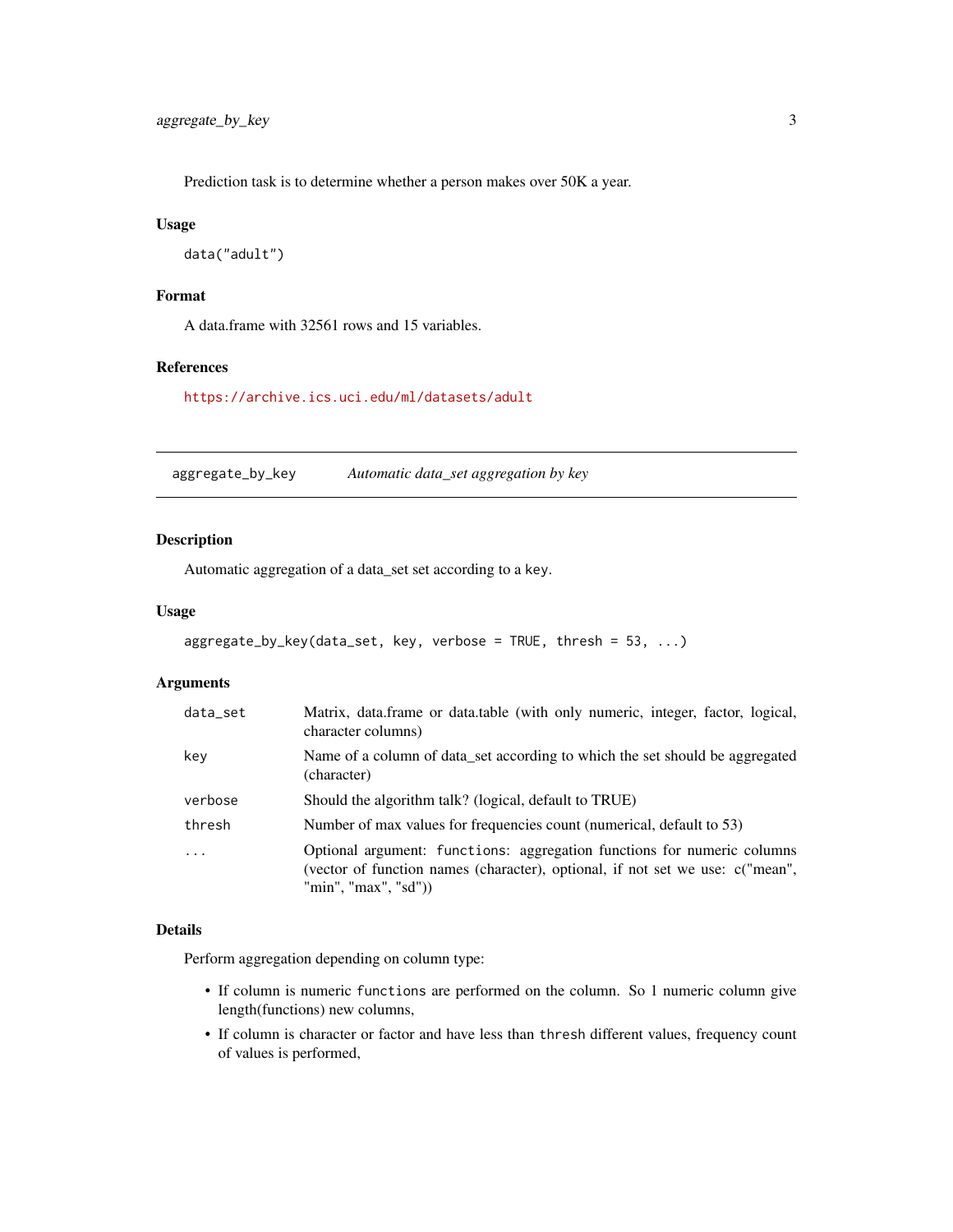- <span id="page-3-0"></span>• If column is character or factor with more than thresh different values, number of different values for each key is performed,
- If column is logical, number of TRUE is computed.

In all cases, if the set as more rows than unique key, a number of lines will be computed.

Be careful using functions argument, given functions should be an aggregation function, meaning that for multiple values it should only return one value.

#### Value

A [data.table](#page-0-0) with one line per key elements and multiple new columns.

#### Examples

```
## Not run:
# Get generic dataset from R
data("adult")
# Aggregate it using aggregate_by_key, in order to extract characteristics for each country
adult_aggregated <- aggregate_by_key(adult, key = 'country')
# Exmple with other functions
power \leq function(x) {sum(x^2)}
adult_aggregated <- aggregate_by_key(adult, key = 'country', functions = c("power", "sqrt"))
# sqrt is not an aggregation function, so it wasn't used.
## End(Not run)
# "##NOT RUN:" mean that this example hasn't been run on CRAN since its long. But you can run it!
```
as.POSIXct\_fast *Faster date transformation*

#### **Description**

Based on the trick that often dates are repeated in a column, we make date transformation faster by computing date transformation only on uniques.

#### Usage

as.POSIXct\_fast(x, ...)

#### Arguments

| X        | An object to be converted              |
|----------|----------------------------------------|
| $\cdots$ | other argument to pass to as . POSIXct |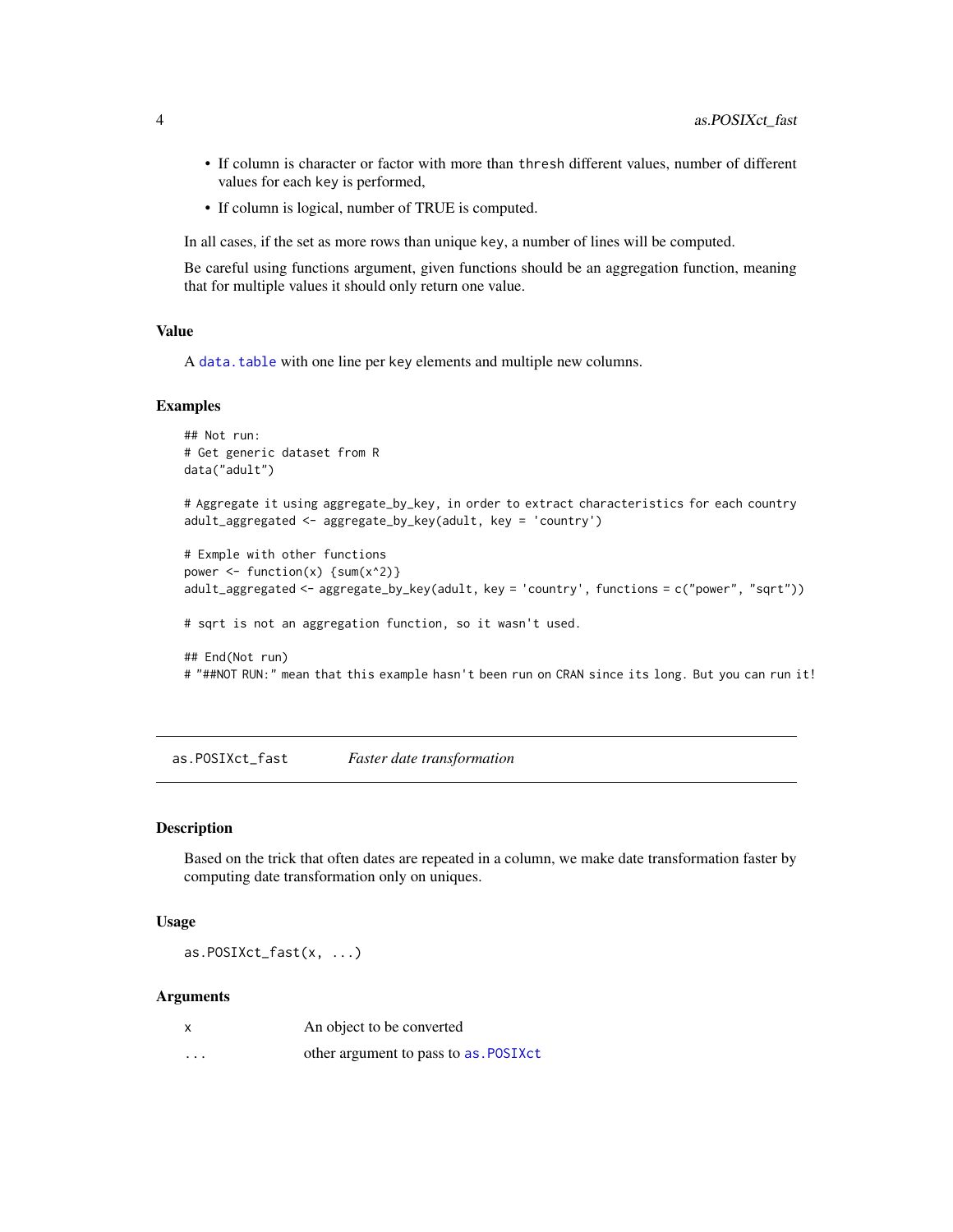# <span id="page-4-0"></span>build\_bins 5

# Details

The more

# Value

as.POSIXct and as.POSIXlt return an object of the appropriate class. If tz was specified, as.POSIXlt will give an appropriate "tzone" attribute. Date-times known to be invalid will be returned as NA.

# Examples

```
# Work the same as as.POSIXct
as.POSIXct_fast("2018-01-01", format="%Y-%m-%d")
```
<span id="page-4-1"></span>build\_bins *Compute bins*

# Description

Compute bins for discretization of numeric variable (either equal\_width or equal\_fred).

# Usage

```
build_bins(
  data_set,
  \text{cols} = \text{"auto",}n_{\text{bins}} = 10,
  type = "equal_width",
  verbose = TRUE
)
```
#### Arguments

| data_set | Matrix, data.frame or data.table                                                                                                             |
|----------|----------------------------------------------------------------------------------------------------------------------------------------------|
| cols     | List of numeric column(s) name(s) of data_set to transform. To transform all<br>characters, set it to "auto". (character, default to "auto") |
| n_bins   | Number of group to compute (numeric, default to 10)                                                                                          |
| type     | Type of discretization ("equal_width" or "equal_freq")                                                                                       |
| verbose  | Should the algorithm talk? (Logical, default to TRUE)                                                                                        |
|          |                                                                                                                                              |

# Details

Using equal freq first bin will start at -Inf and last bin will end at +Inf.

#### Value

A list where each element name is a column name of data set and each element contains bins to discretize this column.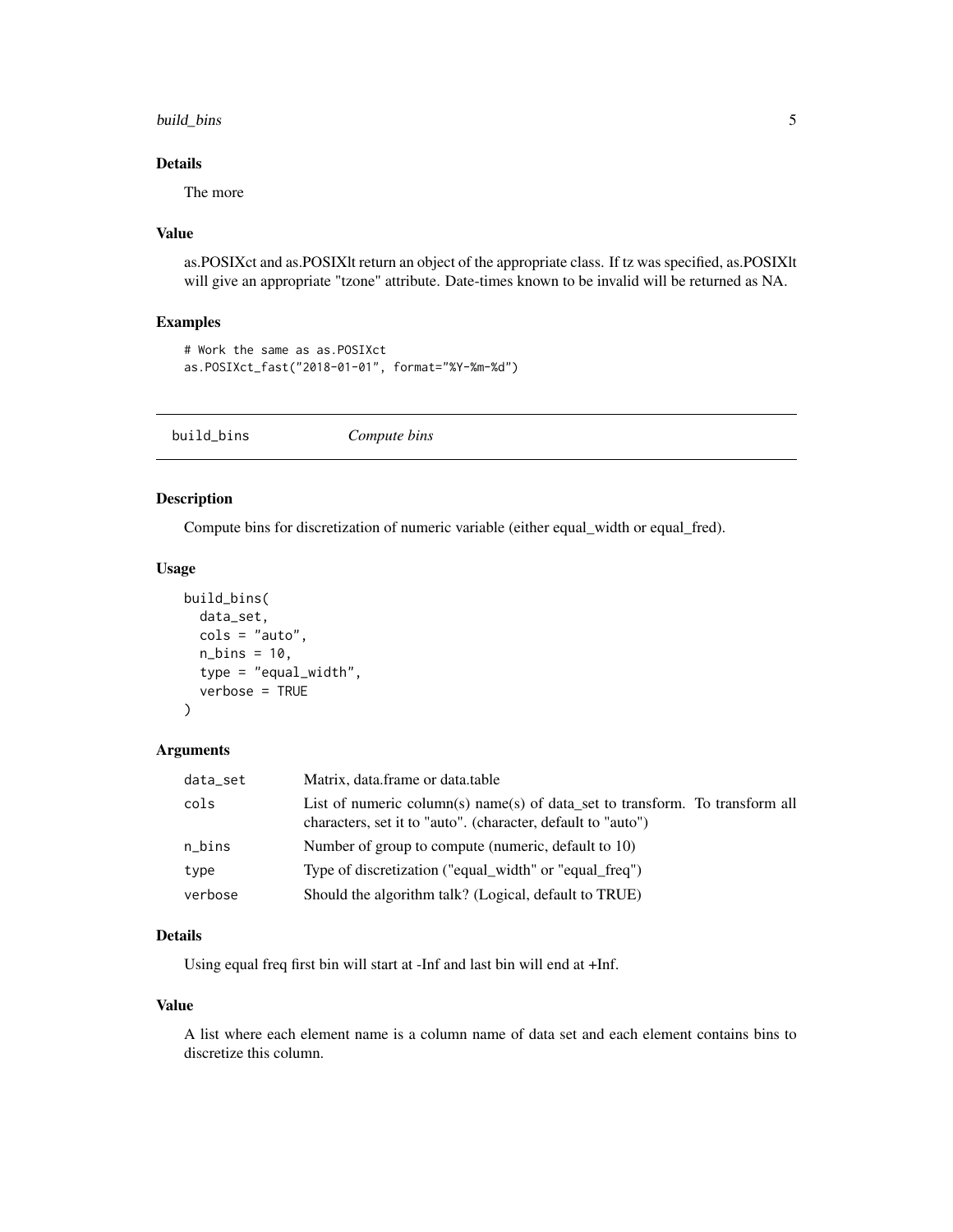# Examples

```
# Load data
data(messy_adult)
head(messy_adult)
# Compute bins
bins <- build_bins(messy_adult, cols = "auto", n_bins = 5, type = "equal_freq")
print(bins)
```
build\_date\_factor *Date Factor*

# Description

Map a vector of dates to a factor at one of these levels "yearmonth", "yearquarter", "quarter", "month"

#### Usage

```
build_date_factor(data_set, type = "yearmonth")
```
#### Arguments

| data set | A vector of date values                                       |
|----------|---------------------------------------------------------------|
| type     | One of "year", "yearquarter", "yearmonth", "quarter", "month" |

# Details

The resulting vector is an ordered factor of the specified type (e.g. yearmonth)

```
library(data.table)
data_set <- as.Date(c("2014-01-01", "2015-01-01", "2015-06-01"))
build_date_factor(data_set, type = "yearmonth")
build_date_factor(data_set, type = "yearquarter")
build_date_factor(data_set, type = "yearquarter")
```
<span id="page-5-0"></span>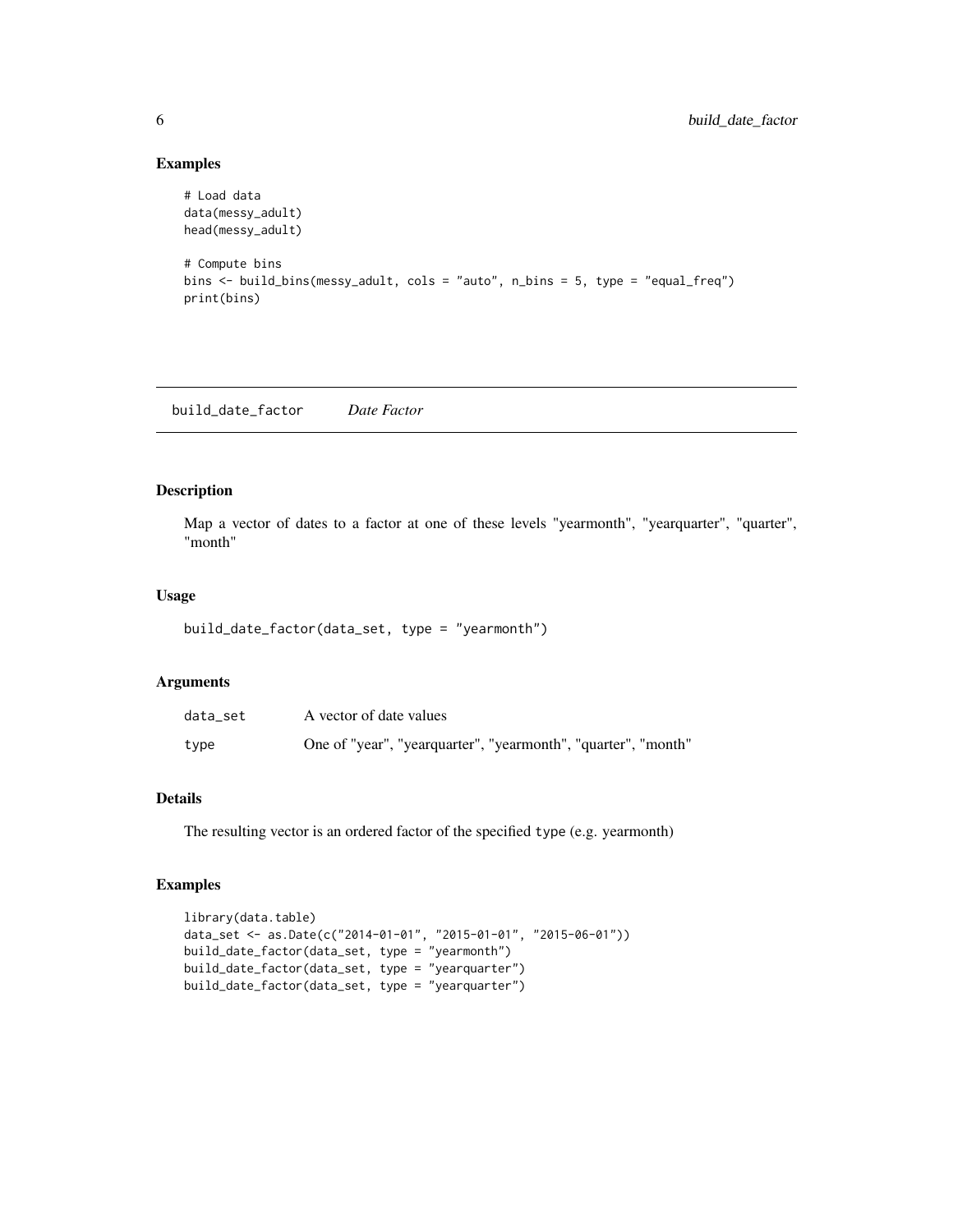<span id="page-6-1"></span><span id="page-6-0"></span>build\_encoding *Compute encoding*

#### Description

Build a list of one hot encoding for each cols.

#### Usage

```
build_encoding(data_set, cols = "auto", verbose = TRUE, min_frequency = 0, ...)
```
#### **Arguments**

| data_set      | Matrix, data.frame or data.table                                                                                                             |
|---------------|----------------------------------------------------------------------------------------------------------------------------------------------|
| cols          | List of numeric column(s) name(s) of data set to transform. To transform all<br>characters, set it to "auto". (character, default to "auto") |
| verbose       | Should the algorithm talk? (Logical, default to TRUE)                                                                                        |
| min_frequency | The minimal share of lines that a category should represent (numeric, between<br>$0$ and 1, default to $0$ )                                 |
| $\ddots$ .    | Other arguments such as name_separator to separate words in new columns<br>names (character, default to ".")                                 |

#### Details

To avoid creating really large sparce matrices, one can use param min\_frequency to be sure that only most representative values will be used to create a new column (and not outlayers or mistakes in data).

Setting min\_frequency to something gretter than 0 may cause the function to be slower (especially for large data\_set).

#### Value

A list where each element name is a column name of data set and each element new\_cols and values the new columns that will be built during encoding.

```
# Get a data set
data(adult)
encoding <- build_encoding(adult, cols = "auto", verbose = TRUE)
print(encoding)
```

```
# To limit the number of generated columns, one can use min_frequency parameter:
build_encoding(adult, cols = "auto", verbose = TRUE, min_frequency = 0.1)
# Set to 0.1, it will create columns only for values that are present 10% of the time.
```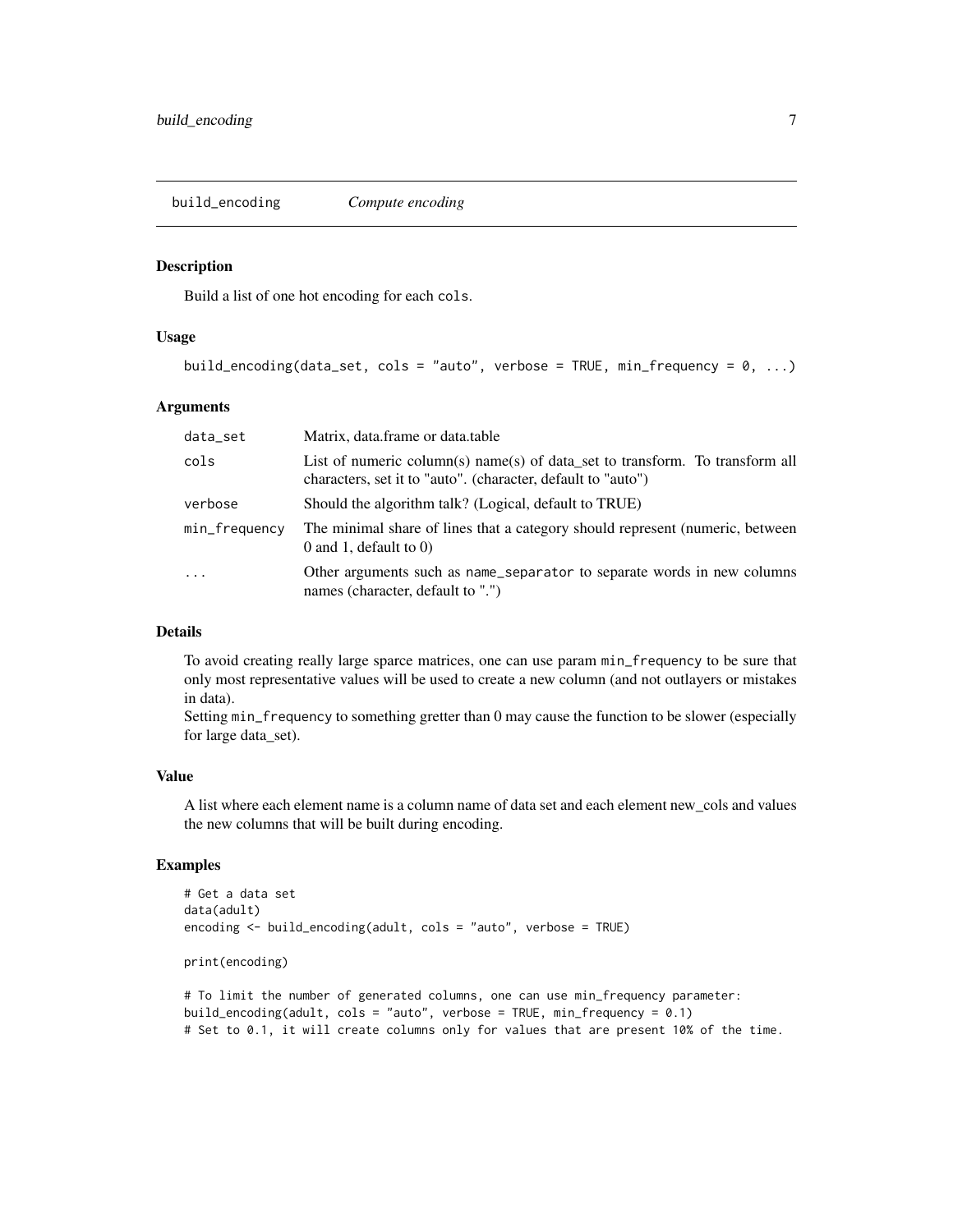<span id="page-7-1"></span><span id="page-7-0"></span>build\_scales *Compute scales*

#### Description

Build a list of means and standard deviation for each cols.

# Usage

build\_scales(data\_set, cols = "auto", verbose = TRUE)

# Arguments

| data set | Matrix, data.frame or data.table                                             |
|----------|------------------------------------------------------------------------------|
| cols     | List of numeric column(s) name(s) of data set to transform. To transform all |
|          | characters, set it to "auto". (character, default to "auto")                 |
| verbose  | Should the algorithm talk? (Logical, default to TRUE)                        |

# Value

A list where each element name is a column name of data set and each element contains means and sd.

# Examples

```
# Get a data set
data(adult)
scales <- build_scales(adult, cols = "auto", verbose = TRUE)
print(scales)
```
<span id="page-7-2"></span>build\_target\_encoding *Build target encoding*

#### Description

Target encoding is the process of replacing a categorical value with the aggregation of the target variable. build\_target\_encoding is used to compute aggregations.

```
build_target_encoding(
  data_set,
  cols_to_encode,
  target_col,
  functions = "mean",
  verbose = TRUE
\mathcal{E}
```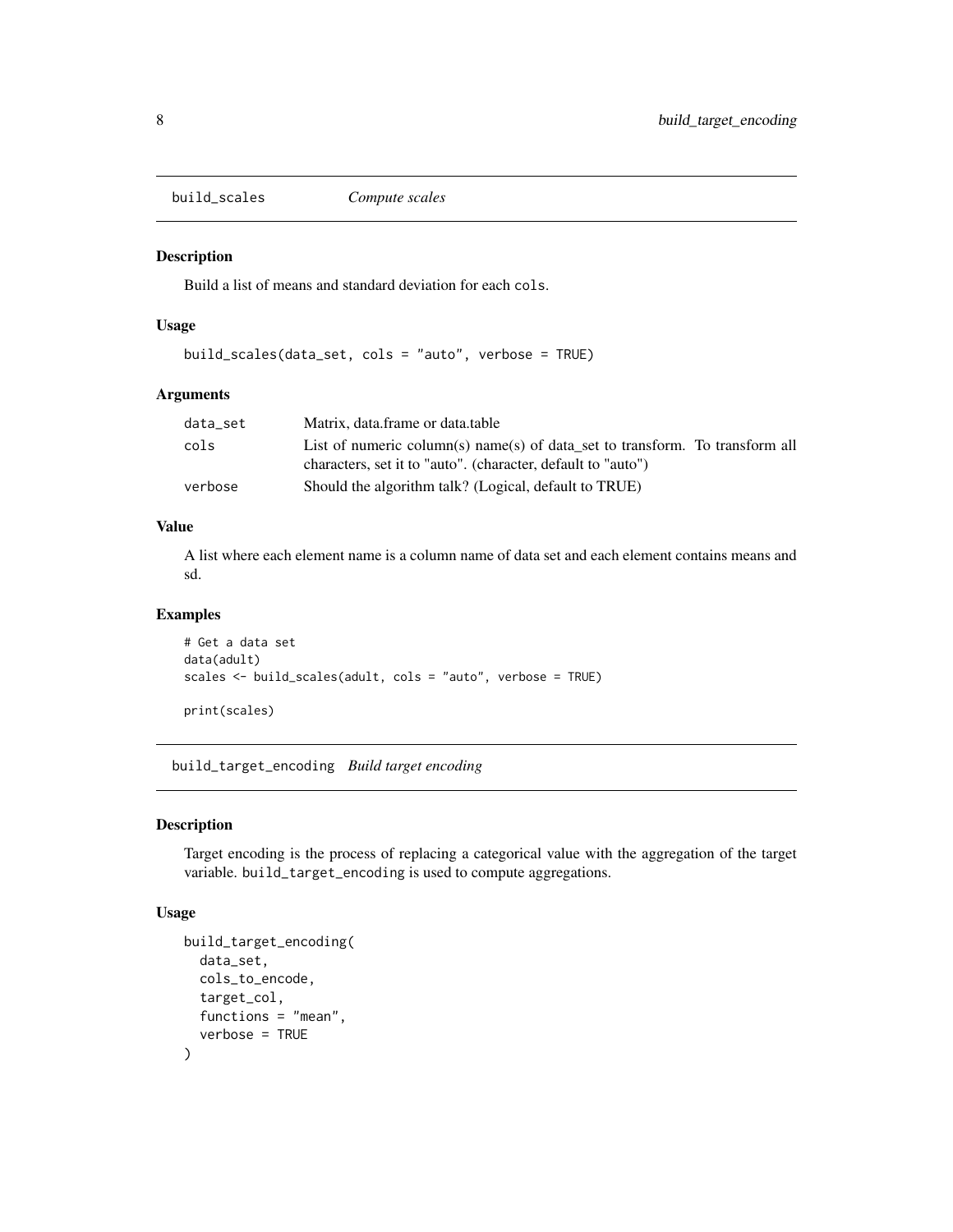# <span id="page-8-0"></span>Arguments

| data_set   | Matrix, data.frame or data.table                                |
|------------|-----------------------------------------------------------------|
|            | cols_to_encode columns to aggregate according to (list)         |
| target_col | column to aggregate (character)                                 |
| functions  | functions of aggregation (list or character, default to "mean") |
| verbose    | Should the algorithm talk? (Logical, default to TRUE)           |

# Value

A list of [data.table](#page-0-0) a data.table for each cols\_to\_encode each data.table containing a line by unique value of column and len(functions) + 1 columns.

### Examples

```
# Build a data set
require(data.table)
data_set <- data.table(student = c("Marie", "Marie", "Pierre", "Louis", "Louis"),
                      grades = c(1, 1, 2, 3, 4))
```

```
# Perform target_encoding construction
build_target_encoding(data_set, cols_to_encode = "student", target_col = "grades",
                     functions = c("mean", "sum"))
```
data\_preparation\_news *Show the NEWS file*

# Description

Show the NEWS file of the dataPreparation package.

#### Usage

```
data_preparation_news()
```
date\_format\_unifier *Unify dates format*

#### Description

Unify every column in a date format to the same date format.

```
date_format_unifier(data_set, format = "Date")
```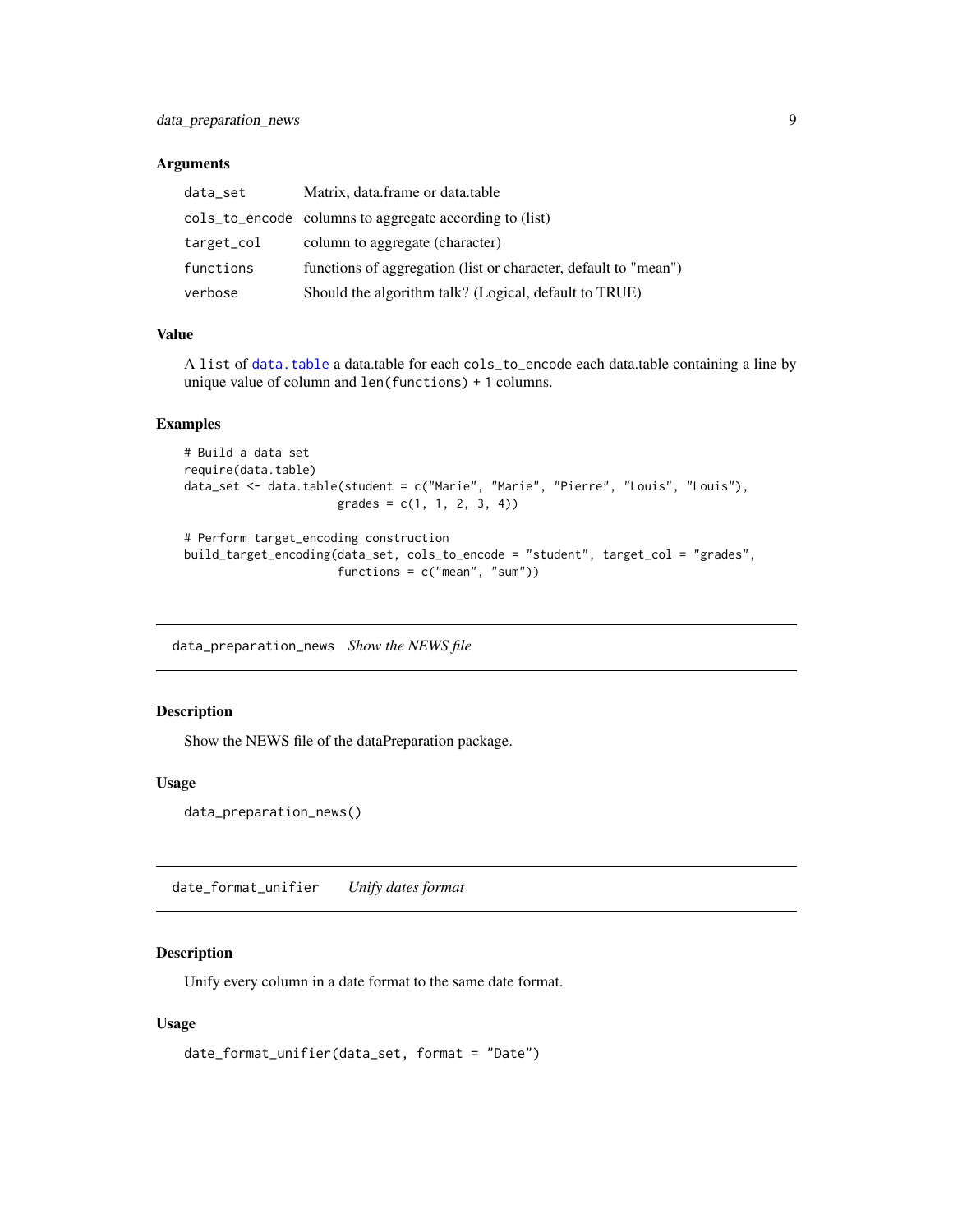#### <span id="page-9-0"></span>Arguments

| data set | Matrix, data.frame or data.table                                                |
|----------|---------------------------------------------------------------------------------|
| format   | Desired target format: Date, POSIX et or POSIX lt, (character, default to Date) |

# Details

This function only handle Date, POSIXct and POSIXlt dates. POSIXct format is a bit slower than Date but can keep hours-min.

# Value

The same data\_set set but with dates column with the desired format.

# Examples

```
# build a data.table
require(data.table)
data_set <- data.table( column1 = as.Date("2016-01-01"), column2 = as.POSIXct("2017-01-01") )
```

```
# Use the function
data_set = date_format_unifier(data_set, format = "Date")
```
# Control result sapply(data\_set, class) # return Date for both columns

description *Describe data set*

# Description

Generate extensive description of a data set.

# Usage

```
description(data_set, level = 1, path_to_write = NULL, verbose = TRUE)
```
#### Arguments

| data set | Matrix, data.frame or data.table                                                                |
|----------|-------------------------------------------------------------------------------------------------|
| level    | Level of description $(0; \text{ generic}, 1; \text{column by column})$ (numeric, default to 1) |
|          | path_to_write Path where the report should be written (character, default to NULL)              |
| verbose  | Should the algorithm talk? (Logical, default to TRUE)                                           |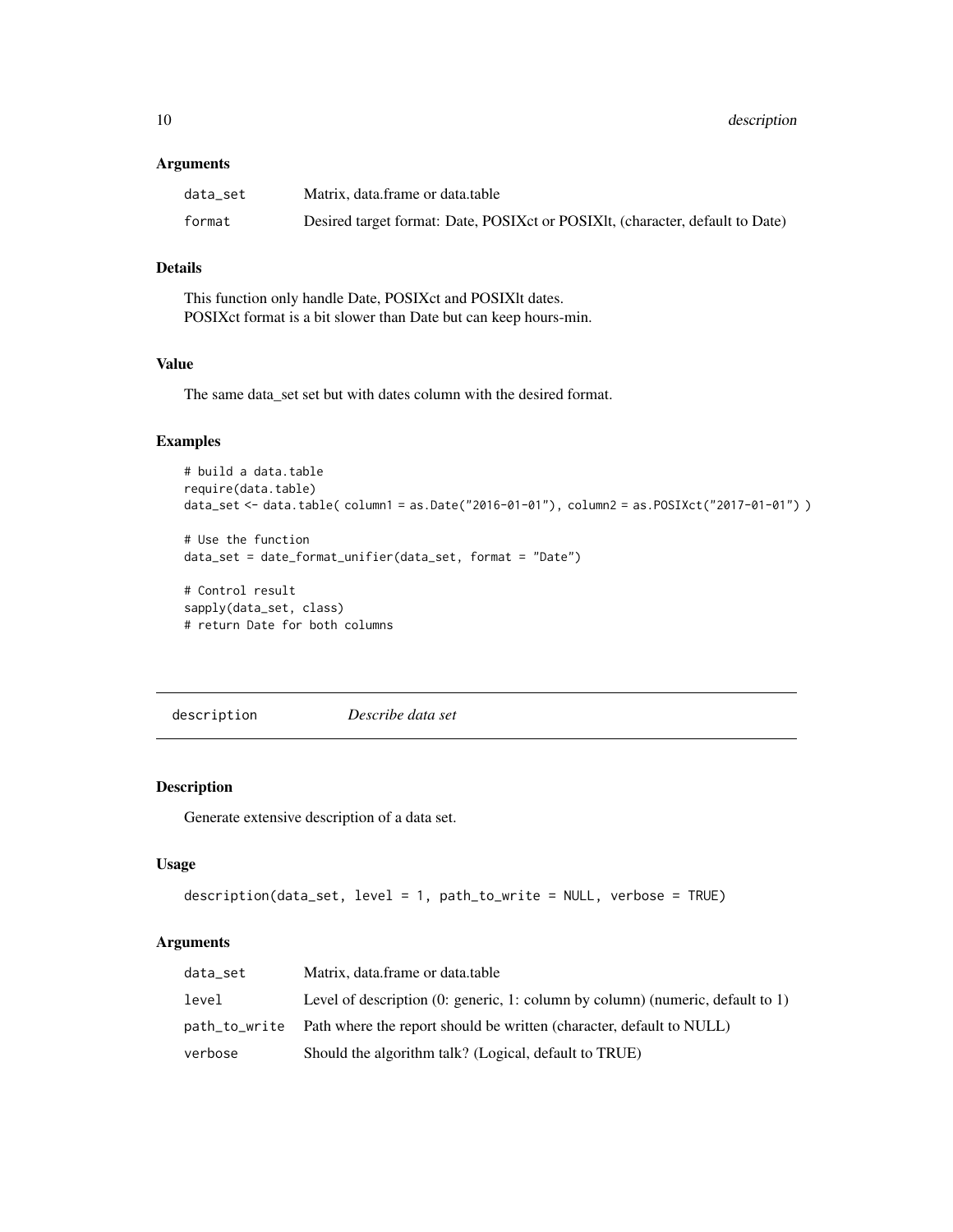# <span id="page-10-0"></span>fast\_discretization 11

# Examples

```
# Load exemple set
data(messy_adult)
# Describe it
description(messy_adult)
```
fast\_discretization *Discretization*

# Description

Discretization of numeric variable (either equal\_width or equal\_fred).

#### Usage

```
fast_discretization(data_set, bins = NULL, verbose = TRUE)
```
# Arguments

| data_set | Matrix, data.frame or data.table                                                                                                                                                                                                                                     |
|----------|----------------------------------------------------------------------------------------------------------------------------------------------------------------------------------------------------------------------------------------------------------------------|
| bins     | Result of funcion build bins. (list, default to NULL).<br>To perform the same discretization on train and test, it is recommended to com-<br>pute build bins before. If it is kept to NULL, build bins will be called.<br>bins could also be carefully hand written. |
| verbose  | Should the algorithm talk? (Logical, default to TRUE)                                                                                                                                                                                                                |

# Details

NAs will be putted in an NA category.

#### Value

Same dataset discretized by reference. If you don't want to edit by reference please provide set data\_set = copy(data\_set).

```
# Load data
data(messy_adult)
head(messy_adult)
# Compute bins
bins <- build_bins(messy_adult, cols = "auto", n_bins = 5, type = "equal_freq")
# Discretize
messy_adult <- fast_discretization(messy_adult, bins = bins)
```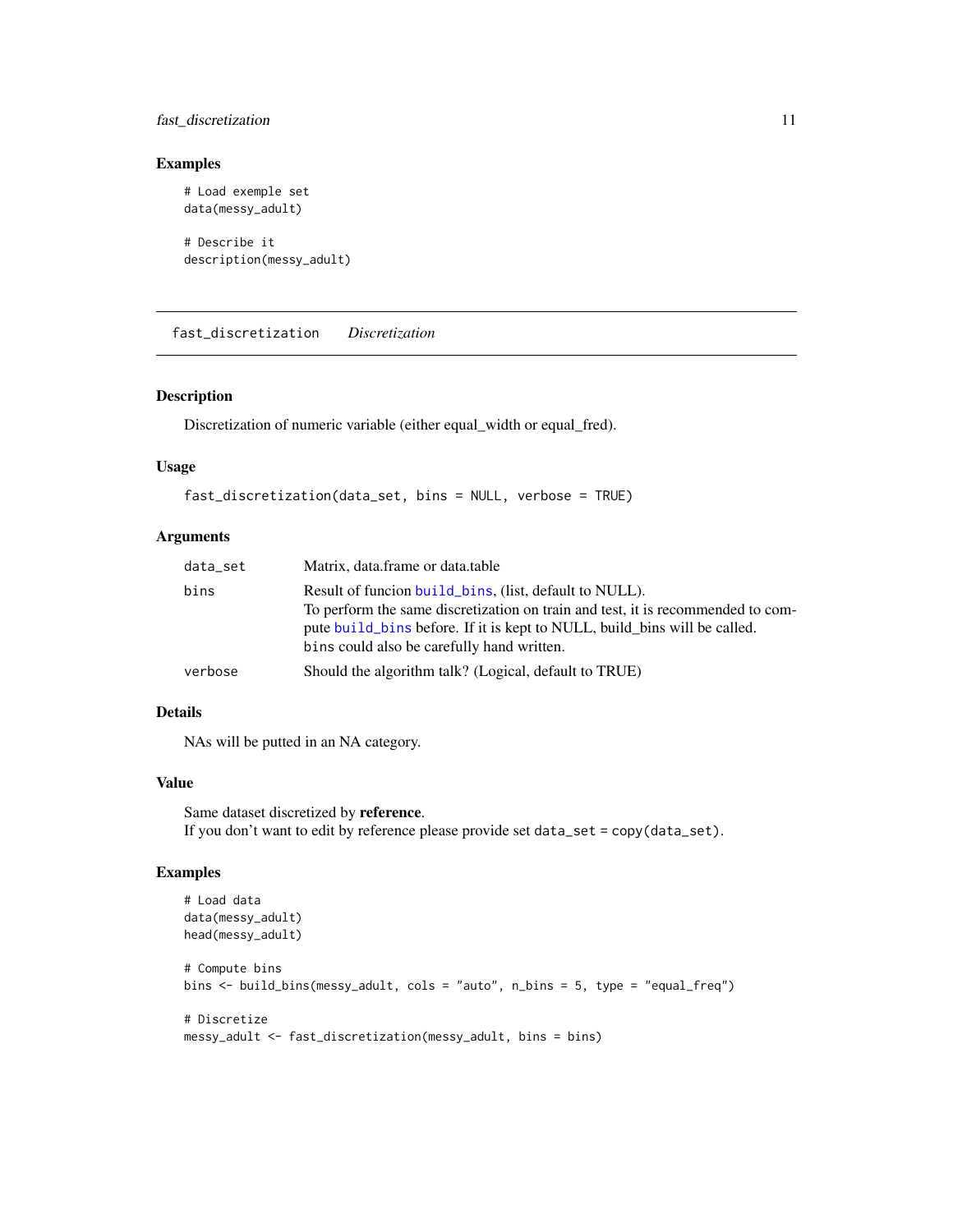```
# Control
head(messy_adult)
# Example with hand written bins
data("adult")
adult <- fast_discretization(adult, bins = list(age = c(0, 40, +Inf)))
print(table(adult$age))
```
fast\_filter\_variables *Filtering useless variables*

# Description

Delete columns that are constant or in double in your data\_set set.

# Usage

```
fast_filter_variables(
  data_set,
 level = 3,
 keep_cols = NULL,
  verbose = TRUE,
  ...
)
```
# Arguments

| data_set   | Matrix, data.frame or data.table                                                                                                                                                                     |
|------------|------------------------------------------------------------------------------------------------------------------------------------------------------------------------------------------------------|
| level      | which columns do you want to filter $(1 = constant, 2 = constant$ and doubles,<br>$3 =$ constant doubles and bijections, $4 =$ constant doubles bijections and in-<br>cluded)(numeric, default to 3) |
| keep_cols  | List of columns not to drop (list of character, default to NULL)                                                                                                                                     |
| verbose    | Should the algorithm talk (logical or 1 or 2, default to TRUE)                                                                                                                                       |
| $\ddots$ . | optional parameters to be passed to the function when called from another func-<br>tion                                                                                                              |

#### Details

verbose can be set to 2 have full details from which functions, otherwise they don't log. (verbose  $= 1$  is equivalent to verbose = TRUE).

# Value

The same data\_set but with fewer columns. Columns that are constant, in double, or bijection of another have been deleted.

<span id="page-11-0"></span>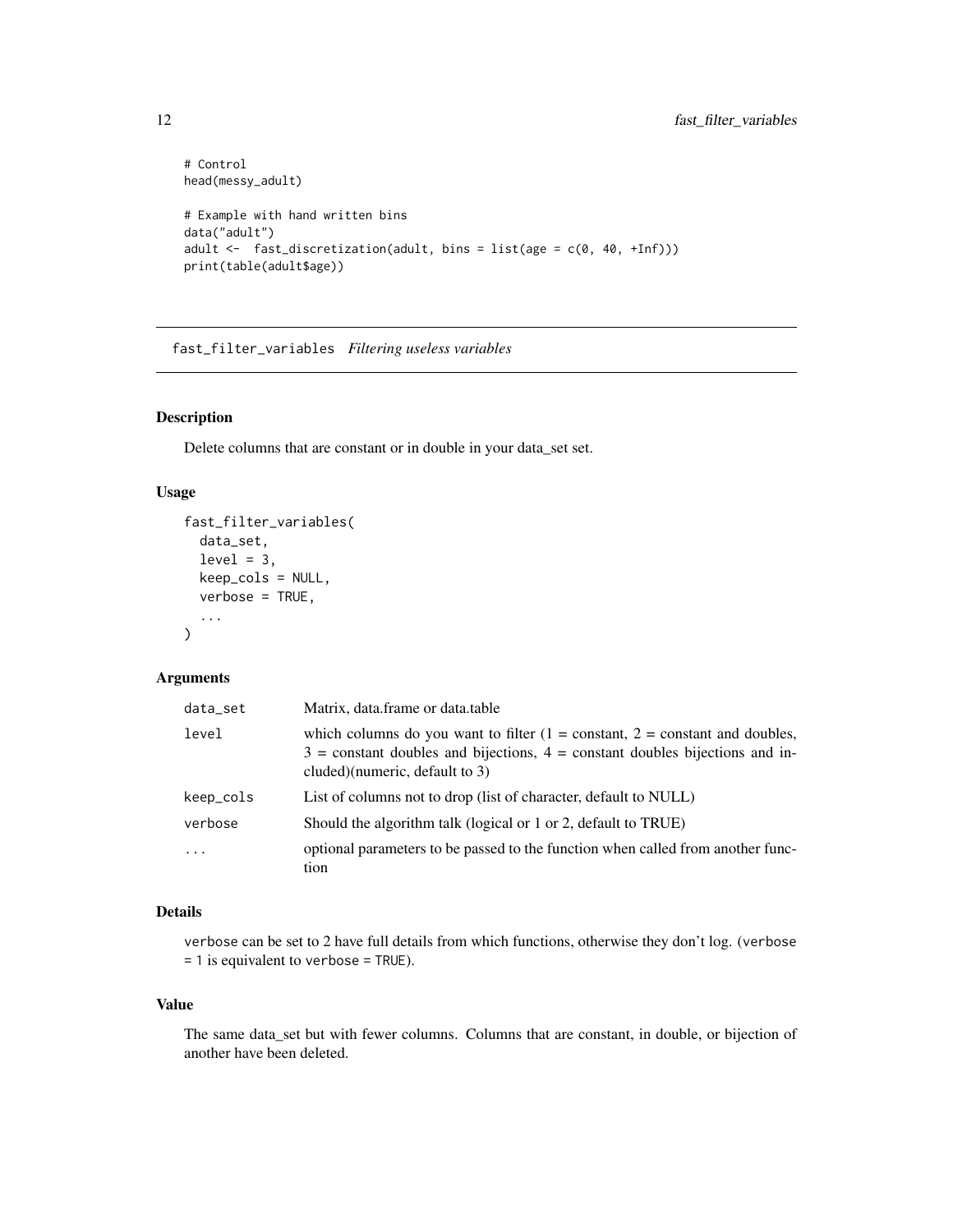# <span id="page-12-0"></span>fast\_handle\_na 13

#### Examples

```
# First let's build a data.frame with 3 columns: a constant column, and a column in double
df \le data.frame(col1 = 1, col2 = rnorm(1e6), col3 = sample(c(1, 2), 1e6, replace = TRUE))
df$col4 <- df$col2
df$col5df$col3 == 1] = "a"
df$col5[df$col3 == 2] = "b" # Same info than in col1 but with a for 1 and b for 2
head(df)
# Let's filter columns:
df <- fast_filter_variables(df)
head(df)
```
<span id="page-12-1"></span>fast\_handle\_na *Handle NA values*

# Description

Handle NAs values depending on the class of the column.

# Usage

```
fast_handle_na(
  data_set,
  set\_num = 0,
  set_logical = FALSE,
  set_{char} = "",
  verbose = TRUE
\lambda
```
#### Arguments

| data_set    | Matrix, data.frame or data.table                                             |
|-------------|------------------------------------------------------------------------------|
| set_num     | NAs replacement for numeric column, (numeric or function, default to 0)      |
| set_logical | NAs replacement for logical column, (logical or function, default to FALSE)  |
| set_char    | NAs replacement for character column, (character or function, default to "") |
| verbose     | Should the algorithm talk (logical, default to TRUE)                         |

# Details

To preserve RAM this function edits data\_set by reference. To keep object unchanged, please use [copy](#page-0-0).

If you provide a function, it will be applied to the full column. So this function should handle NAs. For factor columns, it will add NA to list of values.

# Value

data\_set as a [data.table](#page-0-0) with NAs replaced.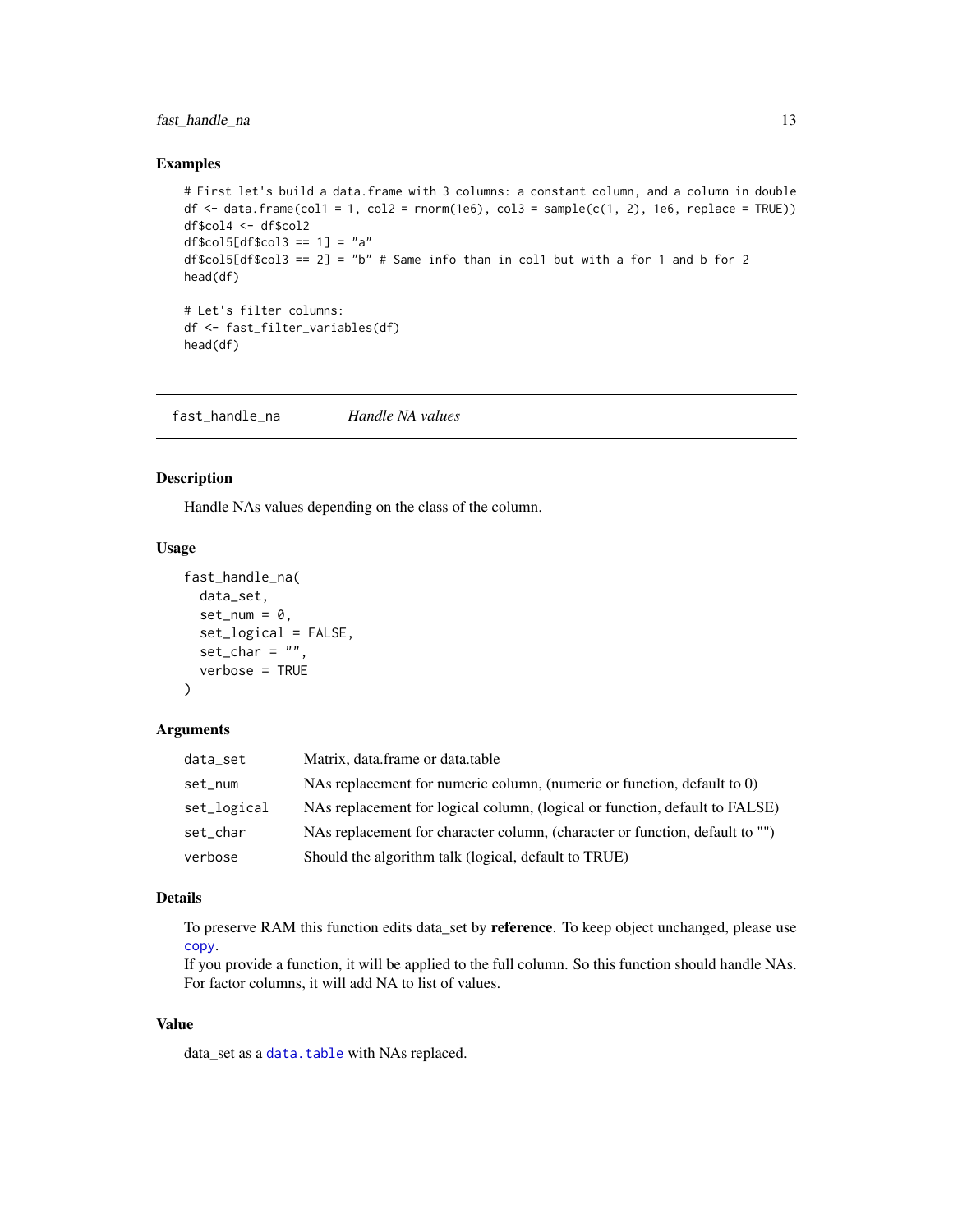#### Examples

```
# Build a useful data_set set for example
require(data.table)
data_set <- data.table(numCol = c(1, 2, 3, NA),
                   charCol = c("", "a", NA, "c"),
                   booleanCol = c(TRUE, NA, FALSE, NA))
# To set NAs to 0, FALSE and "" (respectively for numeric, logical, character)
fast_handle_na(copy(data_set))
# In a numeric column to set NAs as "missing"
fast_handle_na(copy(data_set), set_char = "missing")
# In a numeric column, to set NAs to the minimum value of the column#'
fast_handle_na(copy(data_set), set_num = min) # Won't work because min(c(1, NA)) = NA so put back NA
fast_handle_na(copy(data_set), set_num = function(x)min(x,na.rm = TRUE)) # Now we handle NAs
# In a numeric column, to set NAs to the share of NAs values
rateNA \leq function(x) {
 sum(is.na(x)) / length(x)
}
fast_handle_na(copy(data_set), set_num = rateNA)
```
fast\_is\_equal *Fast checks of equality*

### Description

Performs quick check if two objects are equal.

#### Usage

```
fast_is_equal(object1, object2)
```
#### Arguments

| object1 | An element, a vector, a data.frame, a data.table |
|---------|--------------------------------------------------|
| object2 | An element, a vector, a data.frame, a data.table |

# Details

This function uses exponential search trick, so it is fast for very large vectors, data.frame and data.table. This function is also very robust; you can compare a lot of stuff without failing.

# Value

Logical (TRUE or FALSE) if the two objects are equals.

<span id="page-13-0"></span>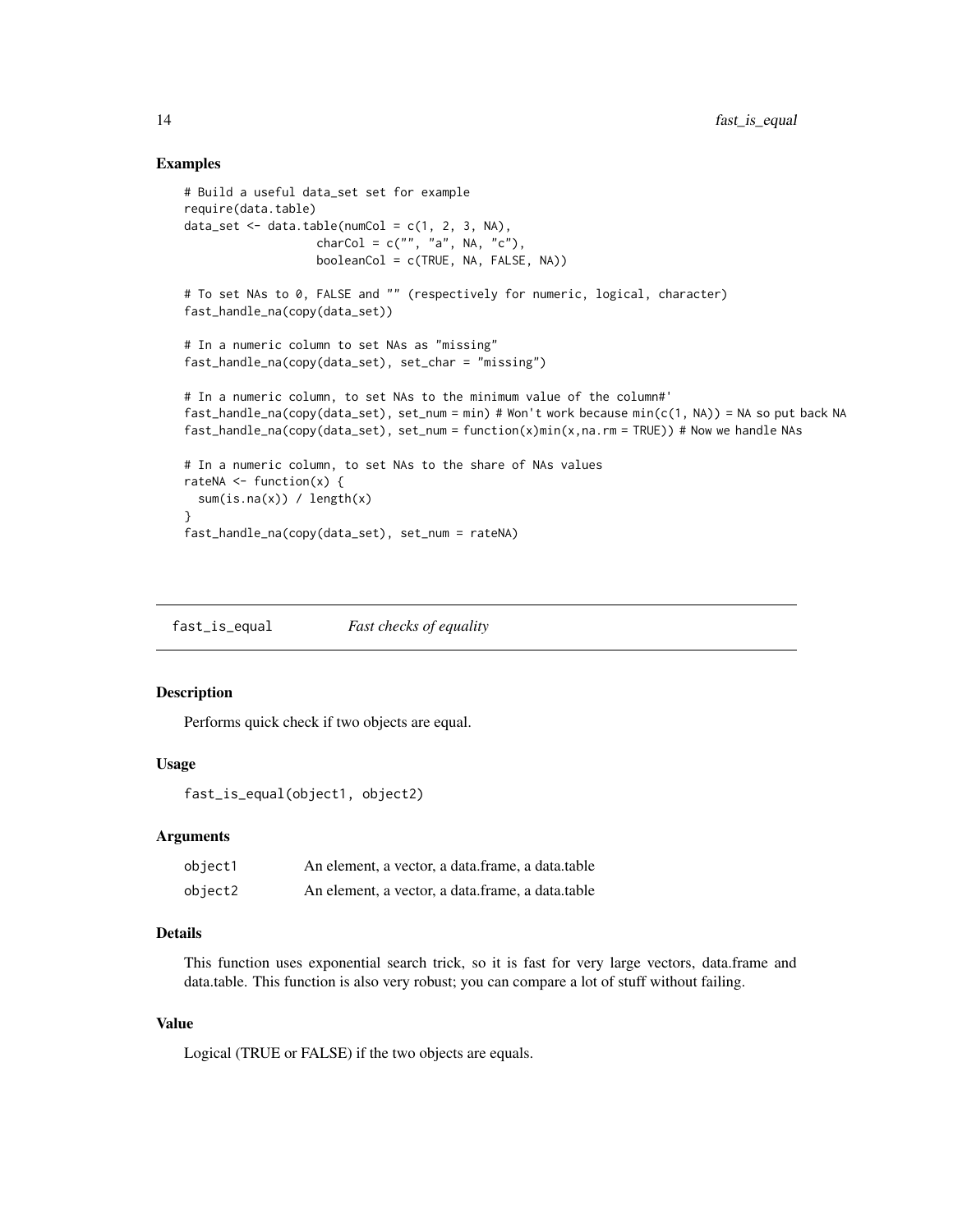# <span id="page-14-0"></span>fast\_round 15

# Examples

```
# Test on a character
fast_is_equal("a", "a")
fast_is_equal("a", "b")
# Test on a vector
myVector <- rep(x = "a", 10000)fast_is_equal(myVector, myVector)
# Test on a data.table
fast_is_equal(messy_adult, messy_adult)
```
<span id="page-14-1"></span>fast\_round *Fast round*

# Description

Fast round of numeric columns in a data.table. Will only round numeric, so don't worry about characters. Also, it computes it column by column so your RAM is safe too.

# Usage

```
fast_round(data_set, cols = "auto", digits = 2, verbose = TRUE)
```
#### Arguments

| data_set | matrix, data.frame or data.table                                                                                                                   |
|----------|----------------------------------------------------------------------------------------------------------------------------------------------------|
| cols     | List of numeric column(s) name(s) of data set to transform. To transform all<br>numerics columns, set it to "auto" (characters, default to "auto") |
| digits   | The number of digits after comma (numeric, default to 2)                                                                                           |
| verbose  | Should the algorithm talk? (logical, default to TRUE)                                                                                              |

# Details

It is performing round by reference on data\_set, column by column, only on numercial columns. So that it avoid copying data\_set in RAM.

# Value

The same datasets but as a data.table and with numeric rounded.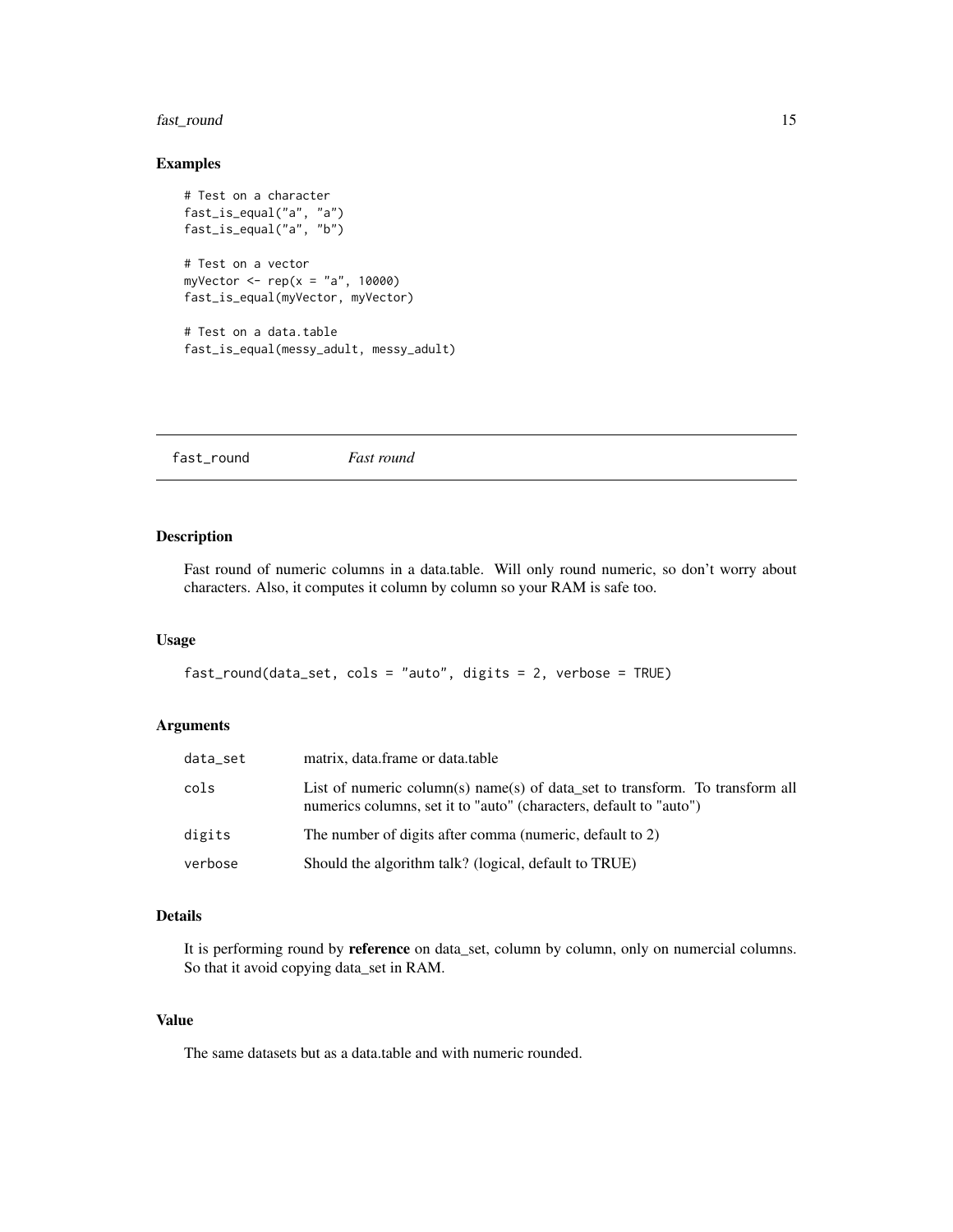#### <span id="page-15-0"></span>Examples

```
# First let's build a very large data.table with random numbers
require(data.table)
M <- as.data.table(matrix(runif (3e4), ncol = 10))
M_rouded <- fast_round(M, 2)
# Lets add some character
M[, stringColumn := "a string"]
# And use our function
M_rouded <- fast_round(M, 2)
# It still work :) and you don't have to worry about the string.
```

|  |  | scale | fast_scale |
|--|--|-------|------------|
|--|--|-------|------------|

# Description

Perform efficient scaling on a data set.

#### Usage

```
fast_scale(data_set, scales = NULL, way = "scale", verbose = TRUE)
```
#### Arguments

| data_set | Matrix, data.frame or data.table                                                                                                                                                                                    |
|----------|---------------------------------------------------------------------------------------------------------------------------------------------------------------------------------------------------------------------|
| scales   | Result of funcion build_scales, (list, default to NULL).<br>To perform the same scaling on train and test, it is recommended to compute<br>build_scales before. If it is kept to NULL, build_scales will be called. |
| way      | should scaling or unscaling be performed? (character either "scale" or "unscale",<br>default to "scale")                                                                                                            |
| verbose  | Should the algorithm talk? (Logical, default to TRUE)                                                                                                                                                               |

#### Details

Scaling numeric values is usefull for some machine learning algorithm such as logistic regression or neural networks.

Unscaling numeric values can be very usefull for most post-model analysis to do so set way to "unscale".

This implementation of scale will be faster that [scale](#page-0-0) for large data sets.

#### Value

data\_set with columns scaled (or unscaled) by reference. Scaled means that each column mean will be 0 and each column standard deviation will be 1.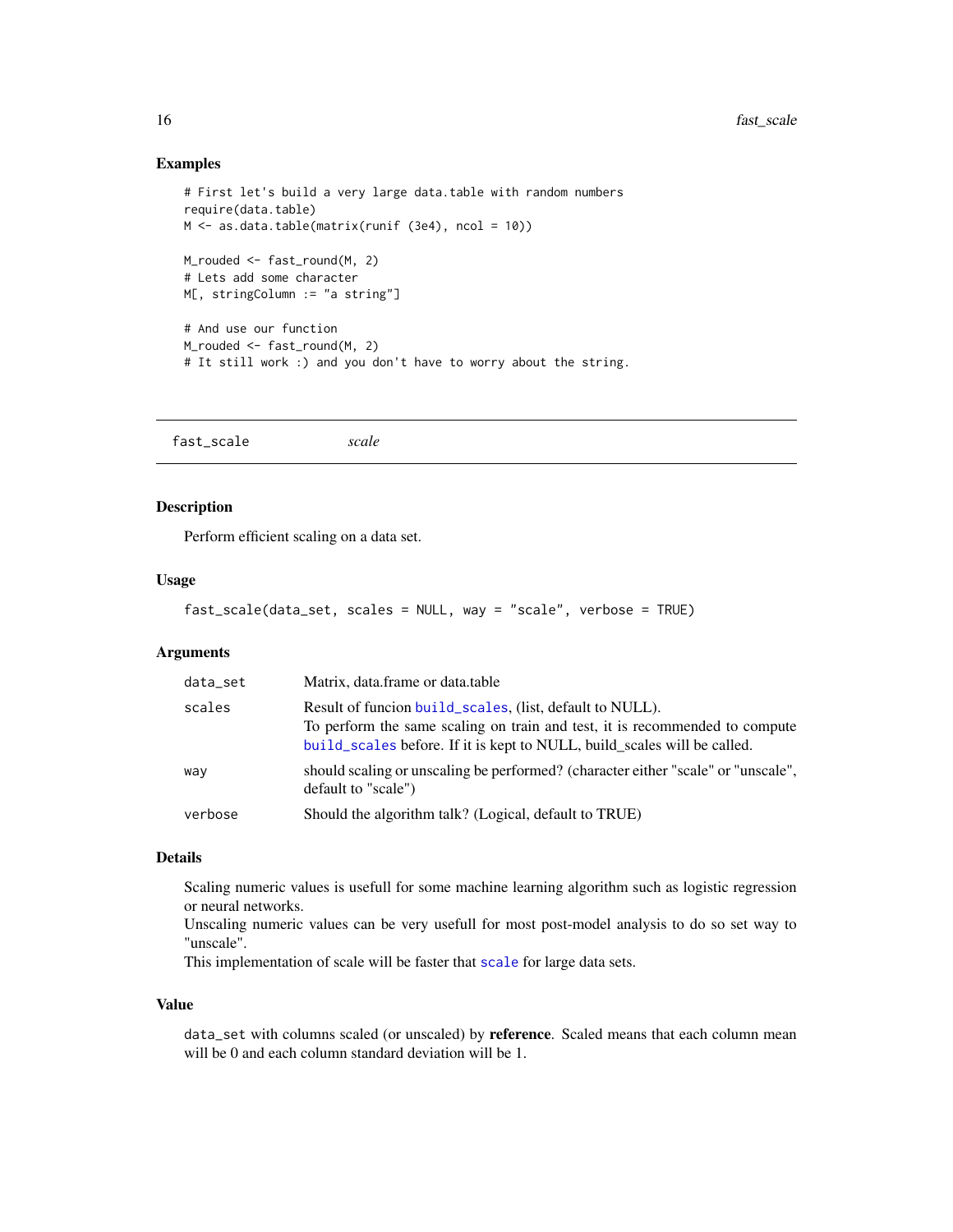# <span id="page-16-0"></span>find\_and\_transform\_dates 17

# Examples

```
# Load data
data(adult)
# compute scales
scales <- build_scales(adult, cols = "auto", verbose = TRUE)
# Scale data set
adult <- fast_scale(adult, scales = scales, verbose = TRUE)
# Control
print(mean(adult$age)) # Almost 0
print(sd(adult$age)) # 1
# To unscale it:
adult <- fast_scale(adult, scales = scales, way = "unscale", verbose = TRUE)
# Control
print(mean(adult$age)) # About 38.6
print(sd(adult$age)) # About 13.6
```
<span id="page-16-1"></span>find\_and\_transform\_dates

*Identify date columns*

# Description

Find and transform dates that are hidden in a character column. It use a bunch of default formats, and you can also add your own formats.

# Usage

```
find_and_transform_dates(
  data_set,
  \text{cols} = \text{"auto",}formats = NULL,
  n_test = 30,
  ambiguities = "IGNORE",
  verbose = TRUE
\lambda
```
# Arguments

| data_set | Matrix, data.frame or data.table                                                                                                   |
|----------|------------------------------------------------------------------------------------------------------------------------------------|
| cols     | List of column(s) name(s) of data set to look into. To check all all columns, set<br>it to "auto". (characters, default to "auto") |
| formats  | List of additional Date formats to check (see strptime)                                                                            |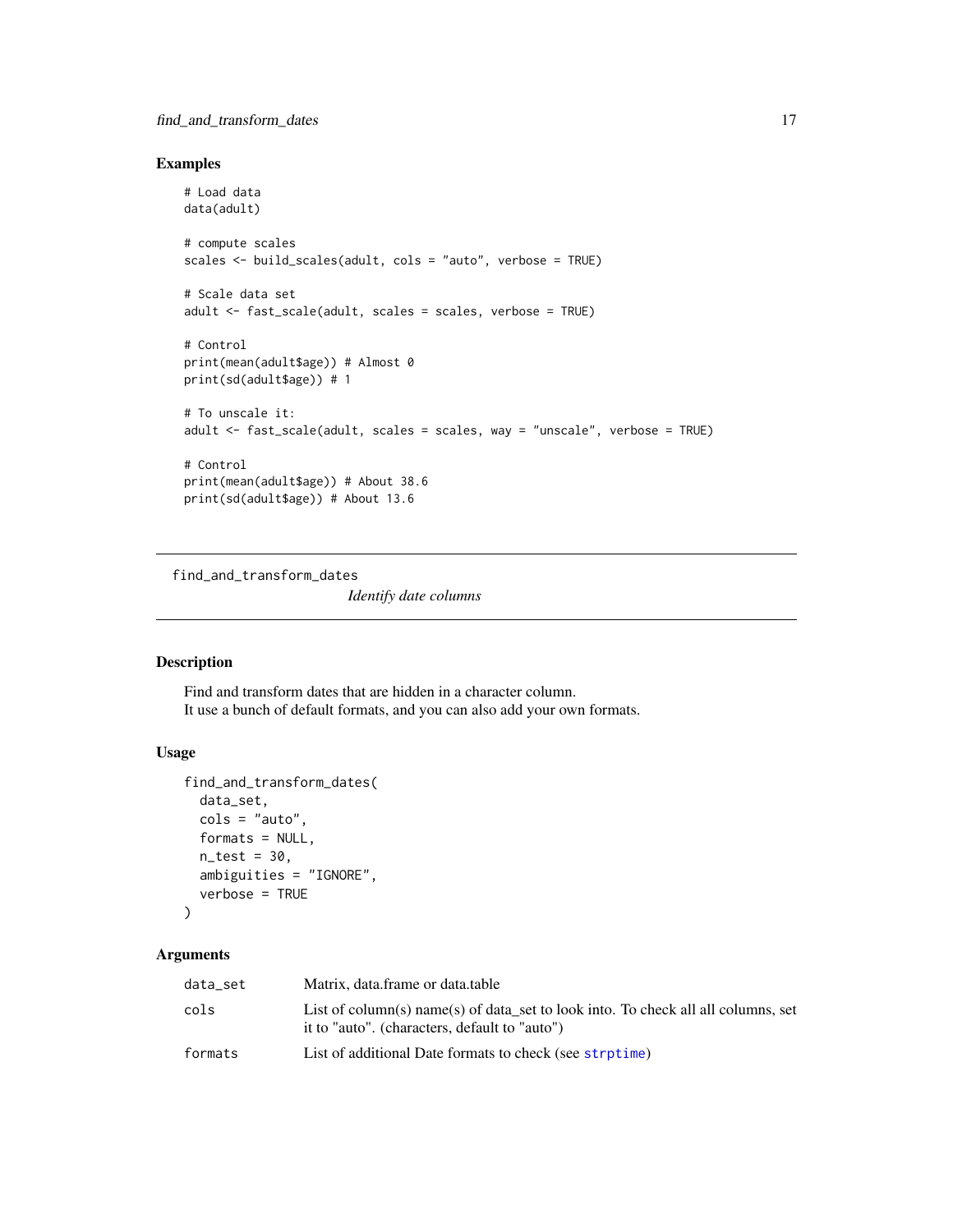<span id="page-17-0"></span>

| n test      | Number of non-null rows on which to test (numeric, default to 30)                                          |
|-------------|------------------------------------------------------------------------------------------------------------|
| ambiguities | How ambiguities should be treated (see details in ambiguities section) (charac-<br>ter, default to IGNORE) |
| verbose     | Should the algorithm talk? (Logical, default to TRUE)                                                      |

# Details

This function is using [identify\\_dates](#page-23-1) to find formats. Please see it's documentation. In case [identify\\_dates](#page-23-1) doesn't find wanted formats you can either provide format in param formats or use [set\\_col\\_as\\_date](#page-34-1) to force transformation.

#### Value

data\_set set (as a data.table) with identified dates transformed by reference.

# Ambiguity

Ambiguities are often present in dates. For example, in date: 2017/01/01, there is no way to know if format is YYYY/MM/DD or YYYY/DD/MM.

Some times ambiguity can be solved by a human. For example 17/12/31, a human might guess that it is YY/MM/DD, but there is no sure way to know.

To be safe, find\_and\_transform\_dates doesn't try to guess ambiguities.

To answer ambiguities problem, param ambiguities is now available. It can take one of the following values

- IGNORE function will then take the first format which match (fast, but can make some mistakes)
- WARN function will try all format and tell you via prints that there are multiple matches (and won't perform date transformation)
- SOLVE function will try to solve ambiguity by going through more lines, so will be slower. If it is able to solve it, it will transform the column, if not it will print the various acceptable formats.

If there are some columns that have no chance to be a match think of removing them from cols to save some computation time.

```
# Load exemple set
data(messy_adult)
head(messy_adult)
# using the find_and_transform_dates
find_and_transform_dates(messy_adult, n_test = 5)
head(messy_adult)
# Example with ambiguities
## Not run:
```

```
require(data.table)
data(messy_adult) # reload data
# Add an ambiguity by sorting date1
messy_adult$date1 = sort(messy_adult$date1, na.last = TRUE)
```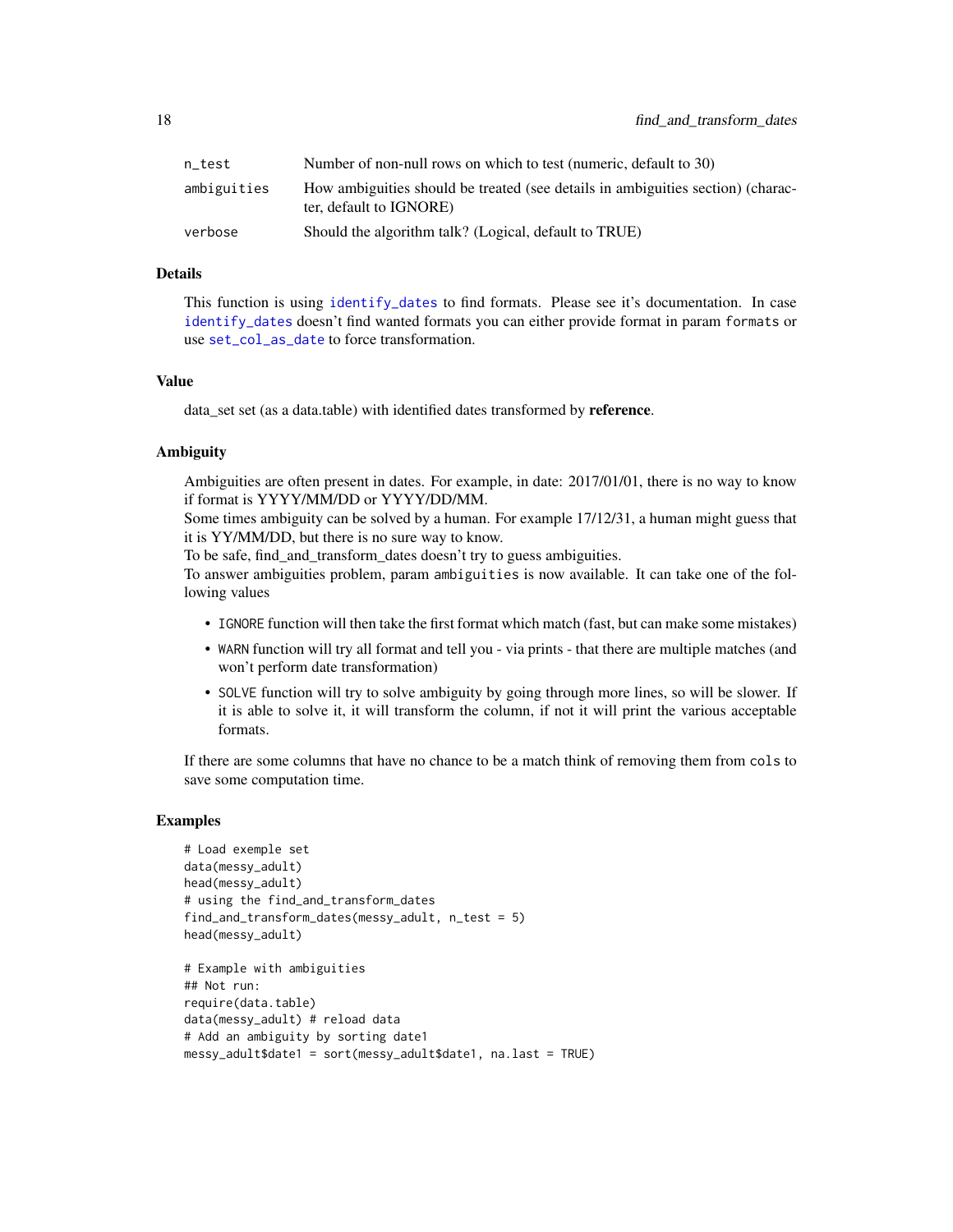# <span id="page-18-0"></span>find\_and\_transform\_numerics 19

```
# Try all three methods:
result_1 = find_and_transform_dates(copy(messy_adult))
result_2 = find_and_transform_dates(copy(messy_adult), ambiguities = "WARN")
result_3 = find_and_transform_dates(copy(messy_adult), ambiguities = "SOLVE")
## End(Not run)
# "##NOT RUN:" mean that this example hasn't been run on CRAN since its long. But you can run it!
```
<span id="page-18-1"></span>find\_and\_transform\_numerics

*Identify numeric columns in a data\_set set*

# **Description**

Function to find and transform characters that are in fact numeric.

#### Usage

```
find_and_transform_numerics(
  data_set,
  cols = "auto",
  n_{\text{test}} = 30,
  verbose = TRUE
)
```
#### Arguments

| data_set | Matrix, data.frame or data.table                                                                                                   |
|----------|------------------------------------------------------------------------------------------------------------------------------------|
| cols     | List of column(s) name(s) of data set to look into. To check all all columns, set<br>it to "auto". (characters, default to "auto") |
| n test   | Number of non-null rows on which to test (numeric, default to 30)                                                                  |
| verbose  | Should the algorithm talk? (logical, default to TRUE)                                                                              |

#### Details

This function is looking for perfect transformation. If there are some mistakes in data\_set, consider setting them to NA before.

If there are some columns that have no chance to be a match think of removing them from cols to save some computation time.

#### Value

The data\_set set (as a data.table) with identified numeric transformed.

#### Warning

All these changes will happen by reference.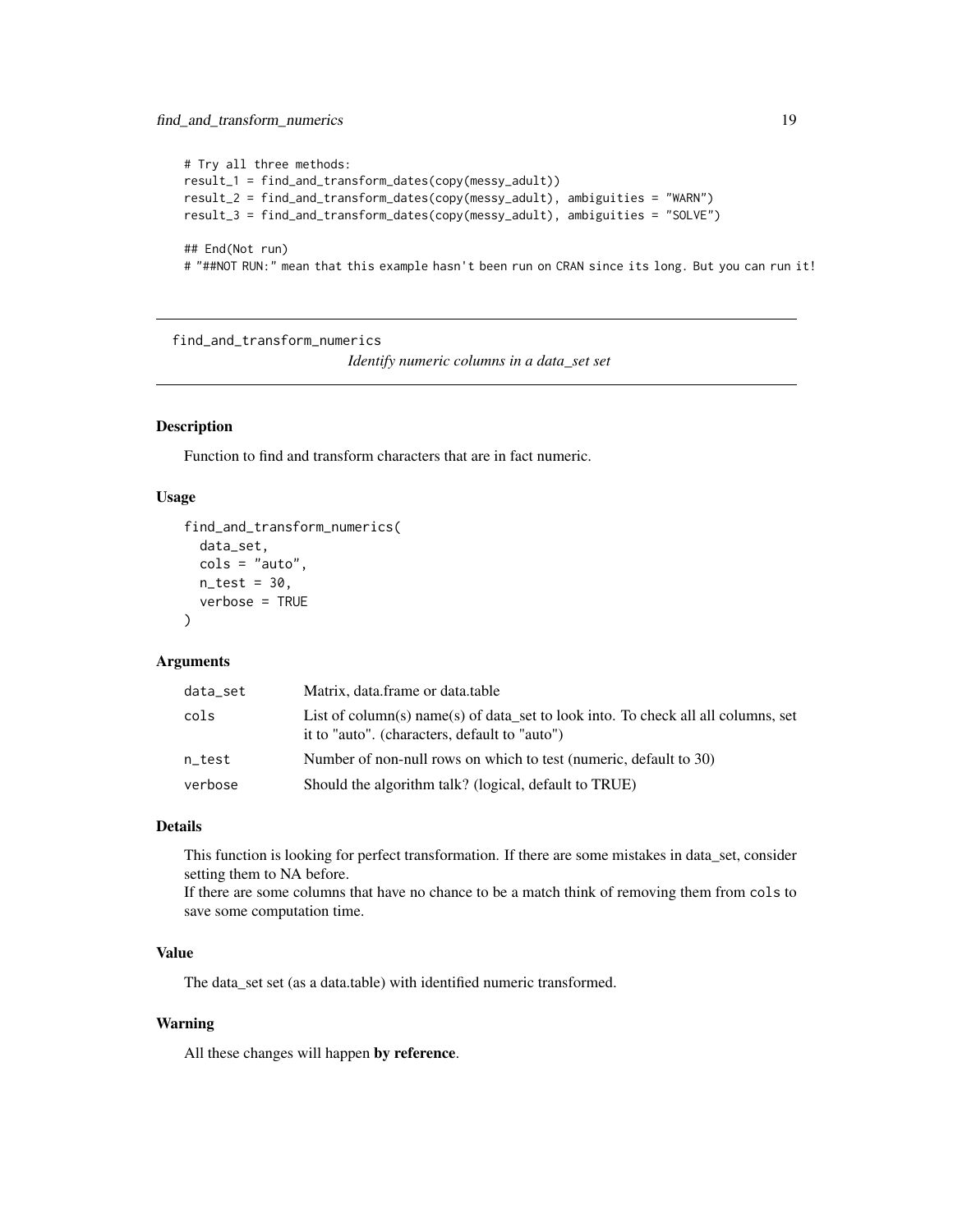# Examples

```
# Let's build a data_set set
data_set \leq data.frame(ID = seq_len(5),
                  col1 = c("1.2", "1.3", "1.2", "1", "6"),col2 = c("1, 2", "1, 3", "1, 2", "1", "6"))
# using the find_and_transform_numerics
find_and_transform_numerics(data_set, n_test = 5)
```
generate\_date\_diffs *Date difference*

# Description

Perform the differences between all dates of the data\_set set and optionally with a static date.

# Usage

```
generate_date_diffs(
  data_set,
  \text{cols} = \text{"auto",}analysis_date = NULL,
  units = "years",
  drop = FALSE,
  verbose = TRUE,
  ...
\mathcal{L}
```
#### Arguments

| data_set      | Matrix, data.frame or data.table                                                                                                                |
|---------------|-------------------------------------------------------------------------------------------------------------------------------------------------|
| cols          | List of date column(s) name(s) of data set to comute difference on. To transform<br>all dates, set it to "auto". (character, default to "auto") |
| analysis_date | Static date (Date or POSIX ct, optional)                                                                                                        |
| units         | Unit of difference between too dates (string, default to 'years')                                                                               |
| drop          | Should cols be dropped after generation (logical, default to FALSE)                                                                             |
| verbose       | should the function log (logical, default to TRUE)                                                                                              |
| $\ddots$ .    | Other arguments such as name_separator to separate words in new columns<br>names (character, default to ".")                                    |

# Details

units is the same as [difftime](#page-0-0) units, but with one more possiblity: years.

<span id="page-19-0"></span>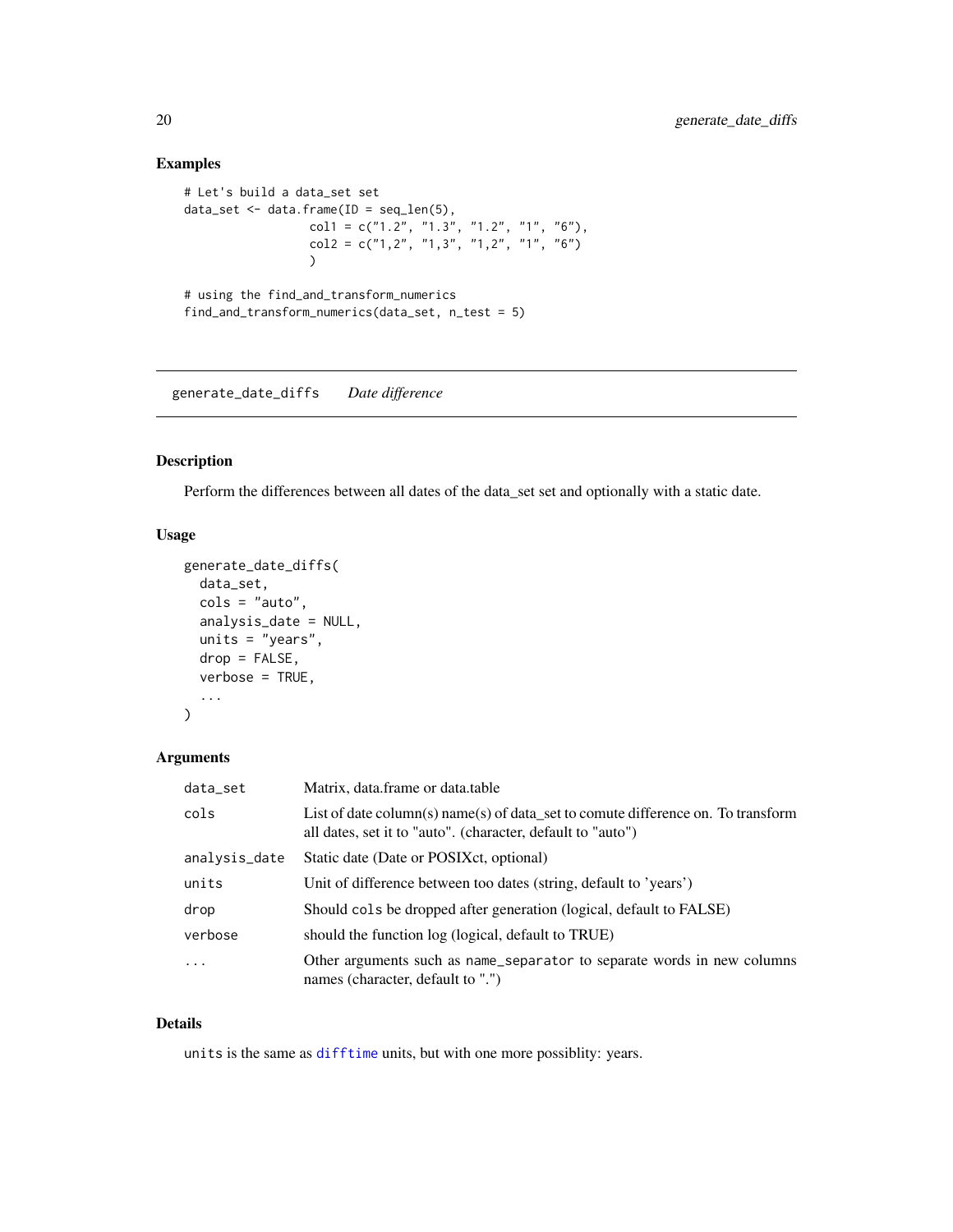# <span id="page-20-0"></span>Value

data\_set (as a [data.table](#page-0-0)) with more columns. A numeric column has been added for every couple of Dates. The result is in years.

# Examples

```
# First build a useful data_set set
require(data.table)
data_set \leq data.table(ID = seq_len(100),
                 date1 = seq(from = as.Date("2010-01-01"),to = as.Date("2015-01-01"),
                             length.out = 100,
                  date2 = seq(from = as.Date("1910-01-01"),to = as.Date("2000-01-01"),
                             length.out = 100)
```

```
# Now let's compute
```

```
data_set <- generate_date_diffs(data_set, cols = "auto", analysis_date = as.Date("2016-11-14"))
```
<span id="page-20-1"></span>generate\_factor\_from\_date

*Generate factor from dates*

# Description

Taking Date or POSIXct colums, and building factor columns from them.

# Usage

```
generate_factor_from_date(
  data_set,
  cols = "auto",
  type = "yearmonth",
  drop = FALSE,verbose = TRUE,
  ...
\mathcal{L}
```
#### Arguments

| data_set | Matrix, data.frame or data.table                                                                                                                  |
|----------|---------------------------------------------------------------------------------------------------------------------------------------------------|
| cols     | List of date column(s) name(s) of data set to transform into factor. To transform<br>all dates, set it to "auto". (characters, default to "auto") |
| type     | "year", "yearquarter", "yearmonth", "quarter" or "month", way to aggregate a<br>date, (character, default to "yearmonth")                         |
| drop     | Should cols be dropped after generation (logical, default to FALSE)                                                                               |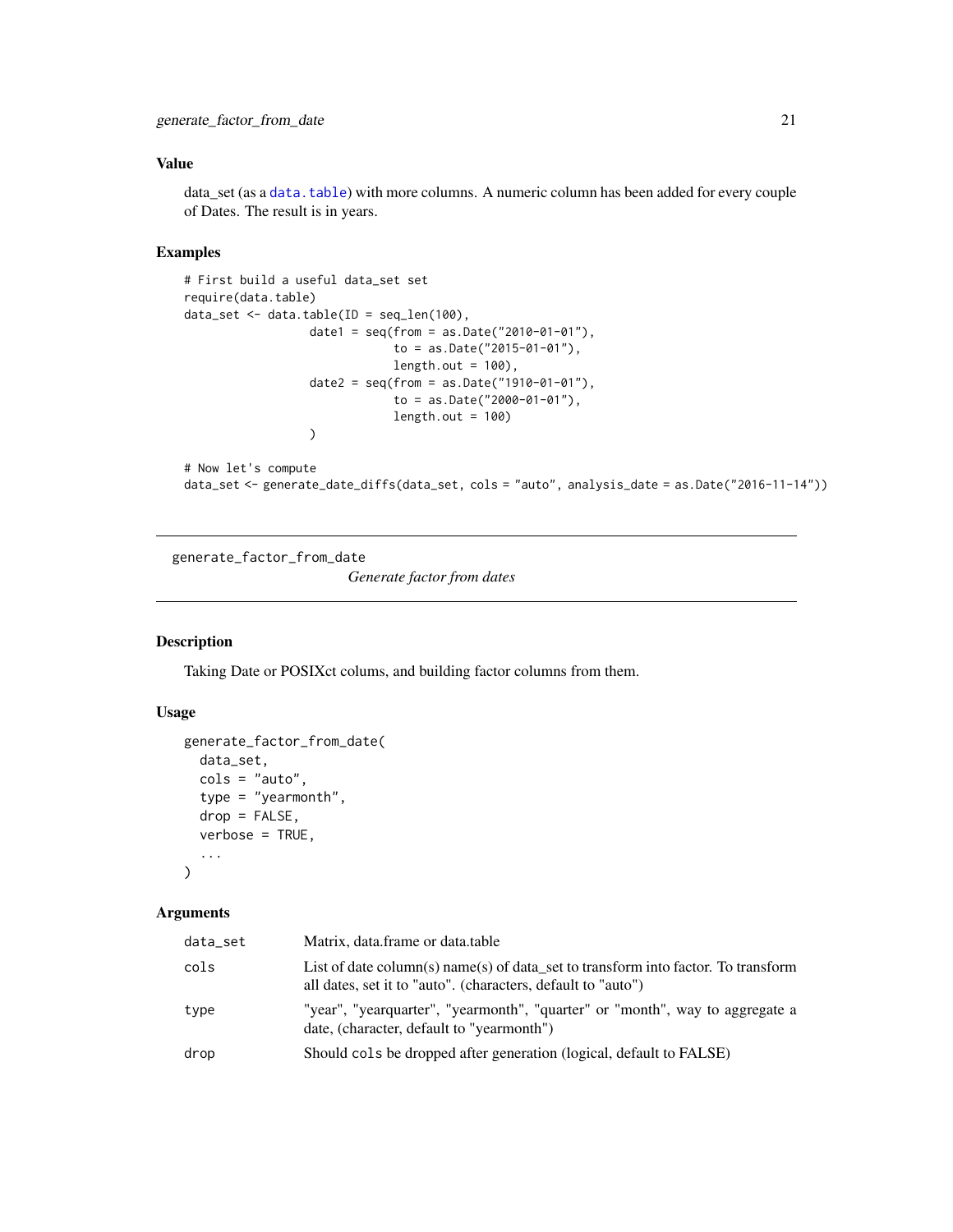<span id="page-21-0"></span>

| verbose                 | Should the function log (logical, default to TRUE)                                                           |
|-------------------------|--------------------------------------------------------------------------------------------------------------|
| $\cdot$ $\cdot$ $\cdot$ | Other arguments such as name_separator to separate words in new columns<br>names (character, default to ".") |

# Value

data\_set with new columns. data\_set is edited by reference.

#### Examples

```
# Load set, and find dates
data(messy_adult)
messy_adult <- find_and_transform_dates(messy_adult, verbose = FALSE)
# Generate new columns
# Generate year month columns
messy_adult <- generate_factor_from_date(messy_adult, cols = c("date1", "date2", "num1"))
head(messy_adult[, .(date1.yearmonth, date2.yearmonth)])
```

```
# Generate quarter columns
messy_adult <- generate_factor_from_date(messy_adult, cols = c("date1", "date2"), type = "quarter")
head(messy_adult[, .(date1.quarter, date2.quarter)])
```
<span id="page-21-1"></span>generate\_from\_character

*Recode character*

# Description

Recode character into 3 new columns:

- was the value not NA, "NA", "",
- how often this value occures,
- the order of the value (ex: M/F => 2/1 because F comes before M in alphabet).

```
generate_from_character(
  data_set,
  cols = "auto",verbose = TRUE,
  drop = FALSE,...
\mathcal{L}
```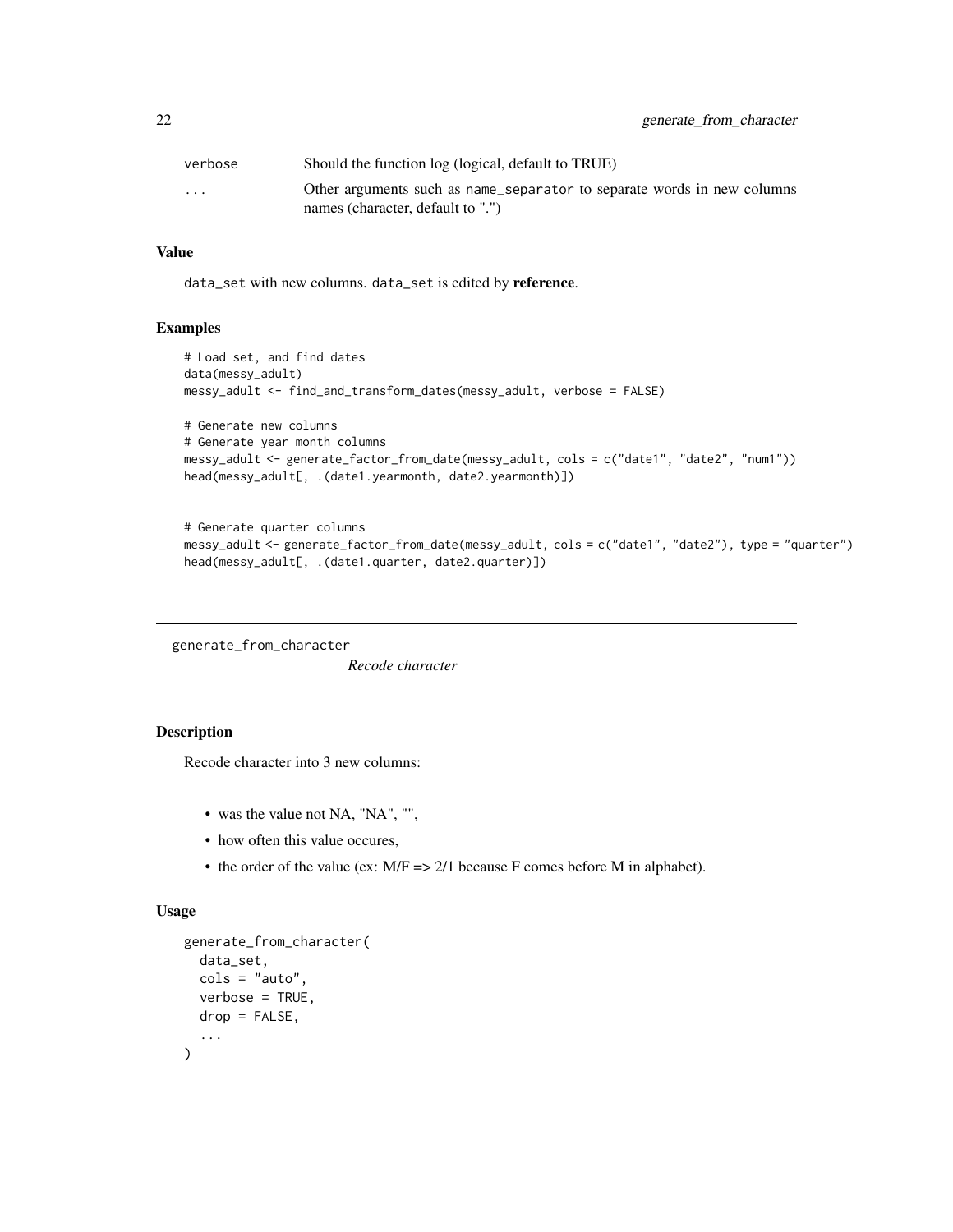# <span id="page-22-0"></span>Arguments

| data_set                | Matrix, data.frame or data.table                                                                                                               |
|-------------------------|------------------------------------------------------------------------------------------------------------------------------------------------|
| cols                    | List of character column(s) name(s) of data_set to transform. To transform all<br>characters, set it to "auto". (character, default to "auto") |
| verbose                 | Should the function log (logical, default to TRUE)                                                                                             |
| drop                    | Should cols be dropped after generation (logical, default to FALSE)                                                                            |
| $\cdot$ $\cdot$ $\cdot$ | Other arguments such as name_separator to separate words in new columns<br>names (character, default to ".")                                   |

# Value

data\_set with new columns. data\_set is edited by reference.

# Examples

```
# Load data set
data(messy_adult)
messy_adult <- un_factor(messy_adult, verbose = FALSE) # un factor ugly factors
# transform column "mail"
messy_adult <- generate_from_character(messy_adult, cols = "mail")
```

```
head(messy_adult)
```

```
# To transform all characters columns:
messy_adult <- generate_from_character(messy_adult, cols = "auto")
```
generate\_from\_factor *Recode factor*

# Description

Recode factors into 3 new columns:

- was the value not NA, "NA", "",
- how often this value occures,
- the order of the value (ex: M/F => 2/1 because F comes before M in alphabet).

```
generate_from_factor(
  data_set,
  cols = "auto",verbose = TRUE,
  drop = FALSE,
  ...
\mathcal{L}
```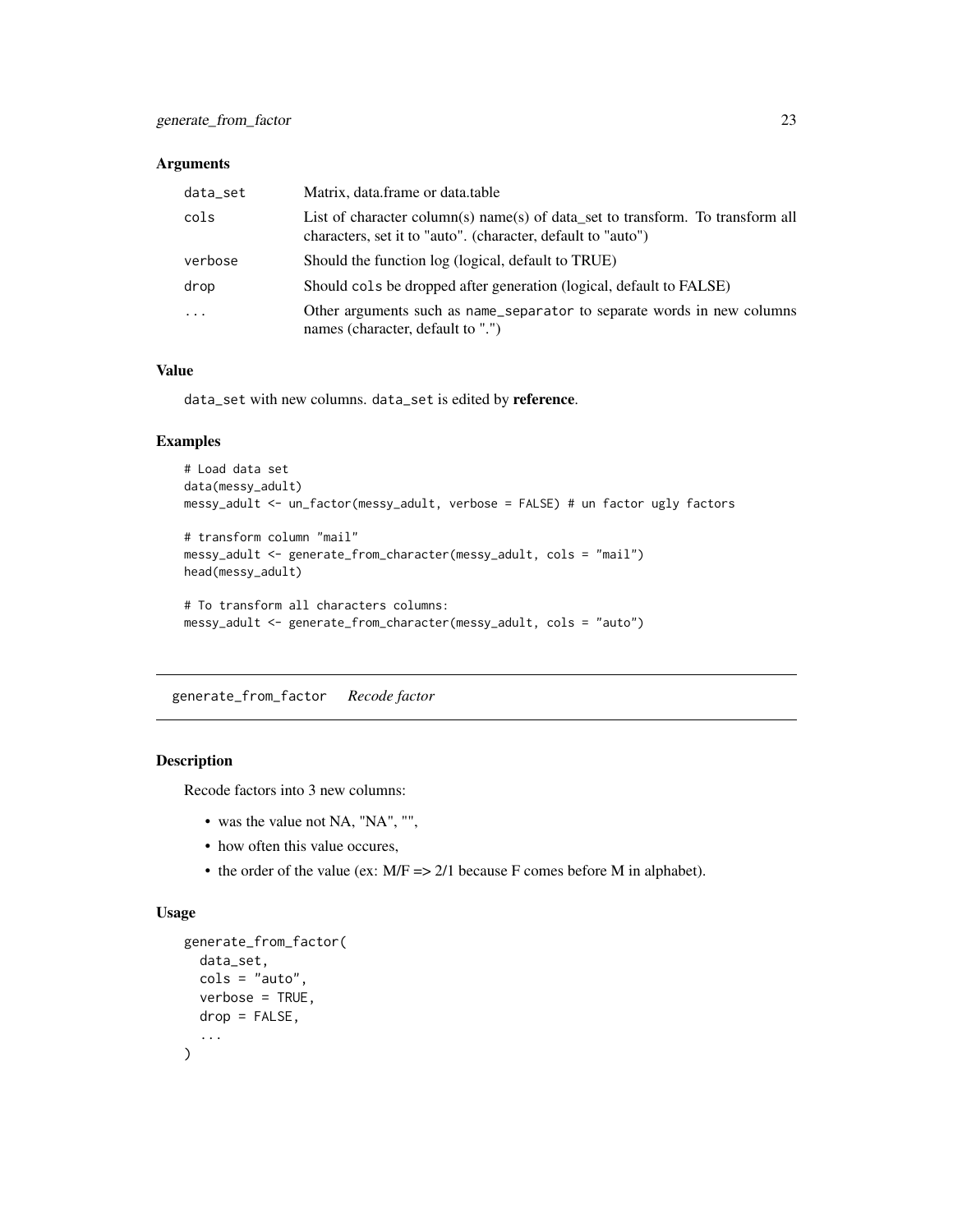# <span id="page-23-0"></span>Arguments

| data_set  | Matrix, data.frame or data.table                                                                                                            |
|-----------|---------------------------------------------------------------------------------------------------------------------------------------------|
| cols      | list of character column(s) name(s) of data_set to transform. To transform all<br>factors, set it to "auto". (character, default to "auto") |
| verbose   | Should the function log (logical, default to TRUE)                                                                                          |
| drop      | Should cols be dropped after generation (logical, default to FALSE)                                                                         |
| $\ddotsc$ | Other arguments such as name_separator to separate words in new columns<br>names (character, default to ".")                                |

### Value

data\_set with new columns. data\_set is edited by reference.

# Examples

```
# Load data set
data(messy_adult)
# transform column "type_employer"
messy_adult <- generate_from_factor(messy_adult, cols = "type_employer")
head(messy_adult)
# To transform all factor columns:
messy_adult <- generate_from_factor(messy_adult, cols = "auto")
```
<span id="page-23-1"></span>

identify\_dates *Identify date columns*

# Description

Function to identify dates columns and give there format. It use a bunch of default formats. But you can also add your own formats.

```
identify_dates(
  data_set,
  \text{cols} = \text{"auto"},
  formats = NULL,
  n_{\text{test}} = 30,
  ambiguities = "IGNORE",
  verbose = TRUE
)
```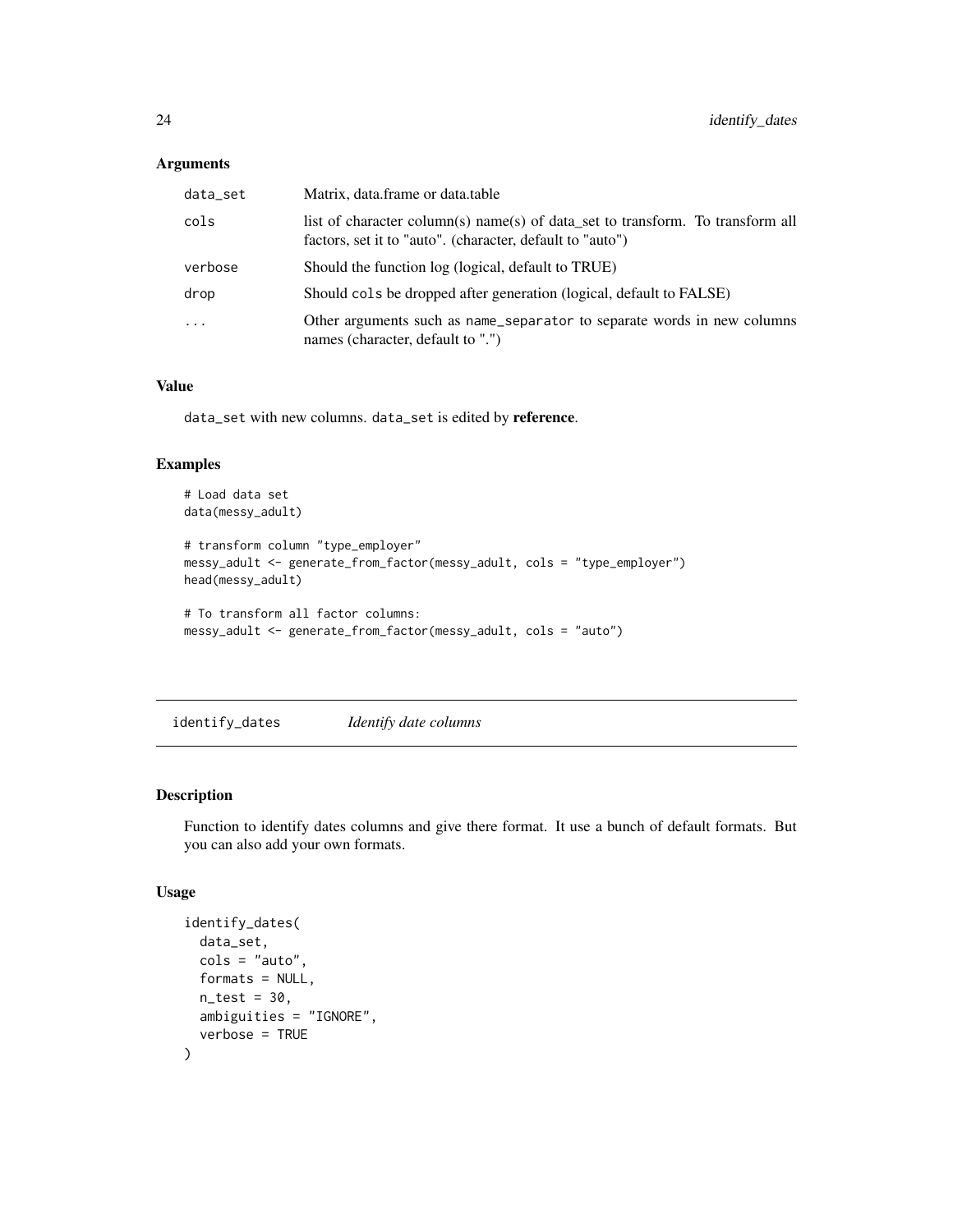#### <span id="page-24-0"></span>identify\_dates 25

#### **Arguments**

| data_set    | Matrix, data.frame or data.table                                                                                                   |
|-------------|------------------------------------------------------------------------------------------------------------------------------------|
| cols        | List of column(s) name(s) of data set to look into. To check all all columns, set<br>it to "auto". (characters, default to "auto") |
| formats     | List of additional Date formats to check (see strptime)                                                                            |
| n_test      | Number of non-null rows on which to test (numeric, default to 30)                                                                  |
| ambiguities | How ambiguities should be treated (see details in ambiguities section) (charac-<br>ter, default to IGNORE)                         |
| verbose     | Should the algorithm talk? (Logical, default to TRUE)                                                                              |

#### Details

This function is looking for perfect transformation. If there are some mistakes in data\_set, consider setting them to NA before.

In the unlikely case where you have numeric higher than as.numeric(as.POSIXct("1990-01-01")) they will be considered as timestamps and you might have some issues. On the other side, if you have timestamps before 1990-01-01, they won't be found, but you can use [set\\_col\\_as\\_date](#page-34-1) to force transformation.

# Value

A named list with names being col names of data\_set and values being formats.

#### Ambiguity

Ambiguities are often present in dates. For example, in date: 2017/01/01, there is no way to know if format is YYYY/MM/DD or YYYY/DD/MM.

Some times ambiguity can be solved by a human. For example 17/12/31, a human might guess that it is YY/MM/DD, but there is no sure way to know.

To be safe, find\_and\_transform\_dates doesn't try to guess ambiguities.

To answer ambiguities problem, param ambiguities is now available. It can take one of the following values

- IGNORE function will then take the first format which match (fast, but can make some mistakes)
- WARN function will try all format and tell you via prints that there are multiple matches (and won't perform date transformation)
- SOLVE function will try to solve ambiguity by going through more lines, so will be slower. If it is able to solve it, it will transform the column, if not it will print the various acceptable formats.

```
# Load exemple set
data(messy_adult)
head(messy_adult)
# using the find_and_transform_dates
identify_dates(messy_adult, n_test = 5)
```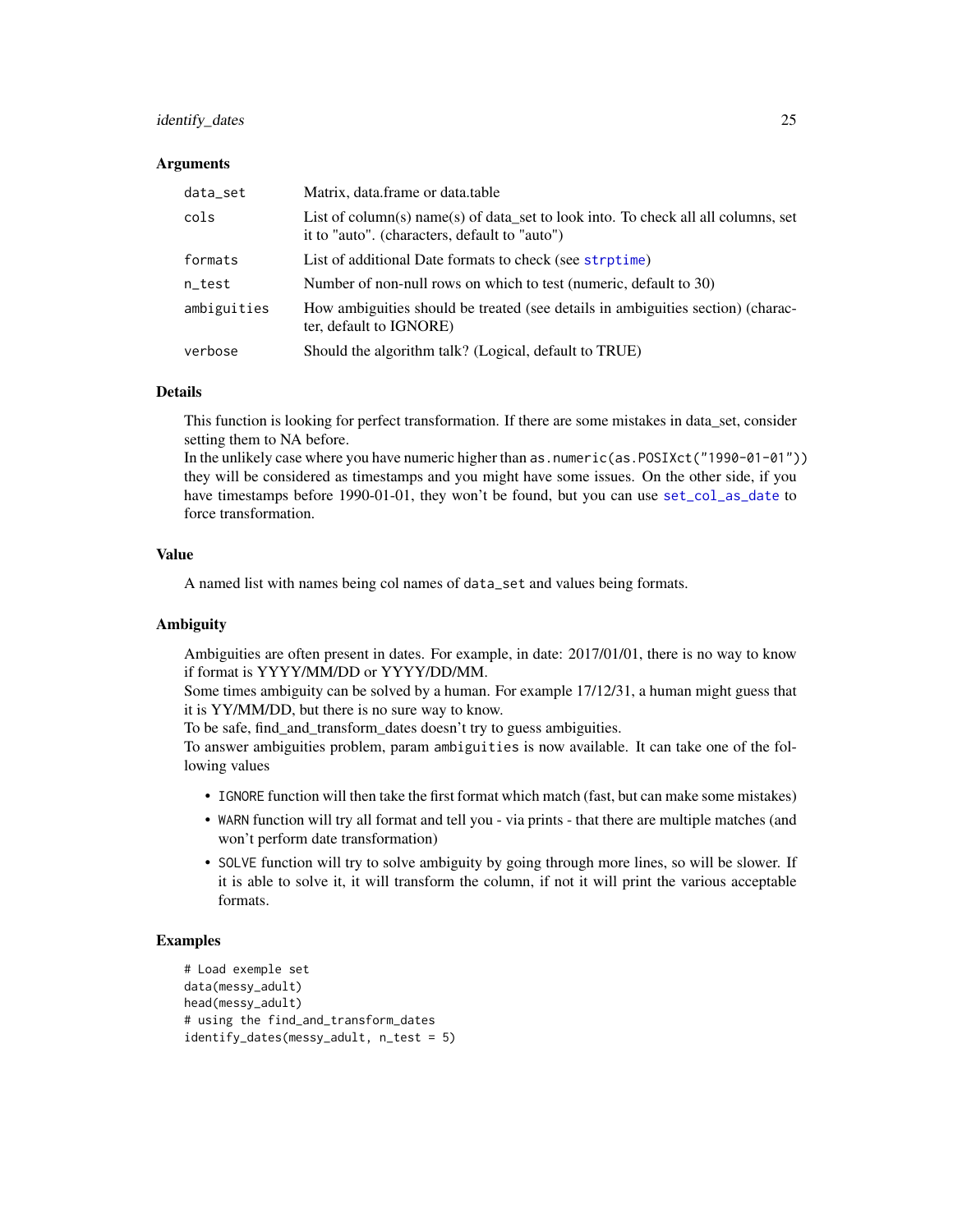<span id="page-25-0"></span>

# Description

For examples and tutorials, messy\_adult has been built using UCI adult.

# Usage

data("messy\_adult")

# Format

A data.table with 32561 rows and 24 variables.

# Details

We added 9 really ugly columns to the data set:

- 4 dates with various formats and time stamp, containing NAs
- 1 constant column
- 3 numeric with different decimal separator
- 1 email address

one\_hot\_encoder *One hot encoder*

# Description

Transform factor column into 0/1 columns with one column per values of the column.

```
one_hot_encoder(
  data_set,
  encoding = NULL,
  type = "integer",
  verbose = TRUE,
  drop = FALSE
)
```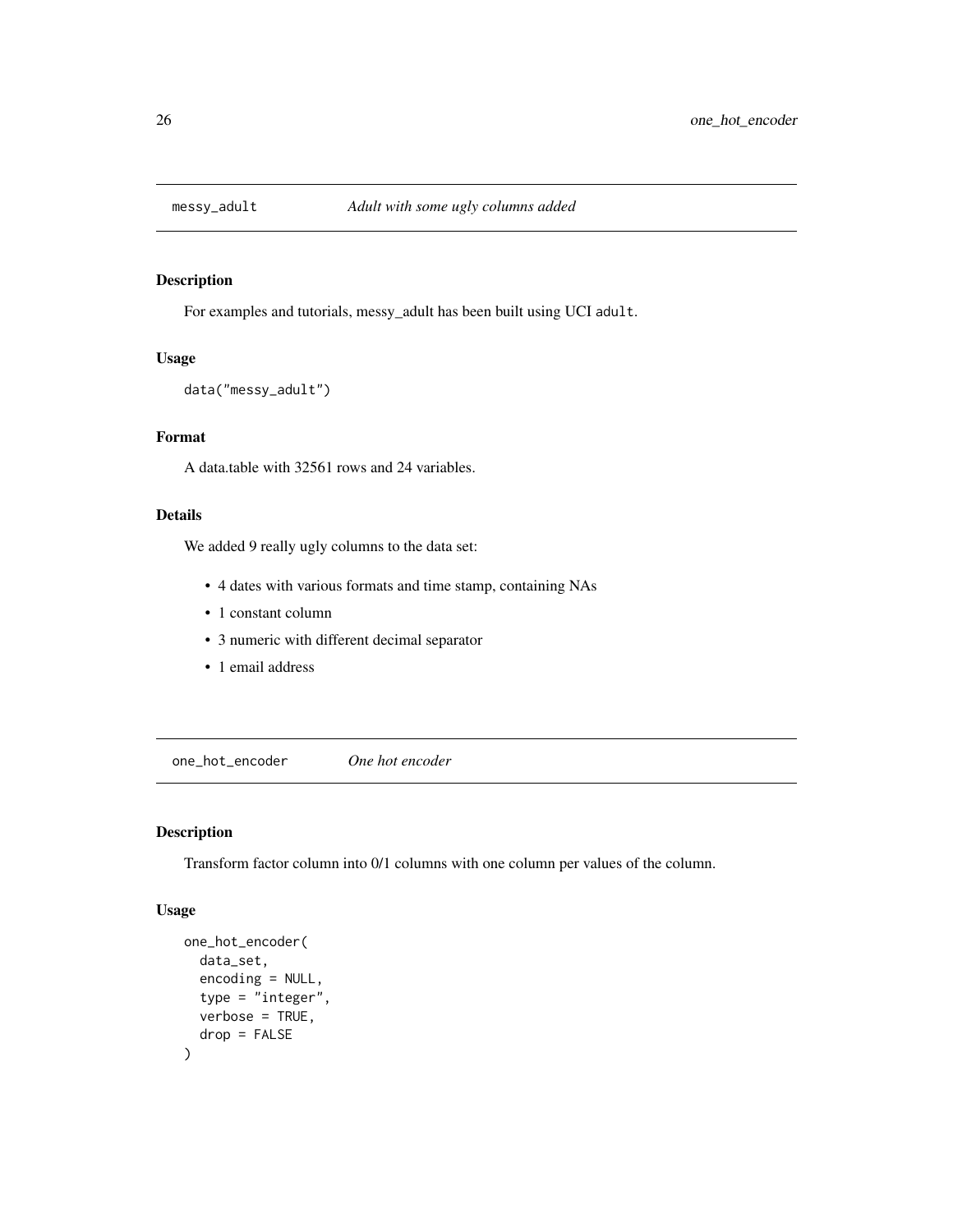# <span id="page-26-0"></span>prepare\_set 27

#### **Arguments**

| data_set | Matrix, data.frame or data.table                                                                                                                                                                                           |
|----------|----------------------------------------------------------------------------------------------------------------------------------------------------------------------------------------------------------------------------|
| encoding | Result of funcion build encoding, (list, default to NULL).<br>To perform the same encoding on train and test, it is recommended to compute<br>build_encoding before. If it is kept to NULL, build_encoding will be called. |
| type     | What class of columns is expected? "integer" (0L/1L), "numeric" (0/1), or "log-<br>ical" (TRUE/FALSE), (character, default to "integer")                                                                                   |
| verbose  | Should the function log (logical, default to TRUE)                                                                                                                                                                         |
| drop     | Should cols be dropped after generation (logical, default to FALSE)                                                                                                                                                        |

#### Details

If you don't want to edit your data set consider sending copy(data\_set) as an input. Please be carefull using this function, it will generate as many columns as there different values in your column and might use a lot of RAM. To be safe, you can use parameter min\_frequency in [build\\_encoding](#page-6-1).

#### Value

data\_set edited by reference with new columns.

#### Examples

```
data(messy_adult)
# Compute encoding
encoding <- build_encoding(messy_adult, cols = c("marital", "occupation"), verbose = TRUE)
# Apply it
messy_adult <- one_hot_encoder(messy_adult, encoding = encoding, drop = TRUE)
# Apply same encoding to adult
data(adult)
adult <- one_hot_encoder(adult, encoding = encoding, drop = TRUE)
# To have encoding as logical (TRUE/FALSE), pass it in type argument
data(adult)
adult <- one_hot_encoder(adult, encoding = encoding, type = "logical", drop = TRUE)
```
prepare\_set *Preparation pipeline*

#### Description

Full pipeline for preparing your data\_set set.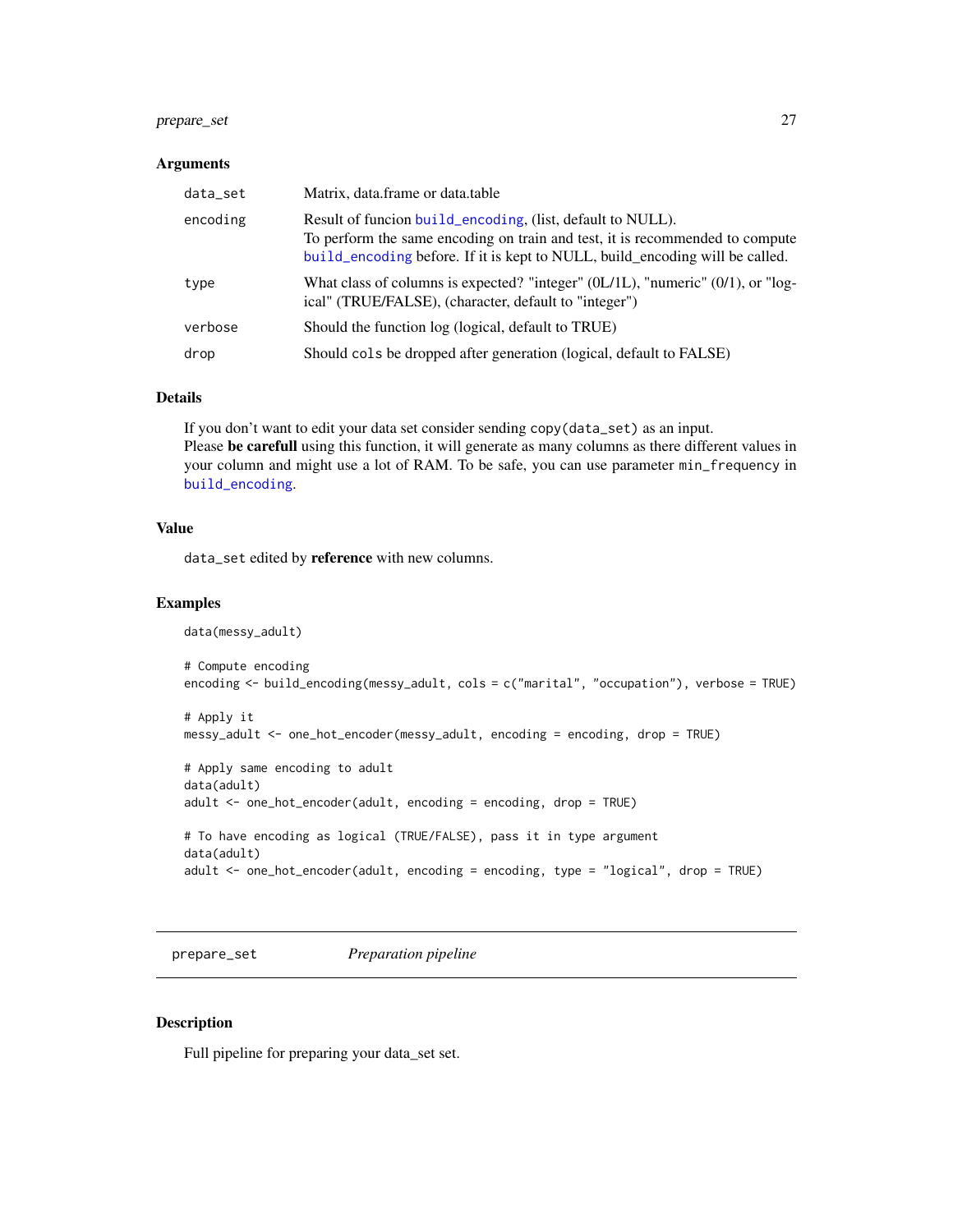#### <span id="page-27-0"></span>Usage

```
prepare_set(data_set, final_form = "data.table", verbose = TRUE, ...)
```
#### Arguments

| data_set   | Matrix, data.frame or data.table                           |
|------------|------------------------------------------------------------|
| final form | "data.table" or "numerical matrix" (default to data.table) |
| verbose    | Should the algorithm talk? (logical, default to TRUE)      |
| .          | Additional parameters to tune pipeline (see details)       |

#### Details

Additional arguments are available to tune pipeline:

- key Name of a column of data\_set according to which data\_set should be aggregated (character)
- analysis\_date A date at which the data set should be aggregated (differences between every date and analysis\_date will be computed) (Date)
- n\_unfactor Number of max value in a facotr, set it to -1 to disable [un\\_factor](#page-39-1) function. (numeric, default to 53)
- digits The number of digits after comma (optional, numeric, if set will perform [fast\\_round](#page-14-1))
- dateFormats List of format of Dates in data\_set (list of characters)
- name\_separator character to separate parts of new column names (character, default to ".")
- functions Aggregation functions for numeric columns, see [aggregate\\_by\\_key](#page-2-1) (list of functions names (character))
- factor\_date\_type Aggregation level to factorize date (see [generate\\_factor\\_from\\_date](#page-20-1)) (character, default to "yearmonth")
- target\_col A target column to perform target encoding, see [target\\_encode](#page-38-1) (character)
- target\_encoding\_functions Functions to perform target encoding, see [build\\_target\\_encoding](#page-7-2), if target\_col is not given will not do anything, (list, default to "mean")

#### Value

A data.table or a numerical matrix (according to final\_form). It will perform the following steps:

- Correct set: unfactor factor with many values, id dates and numeric that are hiden in character
- Transform set: compute differences between every date, transform dates into factors, generate features from character..., if key is provided, will perform aggregate according to this key
- Filter set: filter constant, in double or bijection variables. If 'digits' is provided, will round numeric
- Handle NA: will perform [fast\\_handle\\_na](#page-12-1))
- Shape set: will put the result in asked shape (final\_form) with acceptable columns format.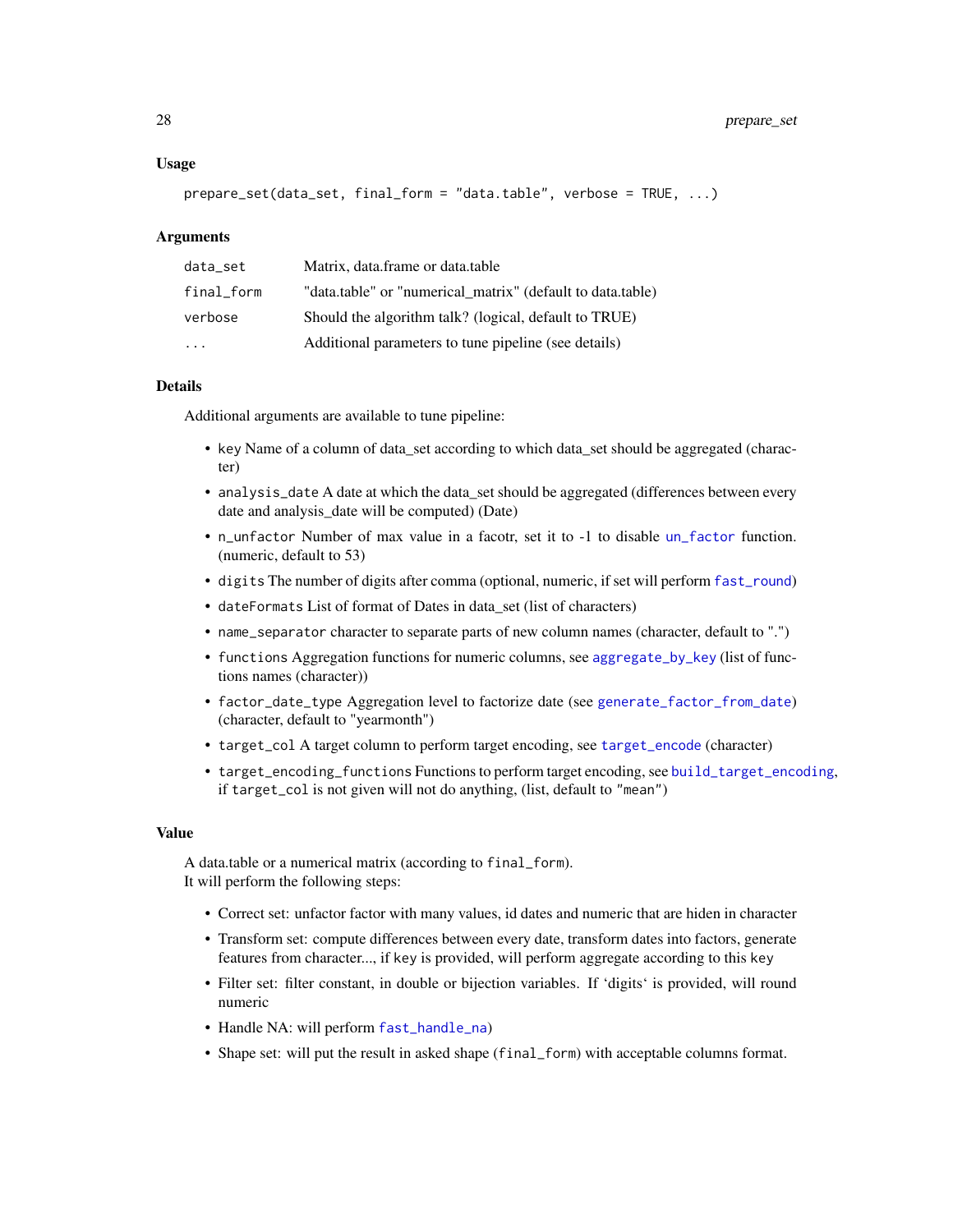#### <span id="page-28-0"></span>Examples

```
# Load ugly set
## Not run:
data(messy_adult)
# Have a look to set
head(messy_adult)
# Compute full pipeline
clean_adult <- prepare_set(messy_adult)
# With a reference date
adult_agg <- prepare_set(messy_adult, analysis_date = as.Date("2017-01-01"))
# Add aggregation by country
adult_agg <- prepare_set(messy_adult, analysis_date = as.Date("2017-01-01"), key = "country")
# With some new aggregation functions
power \leq function(x) {sum(x^2)}
adult_agg <- prepare_set(messy_adult, analysis_date = as.Date("2017-01-01"), key = "country",
                        functions = c("min", "max", "mean", "power"))
## End(Not run)
# "##NOT RUN:" mean that this example hasn't been run on CRAN since its long. But you can run it!
```
remove\_percentile\_outlier

*Percentile outlier filtering*

# Description

Remove outliers based on percentiles. Only values within nth and 100 -nth percentiles are kept.

#### Usage

```
remove_percentile_outlier(
 data_set,
 cols = "auto",percentile = 1,
  verbose = TRUE
\lambda
```
#### Arguments

| data set | Matrix, data, frame or data, table                                           |
|----------|------------------------------------------------------------------------------|
| cols     | List of numeric column(s) name(s) of data set to transform. To transform all |
|          | numeric columns, set it to "auto". (character, default to "auto")            |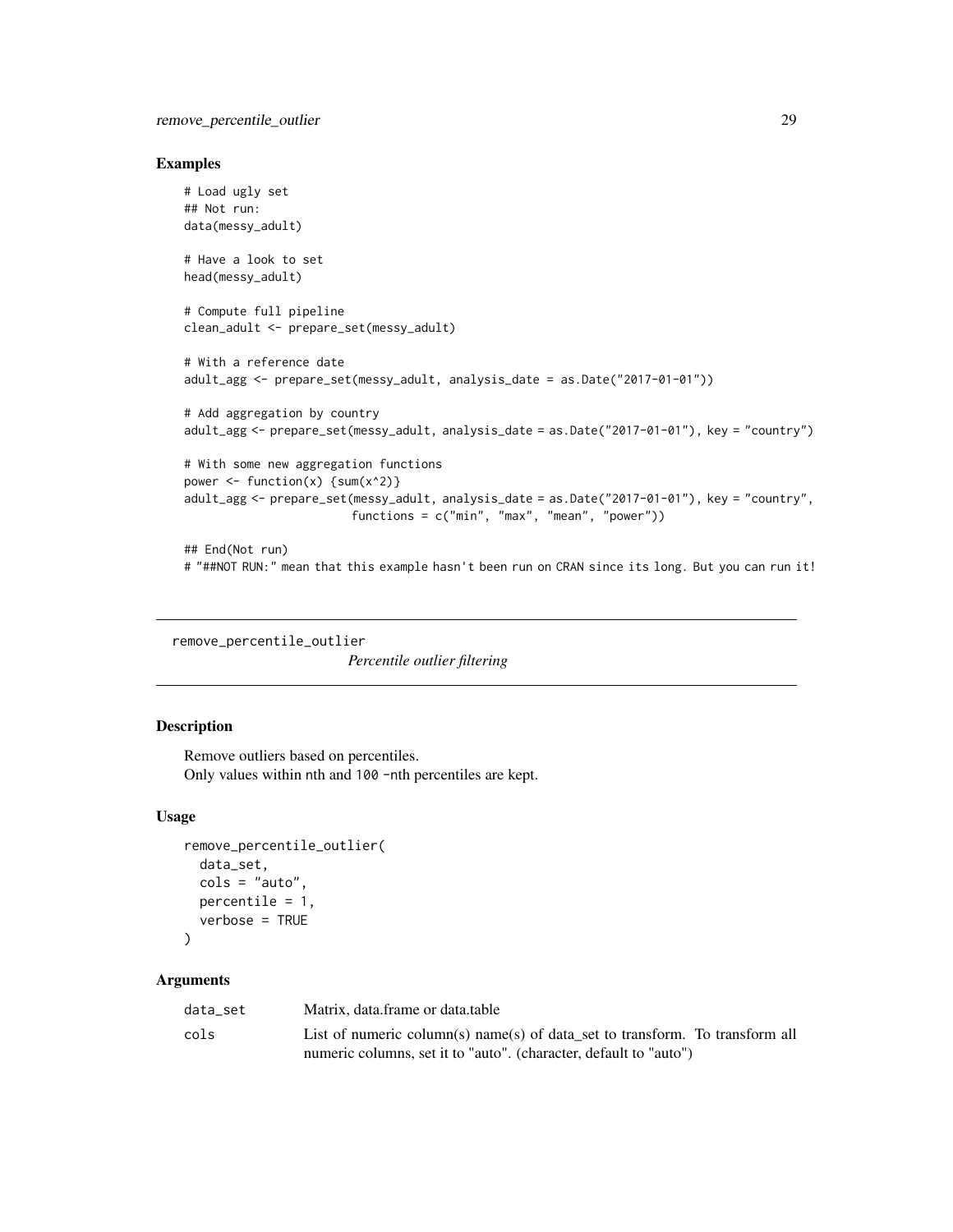<span id="page-29-0"></span>

| percentile | percentiles to filter (numeric, default to 1)         |
|------------|-------------------------------------------------------|
| verbose    | Should the algorithm talk? (logical, default to TRUE) |

# Details

Filtering is made column by column, meaning that extrem values from first element of cols are removed, then extrem values from second element of cols are removed, ... So if filtering is perfomed on too many column, there ia high risk that a lot of rows will be dropped.

#### Value

Same dataset with less rows, edited by reference. If you don't want to edit by reference please provide set data\_set = copy(data\_set).

#### Examples

```
# Given
library(data.table)
data_set <- data.table(num_col = seq_len(100))
# When
data_set <- remove_percentile_outlier(data_set, cols = "auto", percentile = 1, verbose = TRUE)
```

```
# Then extrem value is no longer in set
1 %in% data_set[["num_col"]] # Is false
2 %in% data_set[["num_col"]] # Is true
```
remove\_rare\_categorical

*Filter rare categoricals*

#### Description

Filter rows that have a rare occurences

```
remove_rare_categorical(
  data_set,
  \text{cols} = \text{"auto",}threshold = 0.01,
  verbose = TRUE
)
```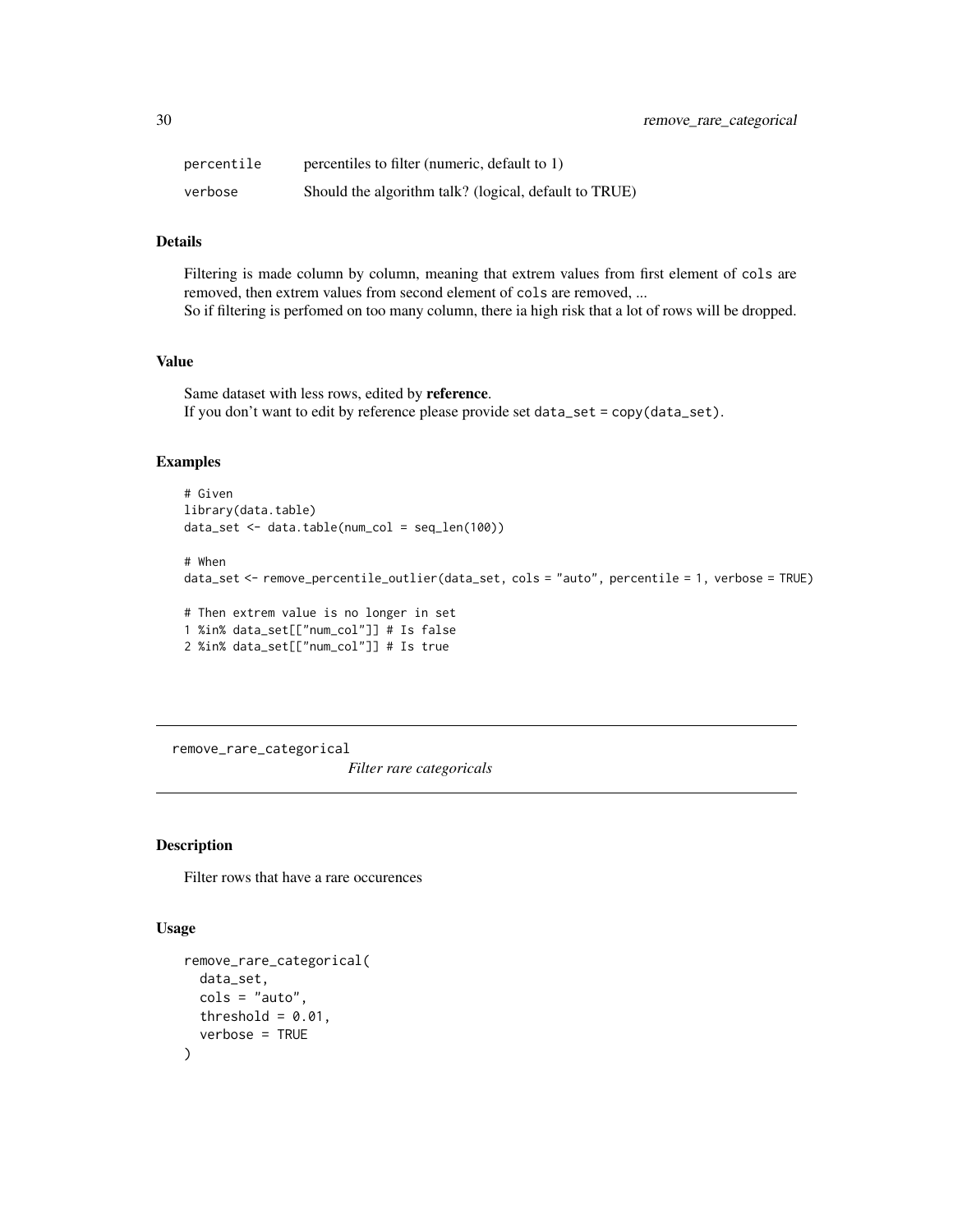#### <span id="page-30-0"></span>**Arguments**

| data_set  | Matrix, data.frame or data.table                                                                                                  |
|-----------|-----------------------------------------------------------------------------------------------------------------------------------|
| cols      | List of column(s) name(s) of data set to transform. To transform all columns,<br>set it to "auto". (character, default to "auto") |
| threshold | share of occurencies under which row should be removed (numeric, default to<br>0.01)                                              |
| verbose   | Should the algorithm talk? (logical, default to TRUE)                                                                             |

#### Details

Filtering is made column by column, meaning that extrem values from first element of cols are removed, then extrem values from second element of cols are removed, ...

So if filtering is perfomed on too many column, there ia high risk that a lot of rows will be dropped.

#### Value

Same dataset with less rows, edited by reference. If you don't want to edit by reference please provide set data\_set = copy(data\_set).

# Examples

```
# Given a set with rare "C"
library(data.table)
data_set <- data.table(cat_col = c(sample(c("A", "B"), 1000, replace=TRUE), "C"))
# When calling function
data_set <- remove_rare_categorical(data_set, cols = "cat_col",
                                   threshold = 0.01, verbose = TRUE)
# Then there are no "C"
unique(data_set[["cat_col"]])
```
remove\_sd\_outlier *Standard deviation outlier filtering*

# Description

Remove outliers based on standard deviation thresholds. Only values within mean  $-sd * n$ \_sigmas and mean + sd  $* n$ \_sigmas are kept.

```
remove_sd_outlier(data_set, cols = "auto", n_sigmas = 3, verbose = TRUE)
```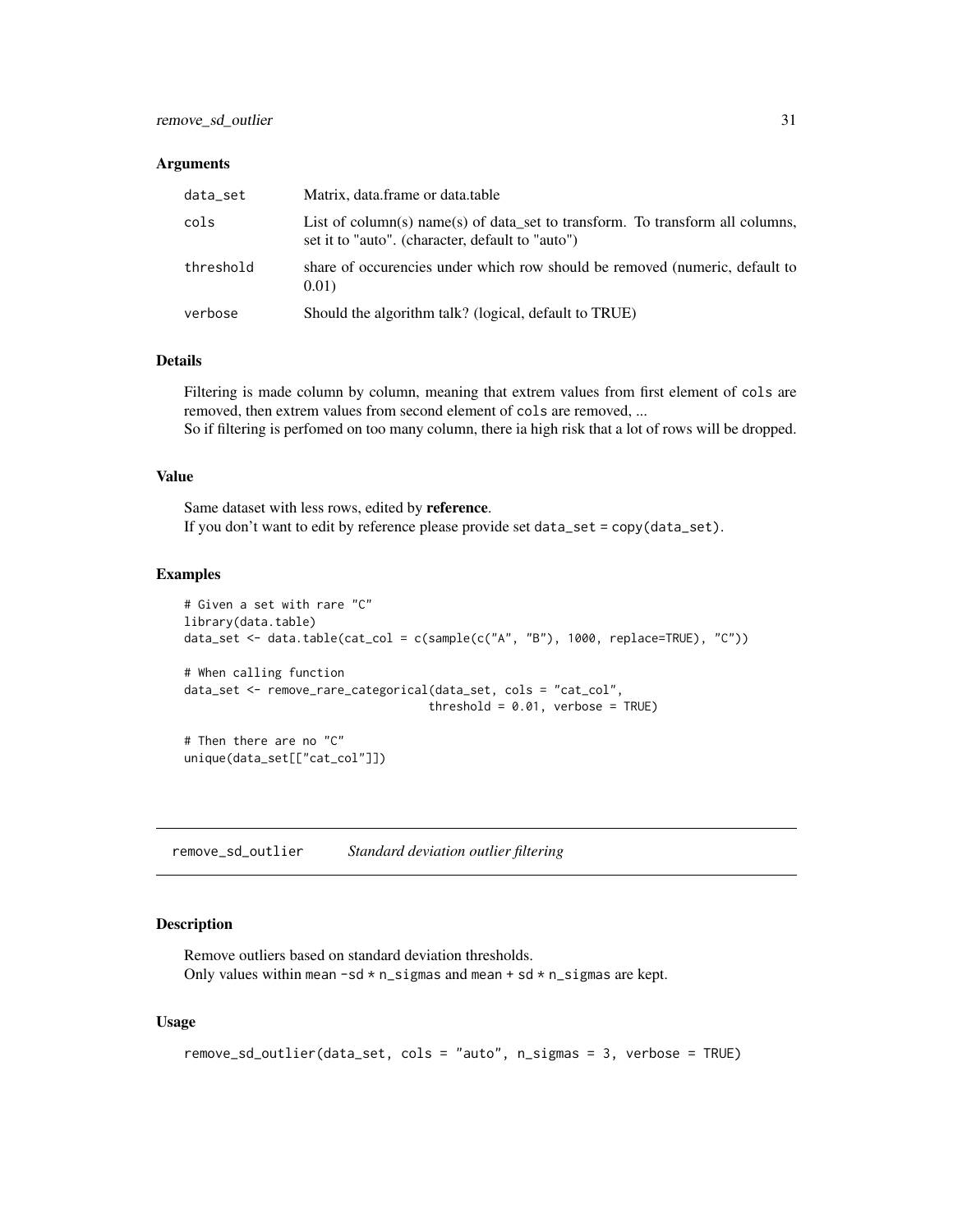#### <span id="page-31-0"></span>Arguments

| data_set | Matrix, data.frame or data.table                                                                                                                  |
|----------|---------------------------------------------------------------------------------------------------------------------------------------------------|
| cols     | List of numeric column(s) name(s) of data set to transform. To transform all<br>numeric columns, set it to "auto". (character, default to "auto") |
| n_sigmas | number of times standard deviation is accepted (interger, default to 3)                                                                           |
| verbose  | Should the algorithm talk? (logical, default to TRUE)                                                                                             |

# Details

Filtering is made column by column, meaning that extrem values from first element of cols are removed, then extrem values from second element of cols are removed, ... So if filtering is perfomed on too many column, there ia high risk that a lot of rows will be dropped.

#### Value

Same dataset with less rows, edited by reference. If you don't want to edit by reference please provide set data\_set = copy(data\_set).

#### Examples

```
# Given
library(data.table)
col_vals <- runif(1000)
col_mean <- mean(col_vals)
col_sd <- sd(col_vals)
extrem_val <- col_mean + 6 * col_sd
data_set <- data.table(num_col = c(col_vals, extrem_val))
# When
data_set <- remove_sd_outlier(data_set, cols = "auto", n_sigmas = 3, verbose = TRUE)
# Then extrem value is no longer in set
extrem_val %in% data_set[["num_col"]] # Is false
```
same\_shape *Give same shape*

# Description

Transform data\_set into the same shape as reference\_set. Espacially this function will be usefull to make your test set have the same shape as your train set.

```
same_shape(data_set, reference_set, verbose = TRUE)
```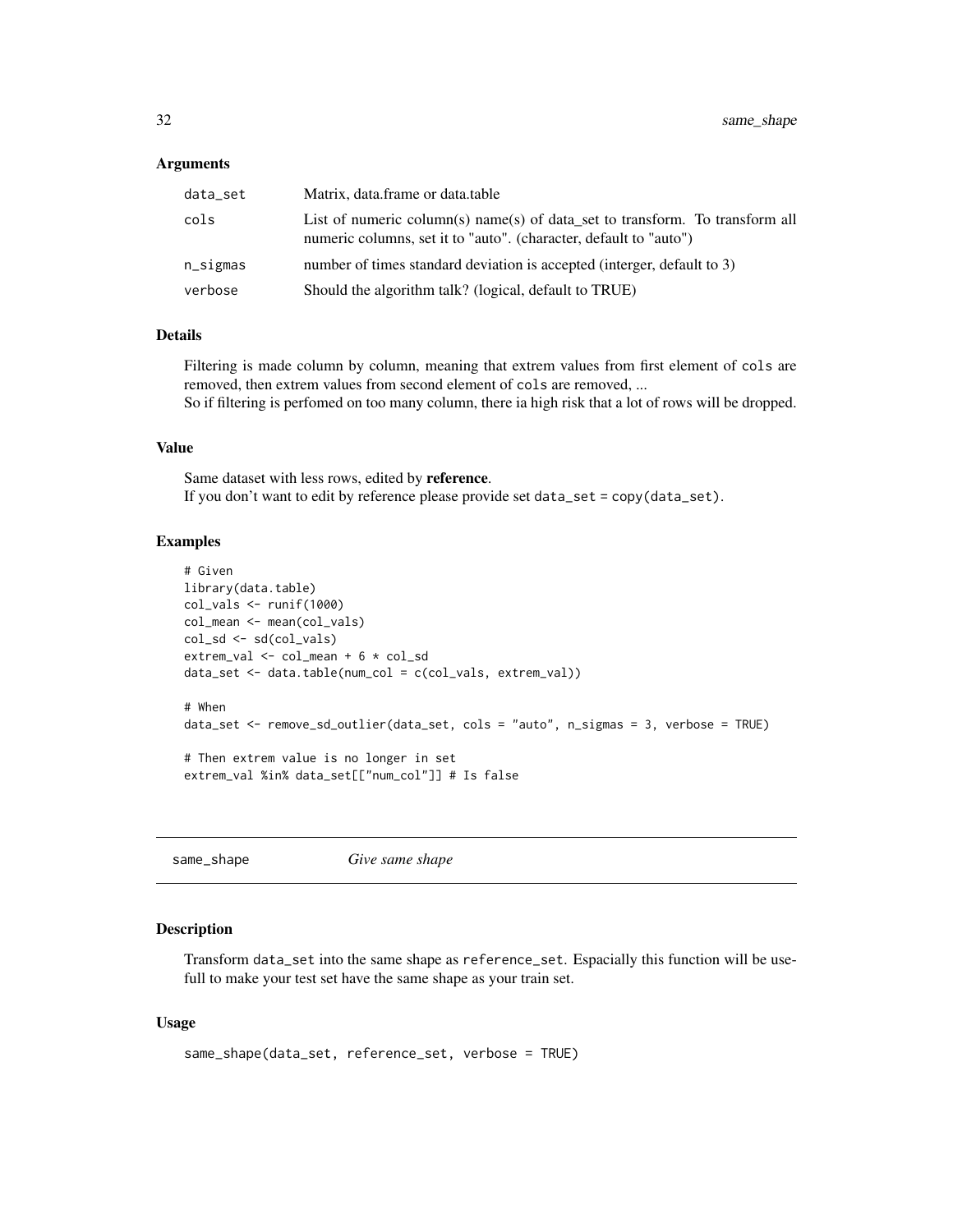# same\_shape 33

#### **Arguments**

| data set      | Matrix, data frame or data table to transform         |
|---------------|-------------------------------------------------------|
| reference set | Matrix, data.frame or data.table                      |
| verbose       | Should the algorithm talk? (logical, default to TRUE) |

#### Details

This function will make sure that data\_set and reference\_set

- have the same class
- have exactly the same columns
- have columns with exactly the same class
- have factor factor with exactly the same levels

You should always use this function before applying your model on a new data set to make sure that everything will go smoothly. But if this function change a lot of stuff you should have a look to your preparation process, there might be something wrong.

#### Value

Return data\_set transformed in order to make it have the same shape as reference\_set

#### Examples

```
## Not run:
# Build a train and a test
data("messy_adult")
data("adult")
train <- messy_adult
test <- adult # So test will have missing columns
# Prepare them
train <- prepare_set(train, verbose = FALSE, key = "country")
test <- prepare_set(test, verbose = FALSE, key = "country")
# Give them the same shape
test <- same_shape(test, train)
# As one can see in log, a lot of small change had to be done.
# This is an extreme case but you get the idea.
```
## End(Not run) # "##NOT RUN:" mean that this example hasn't been run on CRAN since its long. But you can run it!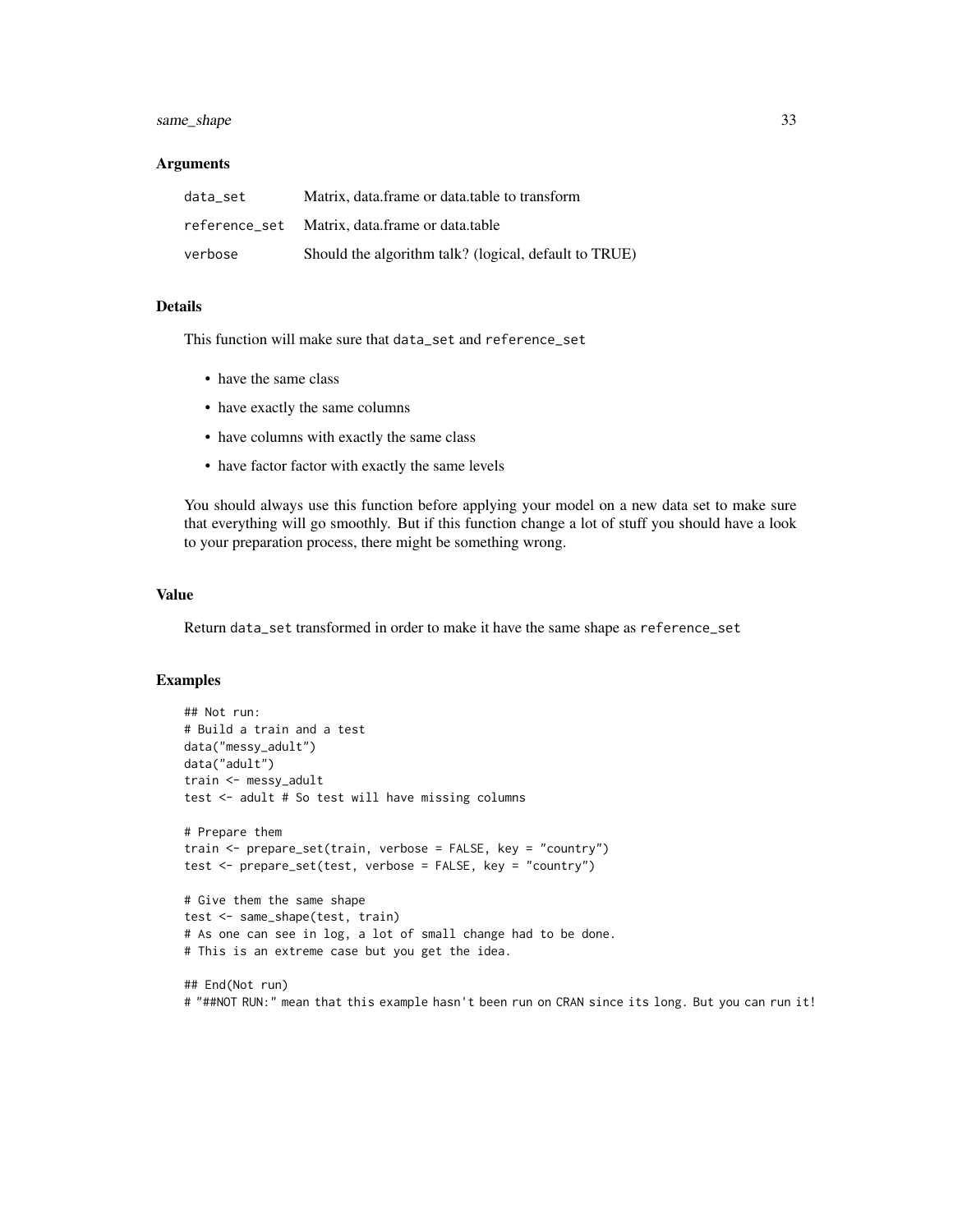<span id="page-33-1"></span><span id="page-33-0"></span>set\_as\_numeric\_matrix *Numeric matrix preparation for Machine Learning.*

# Description

Prepare a numeric matrix from a data.table. This matrix is suitable for machine learning purposes, since factors are binarized. It may be sparsed, include an intercept, and drop a reference column for each factor if required (when using lm(), for instance)

# Usage

```
set_as_numeric_matrix(
  data_set,
  intercept = FALSE,
  all_cols = FALSE,
  sparse = FALSE
)
```
# Arguments

| data_set  | data.table                                                                                                                  |
|-----------|-----------------------------------------------------------------------------------------------------------------------------|
| intercept | Should a constant column be added? (logical, default to FALSE)                                                              |
| all cols  | For each factor, should we create all possible dummies, or should we drop a<br>reference dummy? (logical, default to FALSE) |
| sparse    | Should the resulting matrix be of a (sparse) Matrix class? (logical, default to<br>FALSE)                                   |

set\_col\_as\_character *Set columns as character*

# Description

Set as character a column (or a list of columns) from a data.table.

#### Usage

```
set_col_as_character(data_set, cols = "auto", verbose = TRUE)
```
#### Arguments

| data_set | Matrix, data.frame or data.table                                                                                                                   |
|----------|----------------------------------------------------------------------------------------------------------------------------------------------------|
| cols     | List of column(s) name(s) of data set to transform into characters. To transform<br>all columns, set it to "auto". (characters, default to "auto") |
| verbose  | Should the function log (logical, default to TRUE)                                                                                                 |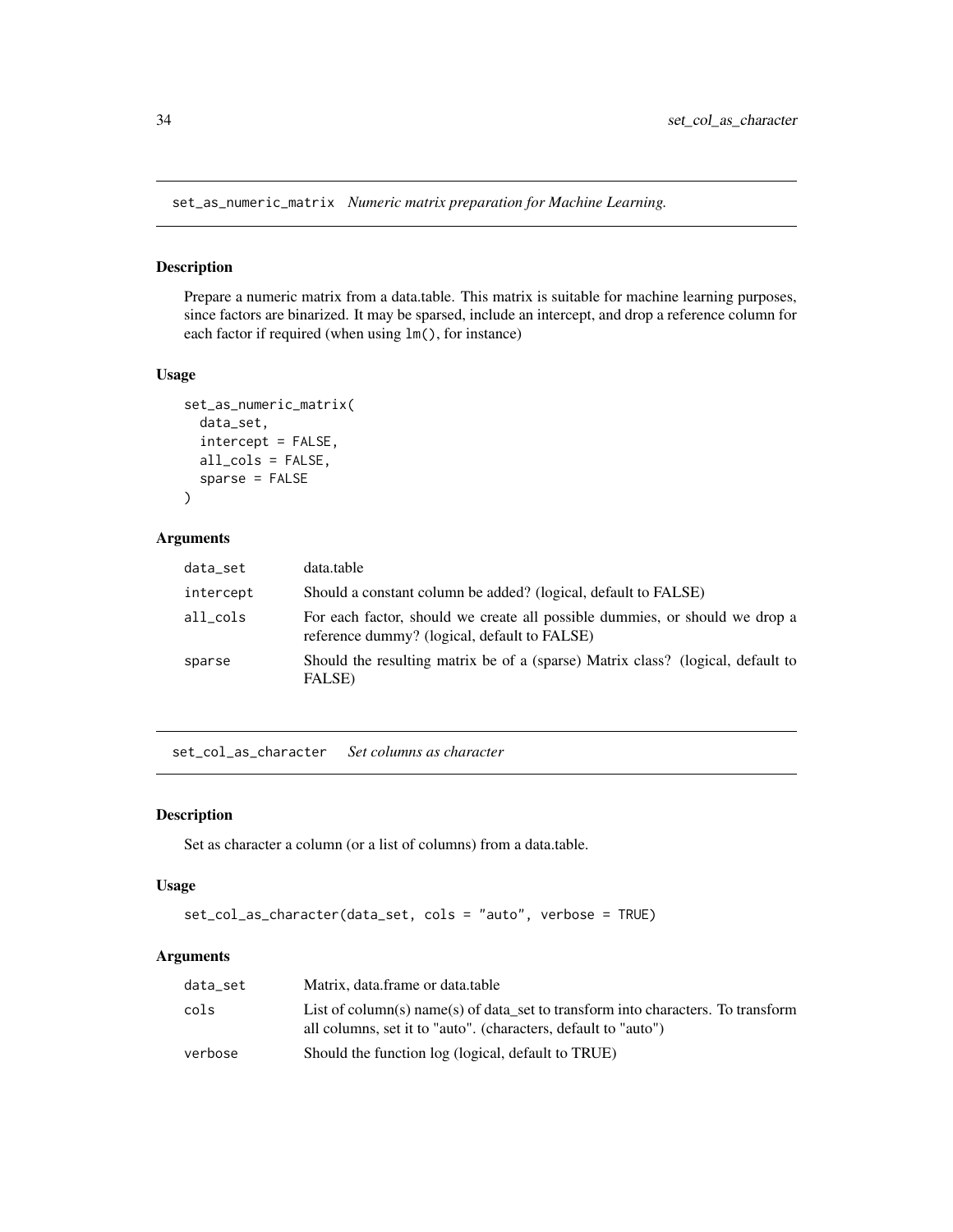<span id="page-34-0"></span>set\_col\_as\_date 35

#### Value

data\_set (as a [data.table](#page-0-0)), with specified columns set as character.

# Examples

```
# Build a fake data.frame
data_set <- data.frame(numCol = c(1, 2, 3), factorCol = as.factor(c("a", "b", "c")))
# Set numCol and factorCol as character
```

```
data_set <- set_col_as_character(data_set, cols = c("numCol", "factorCol"))
```
<span id="page-34-1"></span>set\_col\_as\_date *Set columns as POSIXct*

#### Description

Set as POSIXct a character column (or a list of columns) from a data.table.

#### Usage

```
set_col_as_date(data_set, cols = NULL, format = NULL, verbose = TRUE)
```
#### Arguments

| data_set | Matrix, data.frame or data.table                                                                                                                                                                                             |
|----------|------------------------------------------------------------------------------------------------------------------------------------------------------------------------------------------------------------------------------|
| cols     | List of column(s) name(s) of data set to transform into dates                                                                                                                                                                |
| format   | Date's format (function will be faster if the format is provided) (character or list<br>of character, default to NULL).<br>For timestamps, format need to be provided ("s" or "ms" or second or millisec-<br>ond timestamps) |
| verbose  | Should the function log (logical, default to TRUE)                                                                                                                                                                           |

#### Details

set\_col\_as\_date is way faster when format is provided. If you want to identify dates and format automatically, have a look to [identify\\_dates](#page-23-1). If input column is a factor, it will be returned as a POSIXct column. If cols is kept to default (NULL) set\_col\_as\_date won't do anything.

# Value

data\_set (as a [data.table](#page-0-0)), with specified columns set as Date. If the transformation generated only NA, the column is set back to its original value.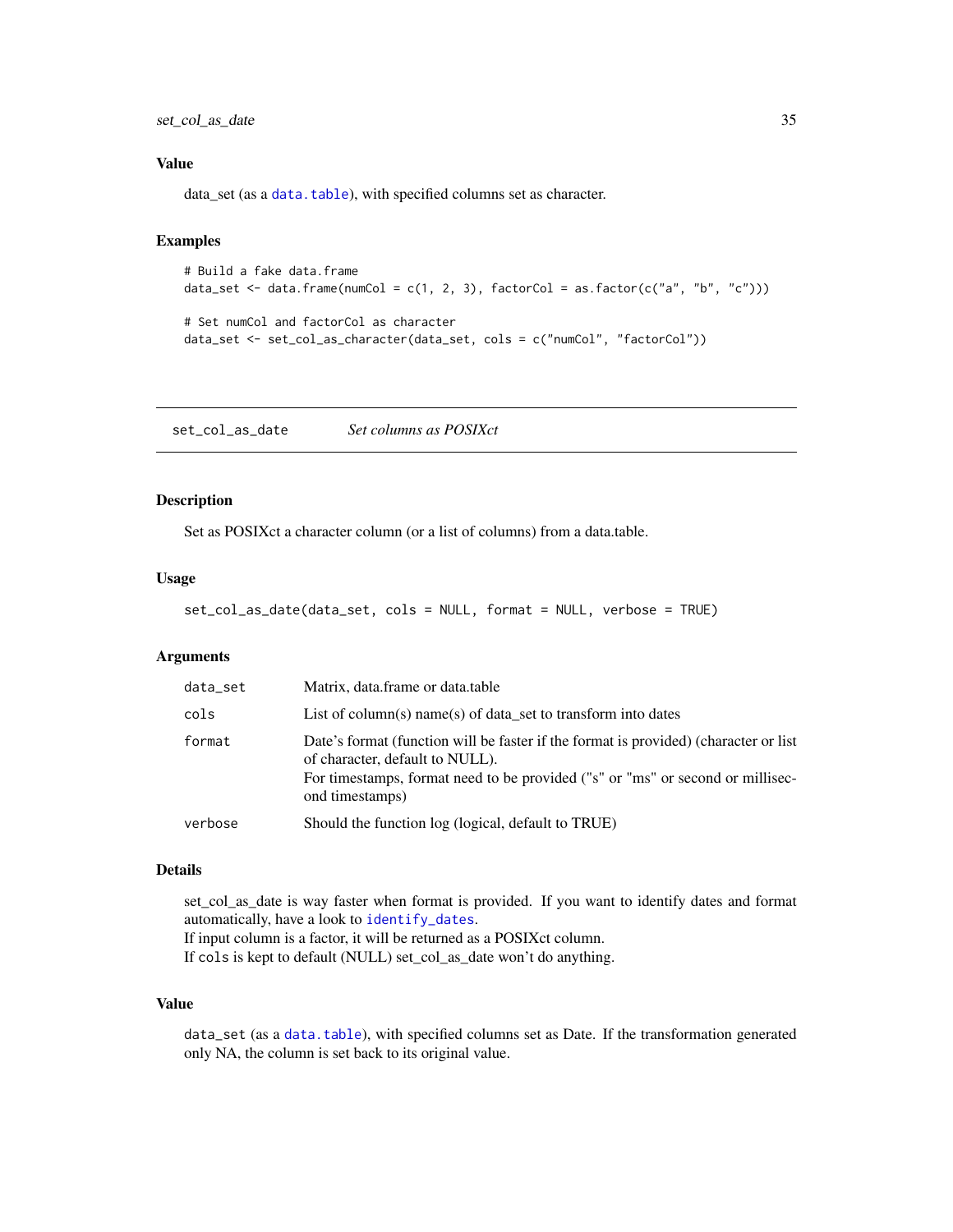### Examples

```
# Lets build a data_set set
data_set \leq data.frame(ID = seq_len(5),
            date1 = c("2015-01-01", "2016-01-01", "2015-09-01", "2015-03-01", "2015-01-31"),
            date2 = c("2015_01_01", "2016_01_01", "2015_09_01", "2015_03_01", "2015_01_31"))
# Using set_col_as_date for date2
data_transformed <- set_col_as_date(data_set, cols = "date2", format = "%Y_%m_%d")
# Control the results
lapply(data_transformed, class)
# With multiple formats:
data_transformed <- set_col_as_date(data_set, format = list(date1 = "%Y-%m-%d", date2 = "%Y_%m_%d"))
lapply(data_transformed, class)
# It also works with timestamps
data_set <- data.frame(time_stamp = c(1483225200, 1485990000, 1488495600))
set_col_as_date(data_set, cols = "time_stamp", format = "s")
```
set\_col\_as\_factor *Set columns as factor*

# Description

Set columns as factor and control number of unique element, to avoid having too large factors.

# Usage

```
set_col_as_factor(data_set, cols = "auto", n_levels = 53, verbose = TRUE)
```
# Arguments

| data_set | Matrix, data.frame or data.table                                                                                                             |
|----------|----------------------------------------------------------------------------------------------------------------------------------------------|
| cols     | List of column(s) name(s) of data set to transform into factor. To transform all<br>columns set it to "auto", (characters, default to auto). |
| n levels | Max number of levels for factor (integer, default to 53) set it to -1 to disable<br>control.                                                 |
| verbose  | Should the function log (logical, default to TRUE)                                                                                           |

# Details

Control number of levels will help you to distinguish true categorical columns from just characters that should be handled in another way.

<span id="page-35-0"></span>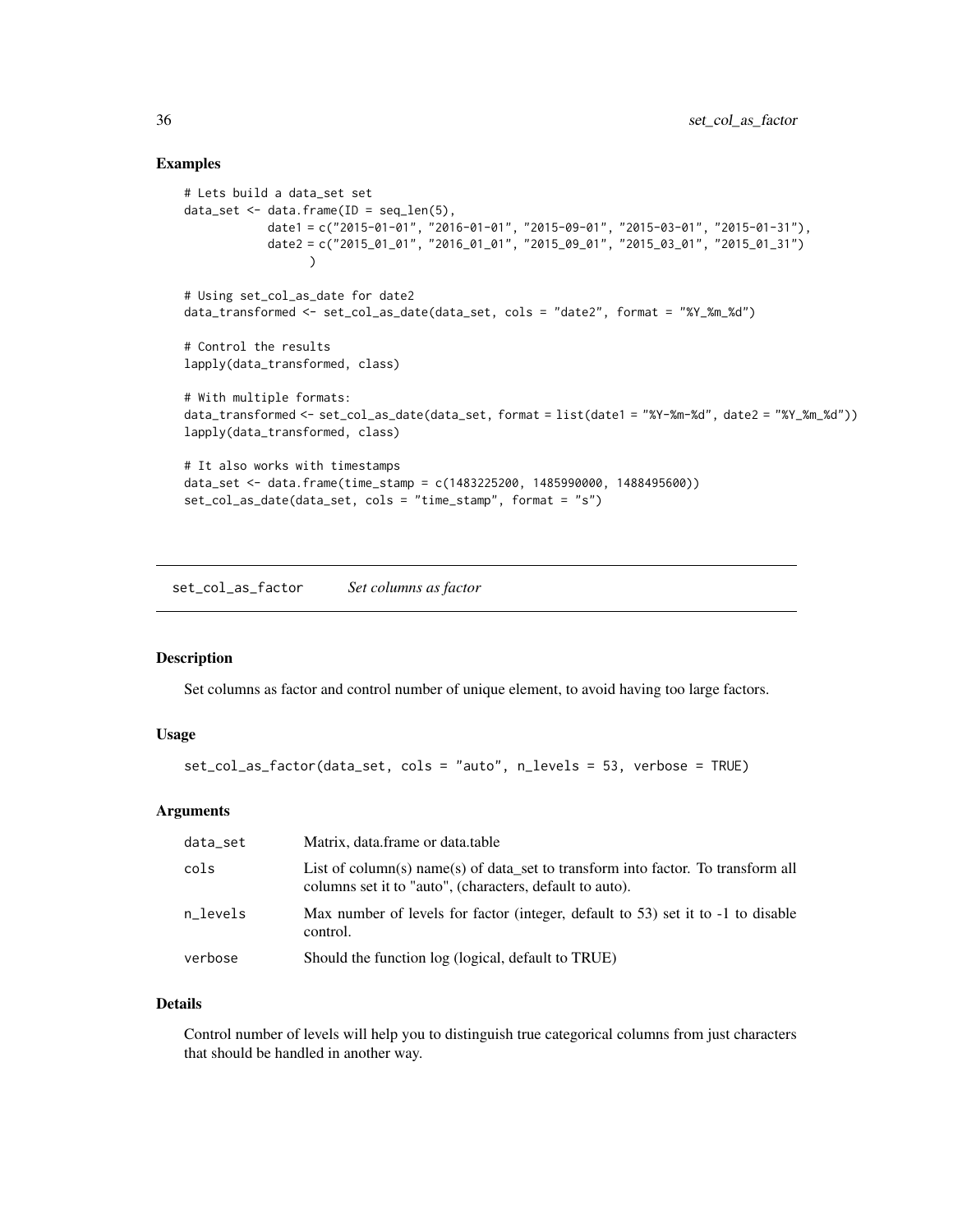<span id="page-36-0"></span>set\_col\_as\_numeric 37

#### Value

data\_set(as a [data.table](#page-0-0)), with specified columns set as factor or logical.

#### Examples

```
# Load messy_adult
data("messy_adult")
# we wil change education
messy_adult <- set_col_as_factor(messy_adult, cols = "education")
sapply(messy_adult[, .(education)], class)
# education is now a factor
```
set\_col\_as\_numeric *Set columns as numeric*

# Description

Set as numeric a character column (or a list of columns) from a data.table.

#### Usage

```
set_col_as_numeric(data_set, cols, strip_string = FALSE, verbose = TRUE)
```
# Arguments

| data_set     | Matrix, data.frame or data.table                                                                                          |
|--------------|---------------------------------------------------------------------------------------------------------------------------|
| cols         | List of column(s) name(s) of data set to transform into numerics                                                          |
| strip_string | should I change "," to "." in the string? (logical, default to FALSE) If set to<br>TRUE, computation will be a bit longer |
| verbose      | Should the function log (logical, default to TRUE)                                                                        |

#### Value

data\_set (as a [data.table](#page-0-0)), with specified columns set as numeric.

```
# Build a fake data.table
data_set <- data.frame(charCol1 = c("1", "2", "3"),charCol2 = c("4", "5", "6")# Set charCol1 and charCol2 as numeric
data_set <- set_col_as_numeric(data_set, cols = c("charCol1", "charCol2"))
# Using strip string when spaces or wrong decimal separator is used
data_set <- data.frame(charCol1 = c("1", "2", "3"),
```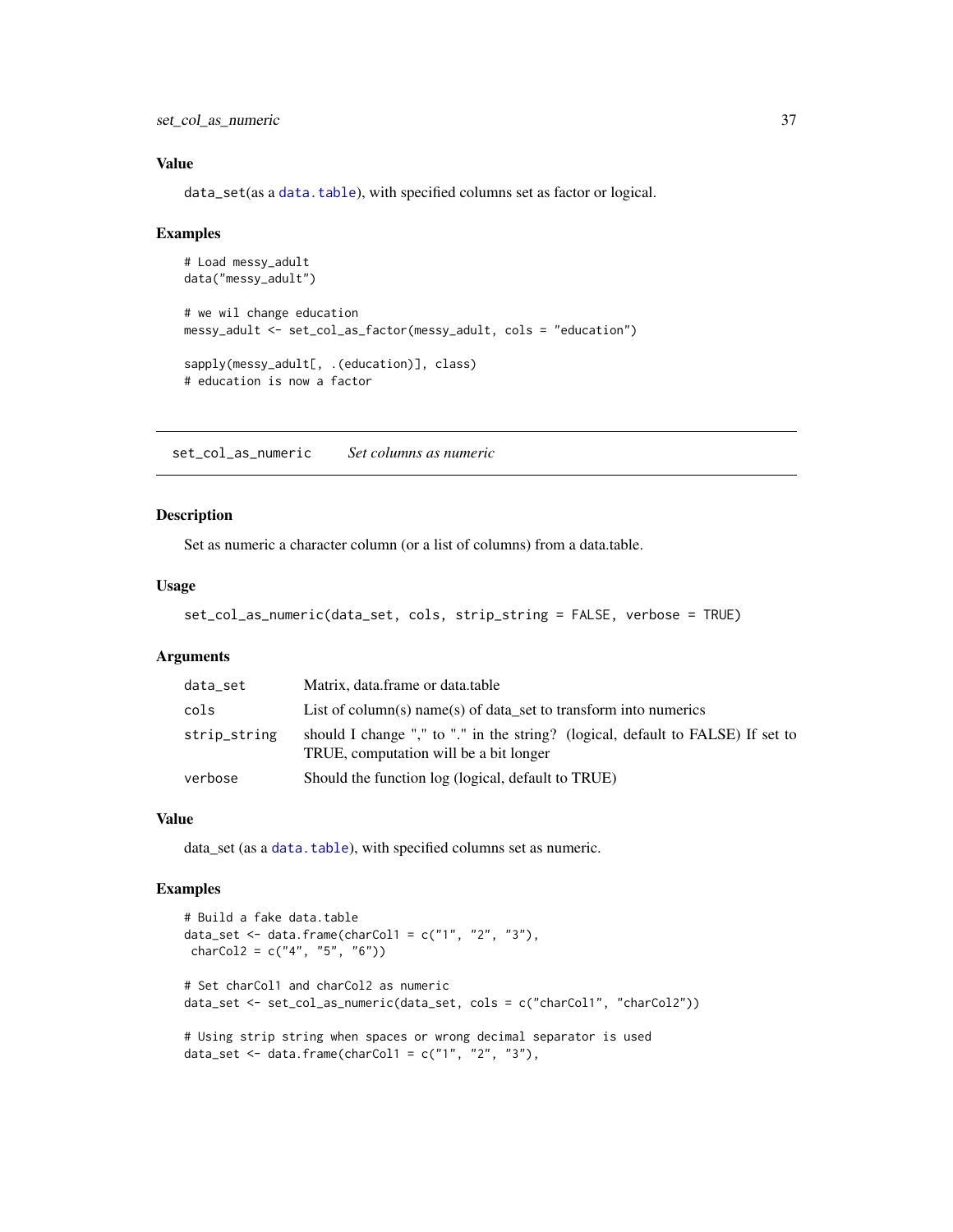```
charCol2 = c("4, 1", "5, 2", "6, 3")# Set charCol1 and charCol2 as numeric
set_col_as_numeric(data_set, cols = c("charCol1", "charCol2"))
# generate mistakes
```

```
set_col_as_numeric(data_set, cols = c("charCol1", "charCol2"), strip_string = TRUE)
# Doesn't generate any mistake (but is a bit slower)
```
shape\_set *Final preparation before ML algorithm*

# Description

Prepare a data.table by:

- transforming numeric variables into factors whenever they take less than thresh unique variables
- transforming characters using [generate\\_from\\_character](#page-21-1)
- transforming logical into binary integers
- dropping constant columns
- Sending the data.table to [set\\_as\\_numeric\\_matrix](#page-33-1) (when final\_form == "numerical\_matrix") will then allow you to get a numerical matrix usable by most Machine Learning Algorithms.

#### Usage

```
shape_set(data_set, final_form = "data.table", thresh = 10, verbose = TRUE)
```
#### Arguments

| data_set   | Matrix, data.frame or data.table                                                                                                                                             |
|------------|------------------------------------------------------------------------------------------------------------------------------------------------------------------------------|
| final_form | "data.table" or "numerical_matrix" (default to data.table)                                                                                                                   |
| thresh     | Threshold such that a numerical column is transformed into a factor whenever<br>its number of unique modalities is smaller or equal to thresh (numeric, default<br>to $10$ ) |
| verbose    | Should the algorithm talk? (logical, default to TRUE)                                                                                                                        |

#### Warning

All these changes will happen by reference.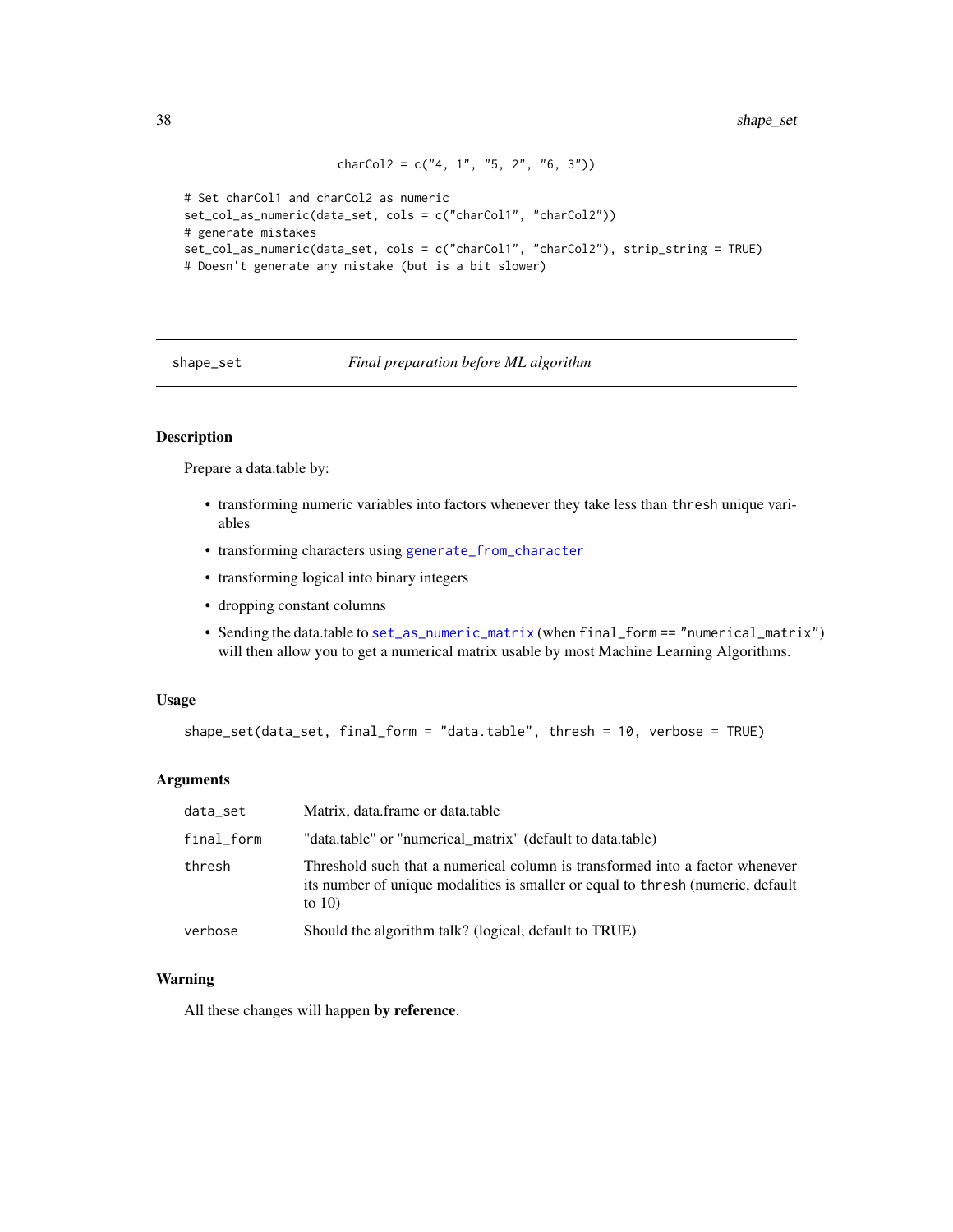<span id="page-38-1"></span><span id="page-38-0"></span>target\_encode *Target encode*

#### Description

Target encoding is the process of replacing a categorical value with the aggregation of the target variable. the target variable. target\_encode is used to apply this transformations on a data set. Function [build\\_target\\_encoding](#page-7-2) must be used first to compute aggregations.

#### Usage

```
target_encode(data_set, target_encoding, drop = FALSE, verbose = TRUE)
```
#### Arguments

| data_set        | Matrix, data.frame or data.table                                             |  |
|-----------------|------------------------------------------------------------------------------|--|
| target_encoding |                                                                              |  |
|                 | result of function build_target_encoding (list)                              |  |
| drop            | Should col to encode be dropped after generation (logical, default to FALSE) |  |
| verbose         | Should the algorithm talk? (Logical, default to TRUE)                        |  |

### Value

data\_set with new cols of target\_encoding merged to data\_set using target\_encoding names as merging key. data\_set is edited by reference.

```
# Build a data set
require(data.table)
data_set <- data.table(student = c("Marie", "Marie", "Pierre", "Louis", "Louis"),
                     grades = c(1, 1, 2, 3, 4)# Construct encoding
target_encoding <- build_target_encoding(data_set, cols_to_encode = "student",
                                    target_col = "grades", functions = c("mean", "sum"))
```

```
# Apply them
target_encode(data_set, target_encoding = target_encoding)
```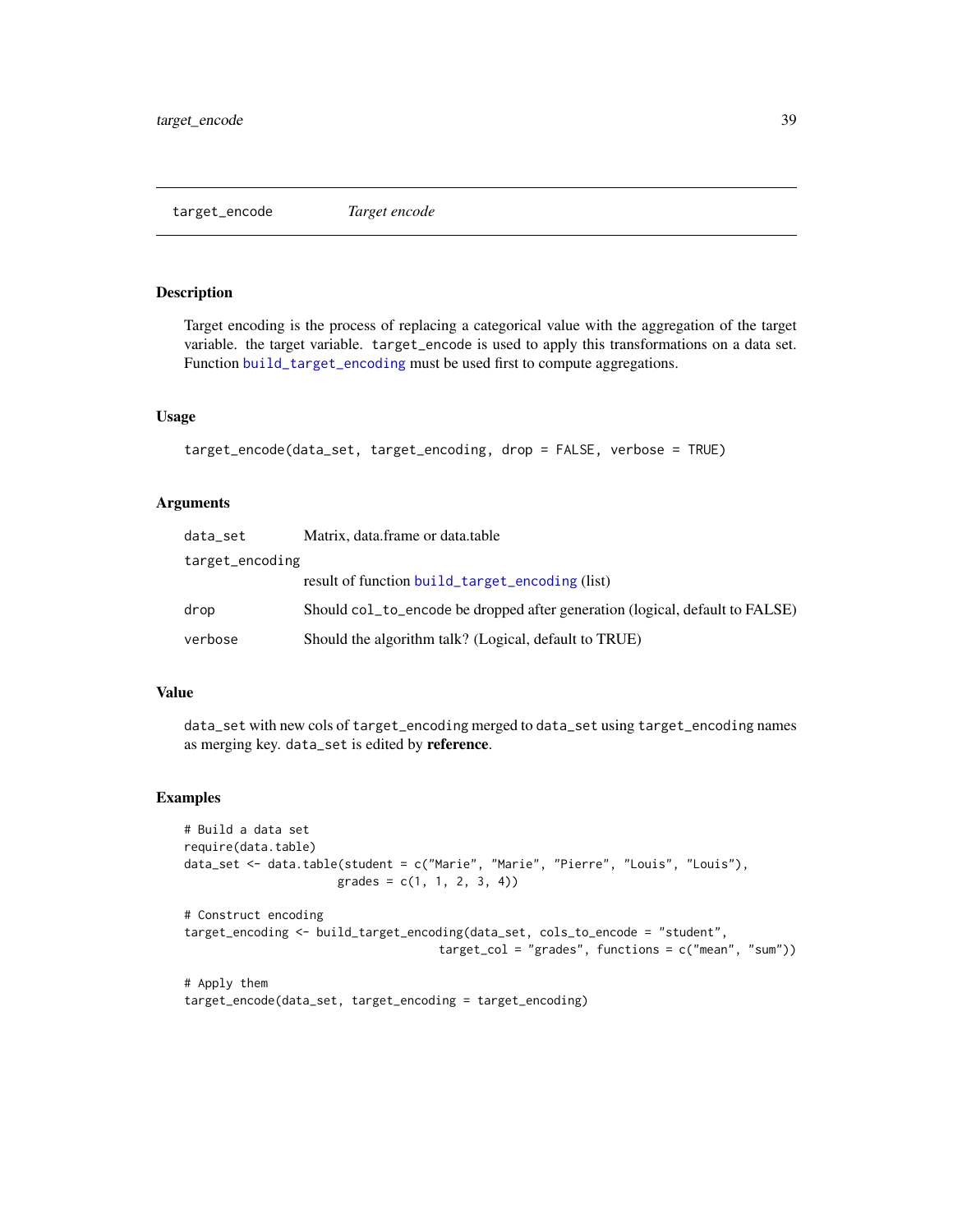#### **Description**

To unfactorize all columns that have more than a given amount of various values. This function will be usefull after using some reading functions that put every string as factor.

# Usage

```
un_factor(data_set, cols = "auto", n_unfactor = 53, verbose = TRUE)
```
#### Arguments

| data_set   | Matrix, data.frame or data.table                                                                                                   |
|------------|------------------------------------------------------------------------------------------------------------------------------------|
| cols       | List of column(s) name(s) of data set to look into. To check all all columns, set<br>it to "auto". (characters, default to "auto") |
| n_unfactor | Number of max element in a factor (numeric, default to 53)                                                                         |
| verbose    | Should the algorithm talk? (logical, default to TRUE)                                                                              |

#### Details

If a factor has (strictly) more than n\_unfactor values it is unfactored. It is recommended to use [find\\_and\\_transform\\_numerics](#page-18-1) and [find\\_and\\_transform\\_dates](#page-16-1) after this function. If n\_unfactor is set to -1, nothing will be performed. If there are a lot of column that have been transformed, you might want to look at the documentation of your data reader in order to stop transforming everything into a factor.

#### Value

Same data\_set (as a data.table) with less factor columns.

```
# Let's build a data_set
data_set <- data.frame(true_factor = factor(rep(c(1,2), 13)),
                      false_factor = factor(LETTERS))
```

```
# Let's un factorize all factor that have more than 5 different values
data_set <- un_factor(data_set, n_unfactor = 5)
sapply(data_set, class)
# Let's un factorize all factor that have more than 5 different values
data_set <- un_factor(data_set, n_unfactor = 0)
sapply(data_set, class)
```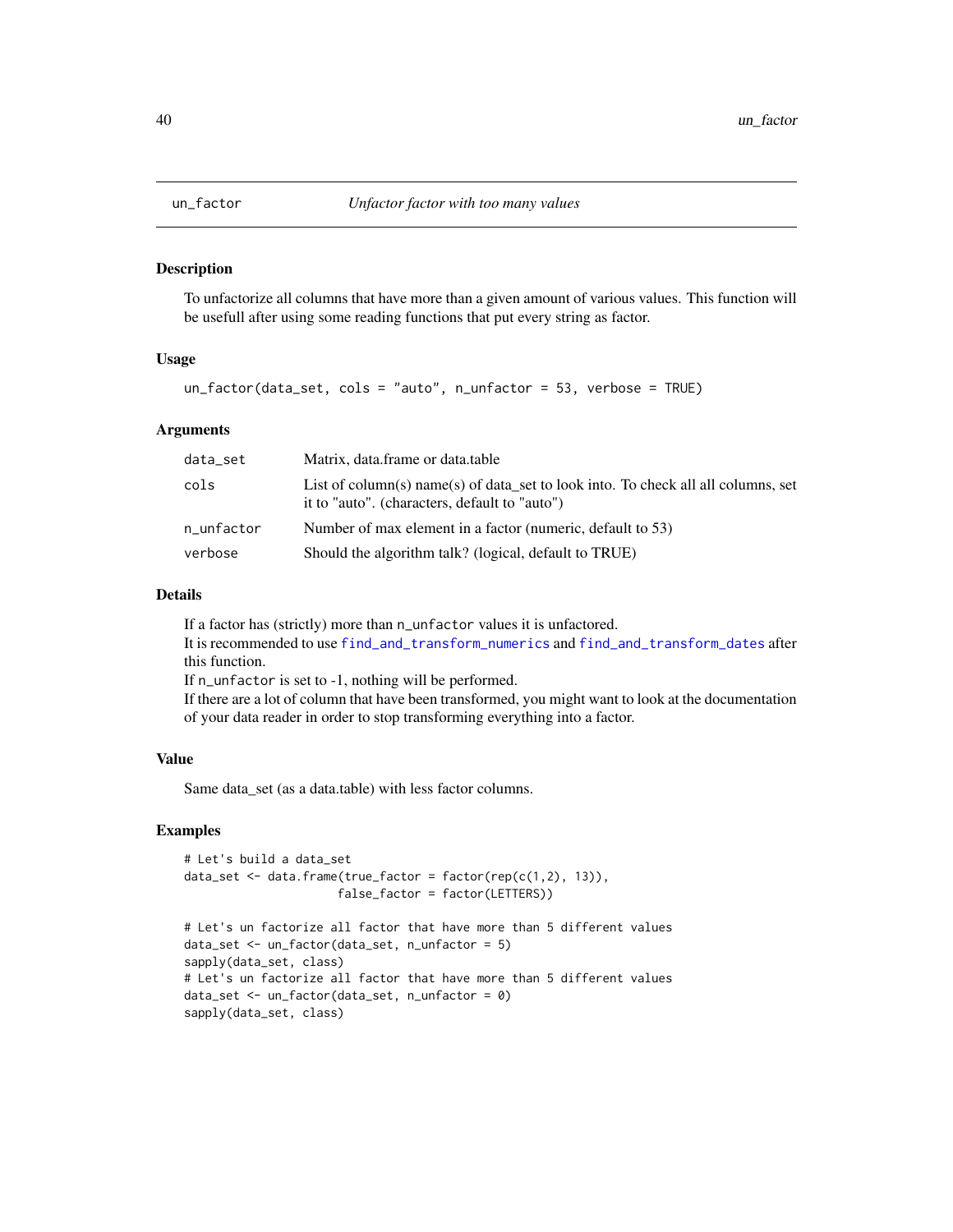# <span id="page-40-0"></span>Description

Find all the columns that are bijections of another column.

#### Usage

```
which_are_bijection(data_set, keep_cols = NULL, verbose = TRUE)
```
#### **Arguments**

| data set  | Matrix, data, frame or data, table                               |
|-----------|------------------------------------------------------------------|
| keep_cols | List of columns not to drop (list of character, default to NULL) |
| verbose   | Should the algorithm talk (logical, default to TRUE)             |

# Details

Bijection, meaning that there is another column containing the exact same information (but maybe coded differently) for example col1: Men/Women, col2 M/W.

This function is performing search by looking to every couple of columns. It computes numbers of unique elements in each column, and number of unique tuples of values.

Computation is made by exponential search, so that the function is faster.

If verbose is TRUE, the column logged will be the one returned.

Ex: if column i and column j (with  $j > i$ ) are bijections it will return j, expect if j is a character then it return i.

#### Value

A list of index of columns that have an exact bijection in the data\_set set.

```
# First let's get a data set
data("adult")
# Now let's check which columns are equals
which_are_in_double(adult)
# It doesn't give any result.
# Let's look of bijections
which_are_bijection(adult)
# Return education_num index because education_num and education which
# contain the same info
```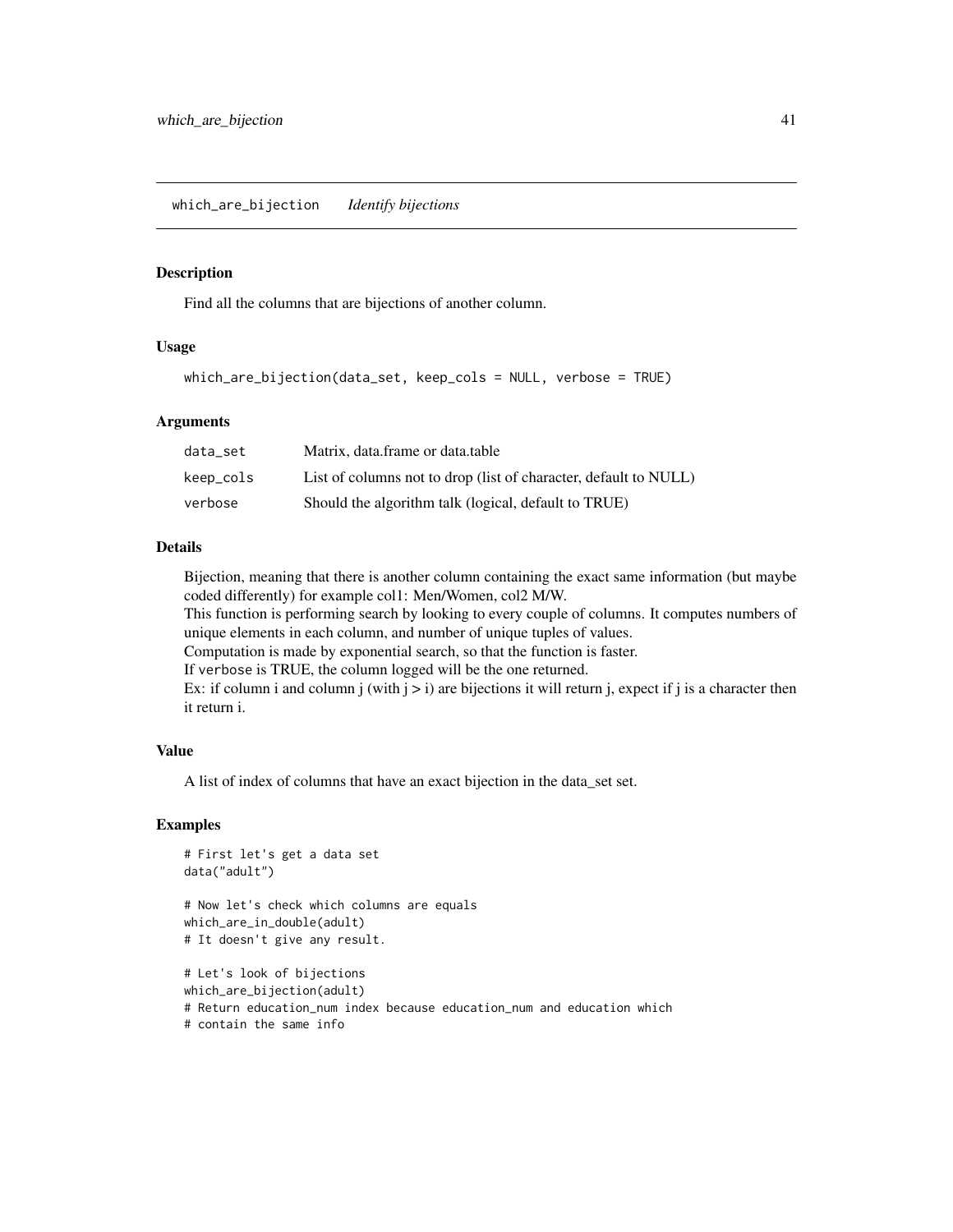<span id="page-41-0"></span>which\_are\_constant *Identify constant columns*

# Description

Find all the columns that are constant.

# Usage

```
which_are_constant(data_set, keep_cols = NULL, verbose = TRUE)
```
#### Arguments

| data set  | Matrix, data.frame or data.table                                 |
|-----------|------------------------------------------------------------------|
| keep_cols | List of columns not to drop (list of character, default to NULL) |
| verbose   | Should the algorithm talk (logical, default to TRUE)             |

#### Details

Algorithm is performing exponential search: it check constancy on row 1 to 10, if it's not constant it stops, if it's constant then on 11 to 100 ... If you have a lot of columns than aren't constant, this function is way faster than a simple length(unique())! The larger the data\_set set is, the more interesting it is to use this function.

#### Value

List of column's indexes that are constant in the data\_set set.

```
# Let's load our data_set
data("messy_adult")
# Let's try our function
which_are_constant(messy_adult)
# Indeed it return constant the name of the constant column.
```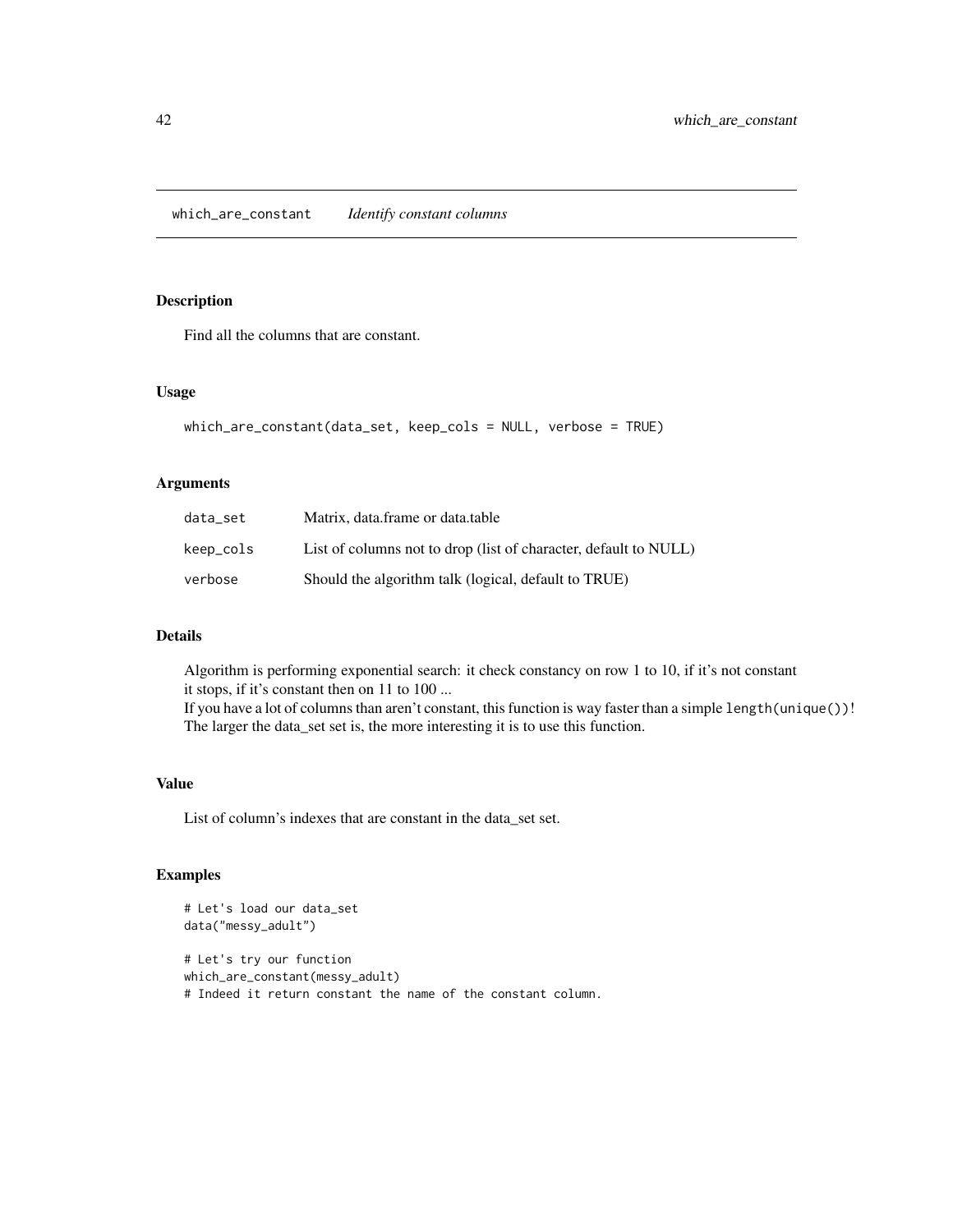<span id="page-42-0"></span>which\_are\_included *Identify columns that are included in others*

#### **Description**

Find all the columns that don't contain more information than another column. For example if you have a column with an amount and another with the same amount but rounded, the second column is included in the first.

#### Usage

```
which_are_included(data_set, keep_cols = NULL, verbose = TRUE)
```
#### Arguments

| data set  | Matrix, data, frame or data, table                               |
|-----------|------------------------------------------------------------------|
| keep_cols | List of columns not to drop (list of character, default to NULL) |
| verbose   | Should the algorithm talk (logical, default to TRUE)             |

# Details

This function is performing exponential search and is looking to every couple of columns. Be very careful while using this function:

- if there is an id column, it will say everything is included in the id column;

- the order of columns will influence the result.

For example if you have a column with an amount and another with the same amount but rounded, the second column is included in the first.

And last but not least, with some machine learning algorithm it's not always smart to drop columns even if they don't give more info: the extreme example is the id example.

#### Value

A list of index of columns that have an exact duplicate in the data\_set.

```
# Load toy data set
require(data.table)
data(messy_adult)
# Reduce set size to save time (you can run it on full set)
messy_adult = messy_adult[seq_len(100), ]
# Check for included columns
which_are_included(messy_adult)
```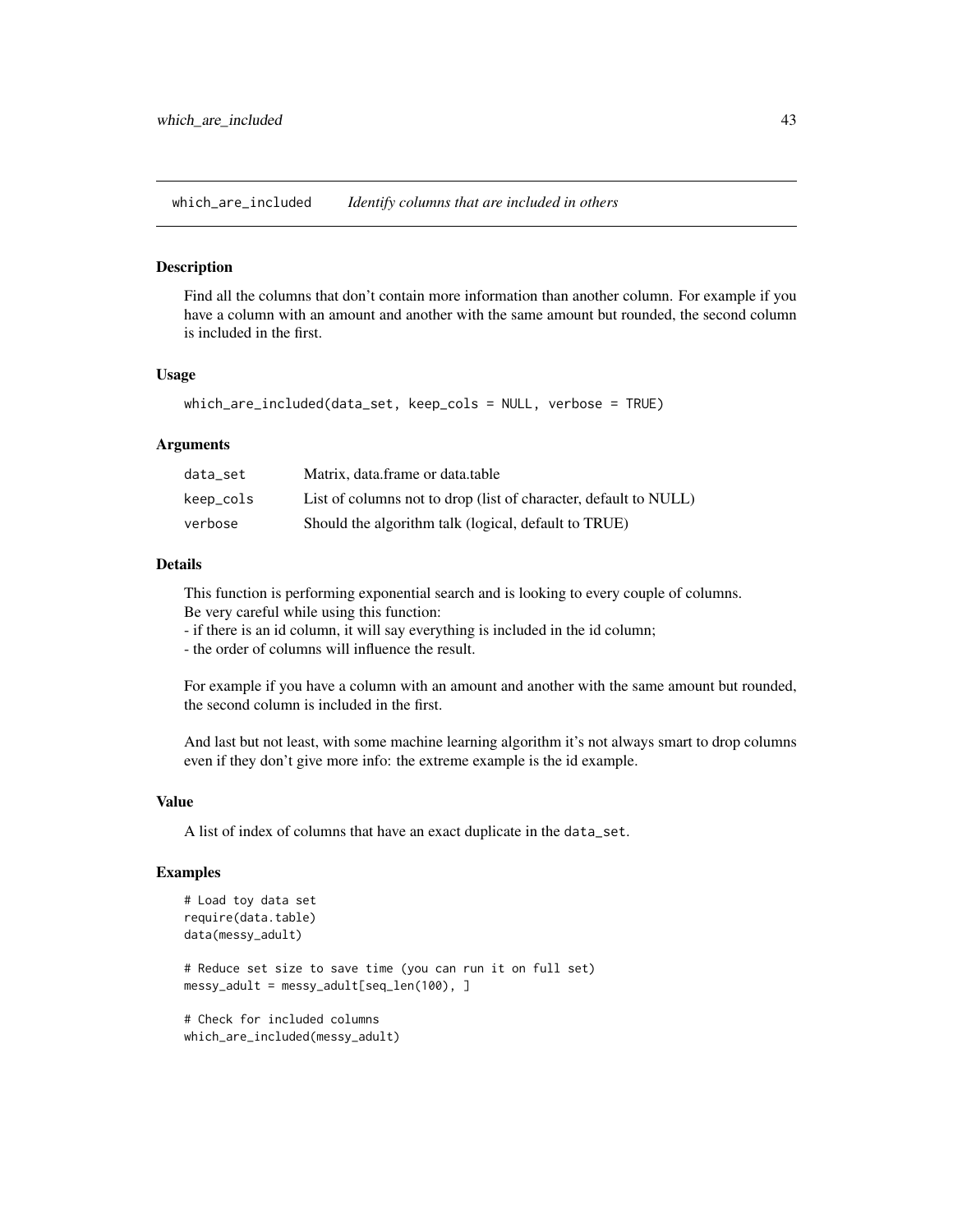```
# Return columns that are also constant, double and bijection
# Let's add a truly just included column
messy_adult$are50OrMore <- messy_adult$age > 50
which_are_included(messy_adult[, .(age, are50OrMore)])
# As one can, see this column that doesn't have additional info than age is spotted.
# But you should be careful, if there is a column id, every column will be dropped:
messy_adult$id = seq_len(nrow(messy_adult)) # build id
which_are_included(messy_adult)
```
which\_are\_in\_double *Identify double columns*

#### Description

Find all the columns that are in double.

#### Usage

```
which_are_in_double(data_set, keep_cols = NULL, verbose = TRUE)
```
#### Arguments

| data set  | Matrix, data.frame or data.table                                 |
|-----------|------------------------------------------------------------------|
| keep_cols | List of columns not to drop (list of character, default to NULL) |
| verbose   | Should the algorithm talk (logical, default to TRUE)             |

#### Details

This function is performing search by looking to every couple of columns. First it compares the first 10 lines of both columns. If they are not equal then the columns aren't identical, else it compares lines 11 to 100; then 101 to 1000... So this function is fast with data\_set set with a large number of lines and a lot of columns that aren't equals.

If verbose is TRUE, the column logged will be the one returned.

# Value

A list of index of columns that have an exact duplicate in the data\_set set. Ex: if column i and column j (with  $j > i$ ) are equal it will return j.

```
# First let's build a matrix with 3 columns and a lot of lines, with 1's everywhere
M \leq - matrix(1, nrow = 1e6, ncol = 3)
```

```
# Now let's check which columns are equals
which_are_in_double(M)
```
<span id="page-43-0"></span>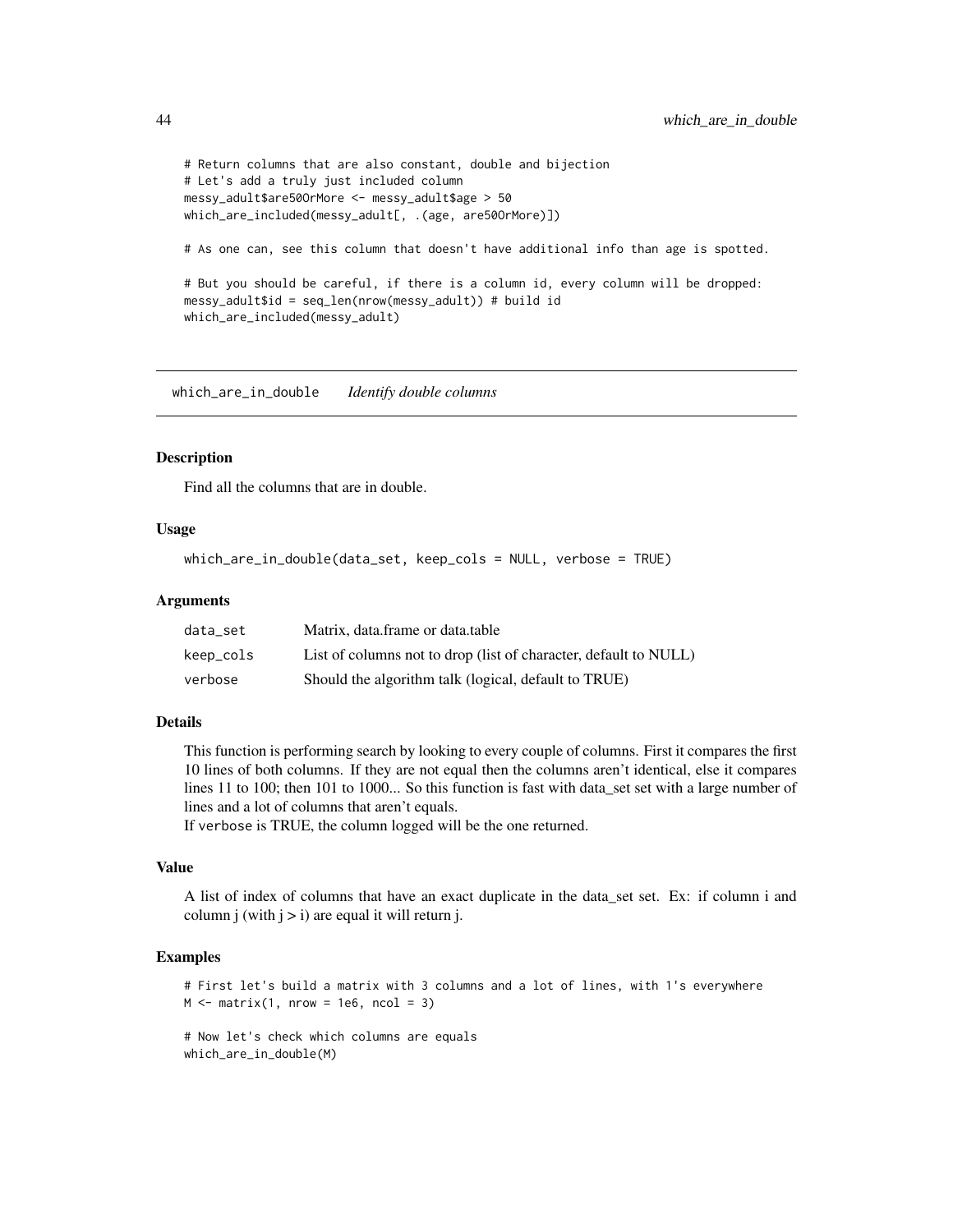# It return 2 and 3: you should only keep column 1. # Let's change the column 2, line 1 to 0. And check again M[1, 2] <- 0 which\_are\_in\_double(M) # It only returns 3 # What about NA? NA vs not NA => not equal  $M[1, 2]$  <- NA which\_are\_in\_double(M) # It only returns 3 # What about NA? Na vs NA => yep it's the same M[1, 1] <- NA which\_are\_in\_double(M) # It only returns 2